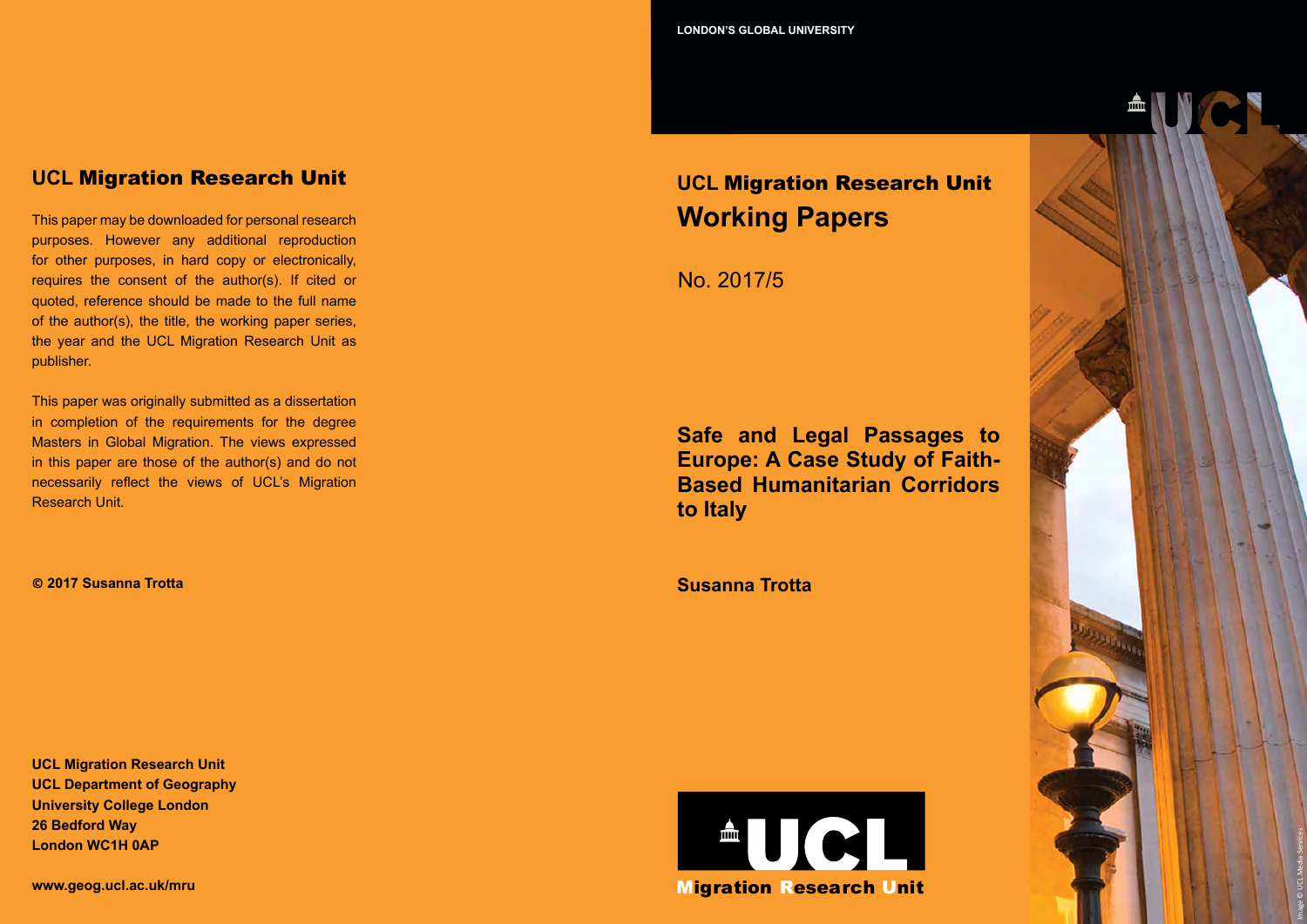# **Safe and Legal Passages to Europe:**

# **A Case Study of Faith-Based Humanitarian Corridors to Italy**

Susanna Trotta

# Supervised by Dr Elena Fiddian-Qasmiyeh

Submitted for the MSc in Global Migration at University College London 2016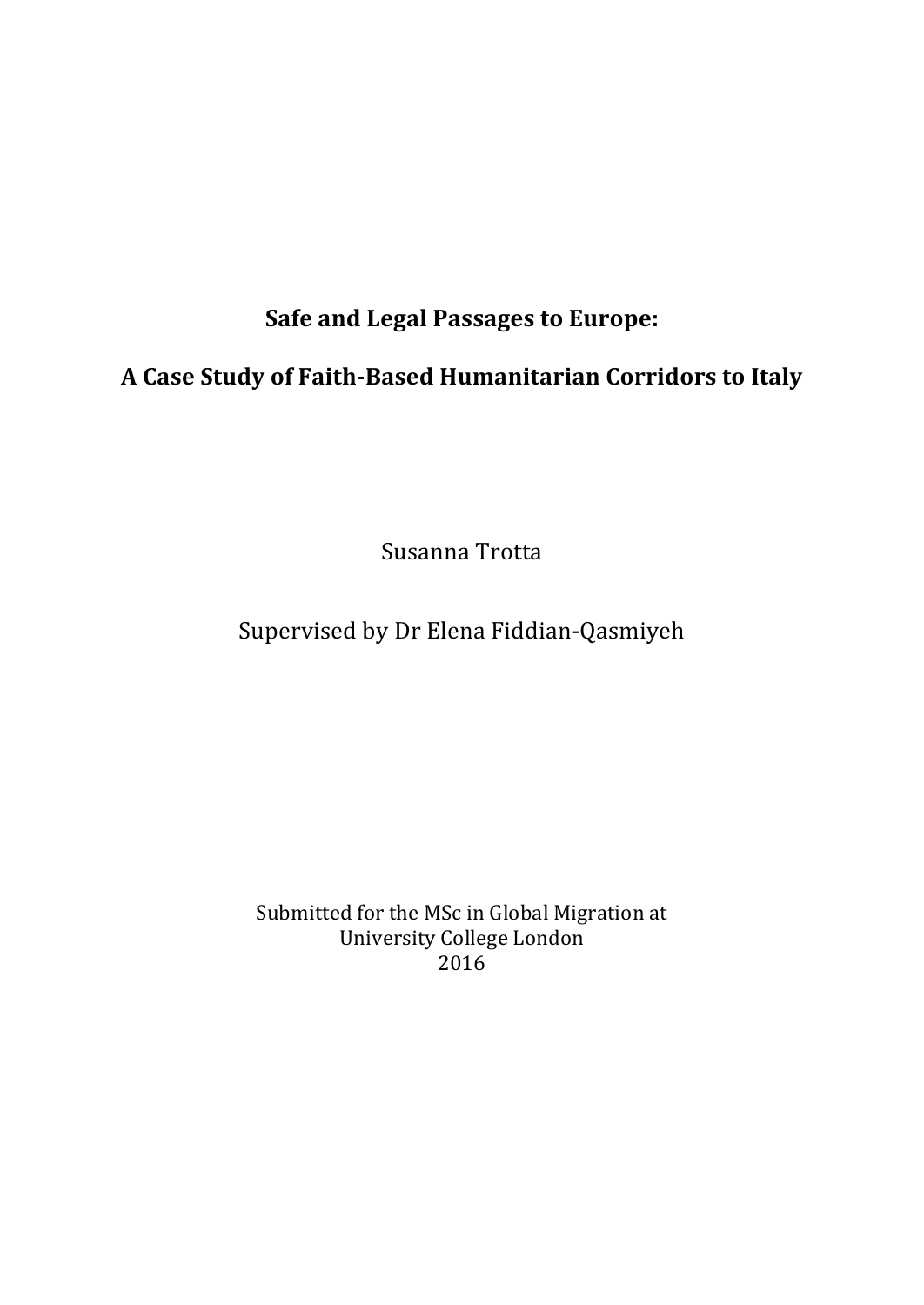## **Abstract**

The international politics of protection are increasingly restrictive and characterised by manoeuvres aimed at *securitising* and *externalising* asylum. This study seeks to offer an insight on how local and faith-based responses might challenge these trends and provide valuable instances of alternative engagements with protection. With this purpose in mind, I have chosen as the case study for my research the humanitarian corridors initiative established by the Italian Federation of Evangelical Churches, the Community of Sant'Egidio and the Waldensian Church, in collaboration with the Italian Ministries of Interior and of Foreign Affairs. I have carried out ten semi-structured interviews with eight FBO members, one governmental official and one activist, in Rome and in other Italian cities. My approach in framing the project and the analysis has been comparative and actor-oriented.

 The experiences and practices I came across in my fieldwork were highly heterogeneous, as selection criteria and processes and reception conditions varied significantly between FBOs. Instead, negotiations with the Italian government were carried out jointly. Furthermore, while not all of my interviewees' motivation was guided by faith, a common feature was the desire to extend protection to beneficiaries who would not have access to it otherwise. In particular, the different mobilisations of the concept of 'vulnerability' have proved to be crucial to the understanding of how different actors negotiated their political agency in the 'humanitarian arena' and, in some cases, challenged current hierarchies of deserving. Finally, this project has offered an opportunity to explore the ways in which FBOs activate resources both within their own local and transnational faith communities, as well as in connection with other faith communities, and the wider civil society.

 This research, thus, hopes to contribute to debates around protection, humanitarianism and the role of non-state actors, faith-based in particular, within them. In my conclusion, I suggest that further enquiry is needed in order to address the refugees' perspective, further investigate dynamics of inclusion and exclusion, and of negotiation between the different actors involved.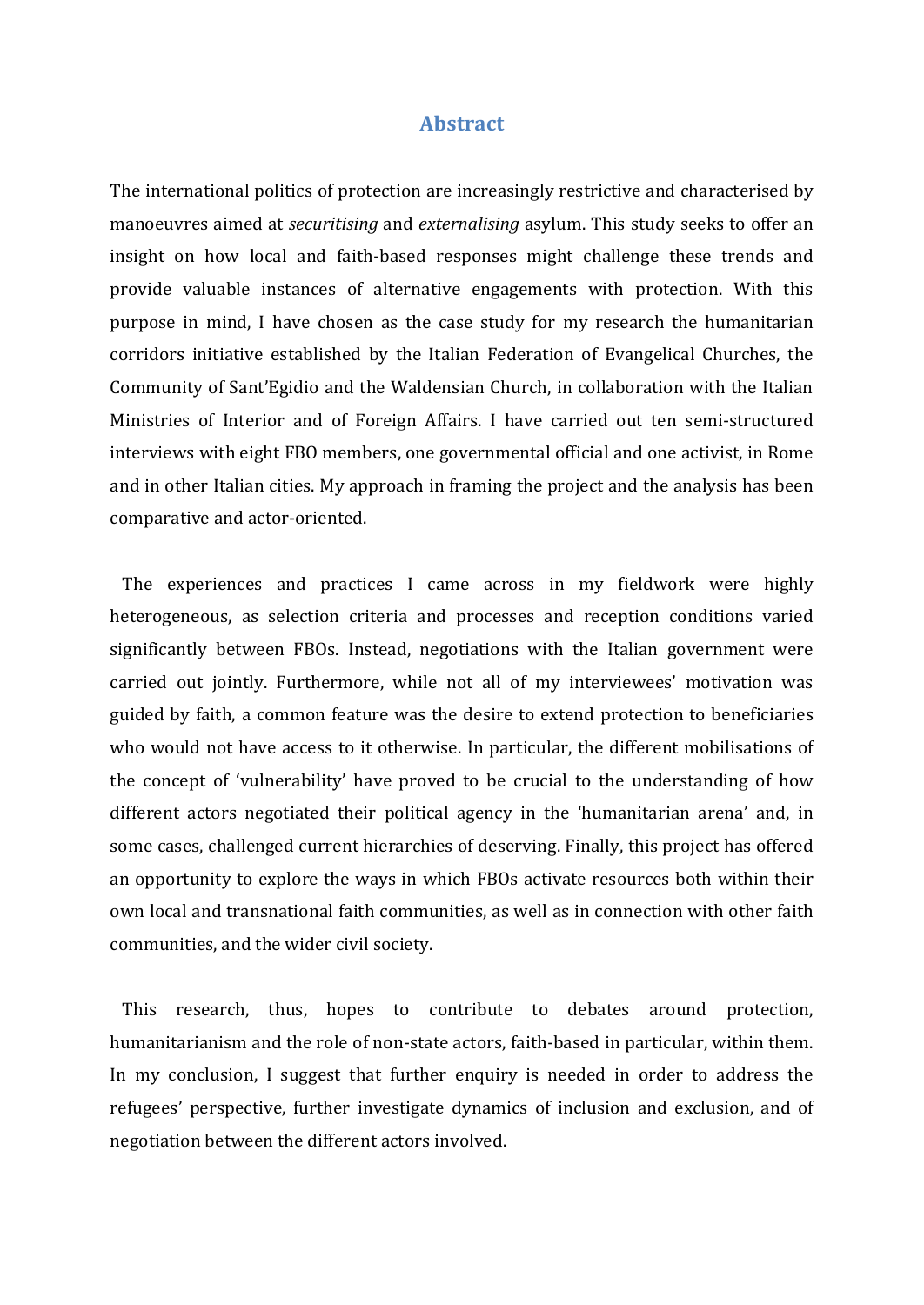## **Acknowledgments**

It has been a wonderful experience to carry out this piece of research after an adventurous year at UCL. With these few words, I would like to thank all my interviewees and those who supported me throughout my journey. I am very grateful to my supervisor, Dr Elena Fiddian-Qasmiyeh, to my fellow MSc Global Migration students, the lecturers of the modules I attended, and to UCL staff in general. I would also like to express my gratitude to the participants in the conference Escapes in Bari for their feedback on my research project, at that time still undeveloped. My work would have been much harder, if not impossible, without my family's, my friends', and my flatmates' encouragement and advice.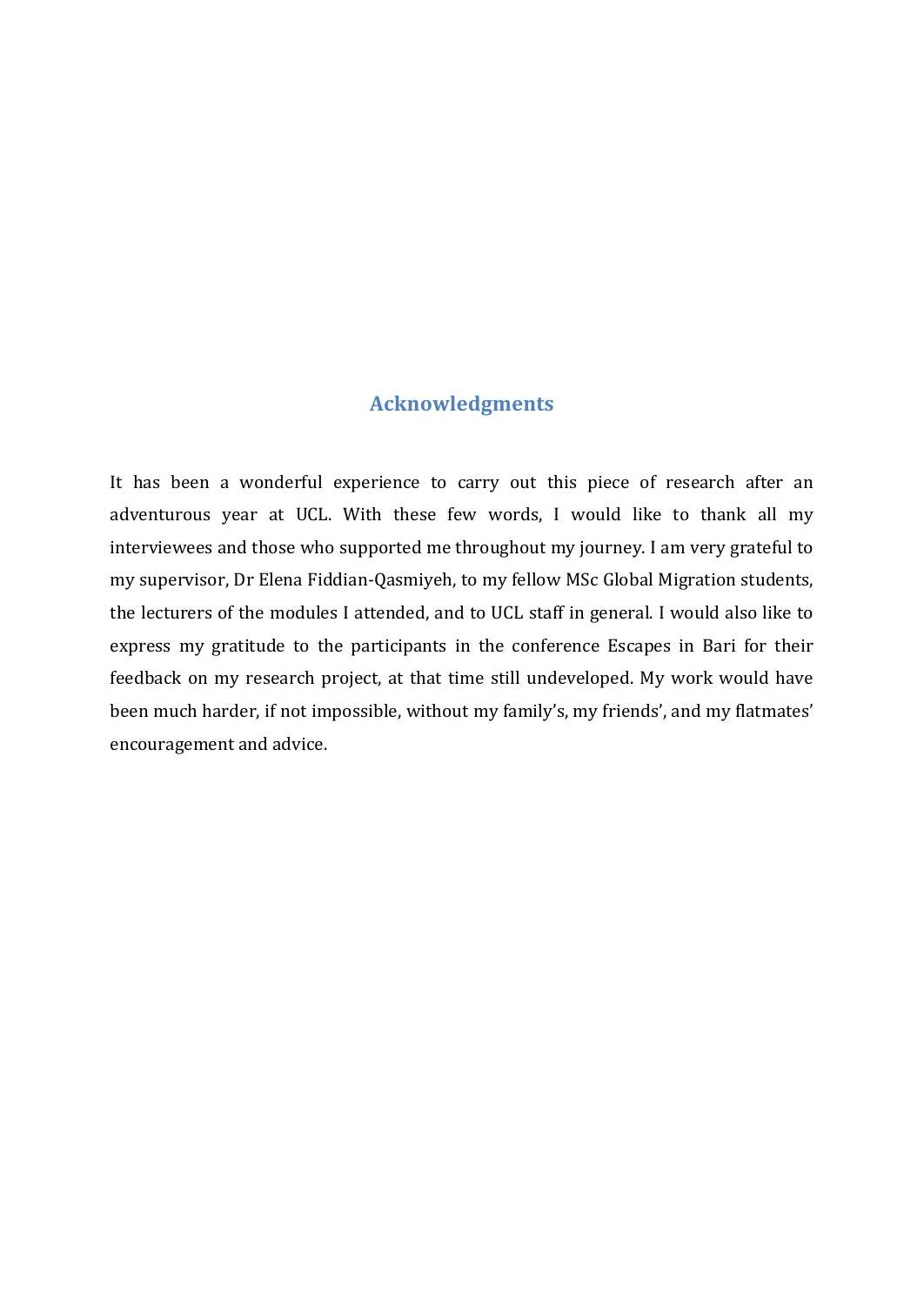## **List of Contents**

## Acronyms

| 1.1 Non-State-Actors and the politics of protection              |
|------------------------------------------------------------------|
| 1.2 Faith and humanitarian engagement                            |
| 1.3 Hierarchies of deserving                                     |
|                                                                  |
| 2.1 General Approach                                             |
| 2.2 Methodology                                                  |
| 2.3 Ethical and practical issues                                 |
| 2.4 Analysis                                                     |
|                                                                  |
| 3.1 An 'alternative model' of protection?                        |
| 3.1.1 A 'legal and safe alternative'                             |
| 3.1.2 A different target?                                        |
| 3.1.3 Creating a privileged channel?                             |
| 3.1.4 Mobilising resources, building a parallel reception system |
| 3.1.5 Replicability                                              |
| 3.2 Navigating 'vulnerability', negotiating political agency     |
| 3.2.1 Defining 'vulnerability' within humanitarian corridors     |
| 3.2.2 Mobilising 'vulnerability', exerting political agency      |
| 3.2.3 Whose vulnerability, whose agency?                         |
|                                                                  |
|                                                                  |
|                                                                  |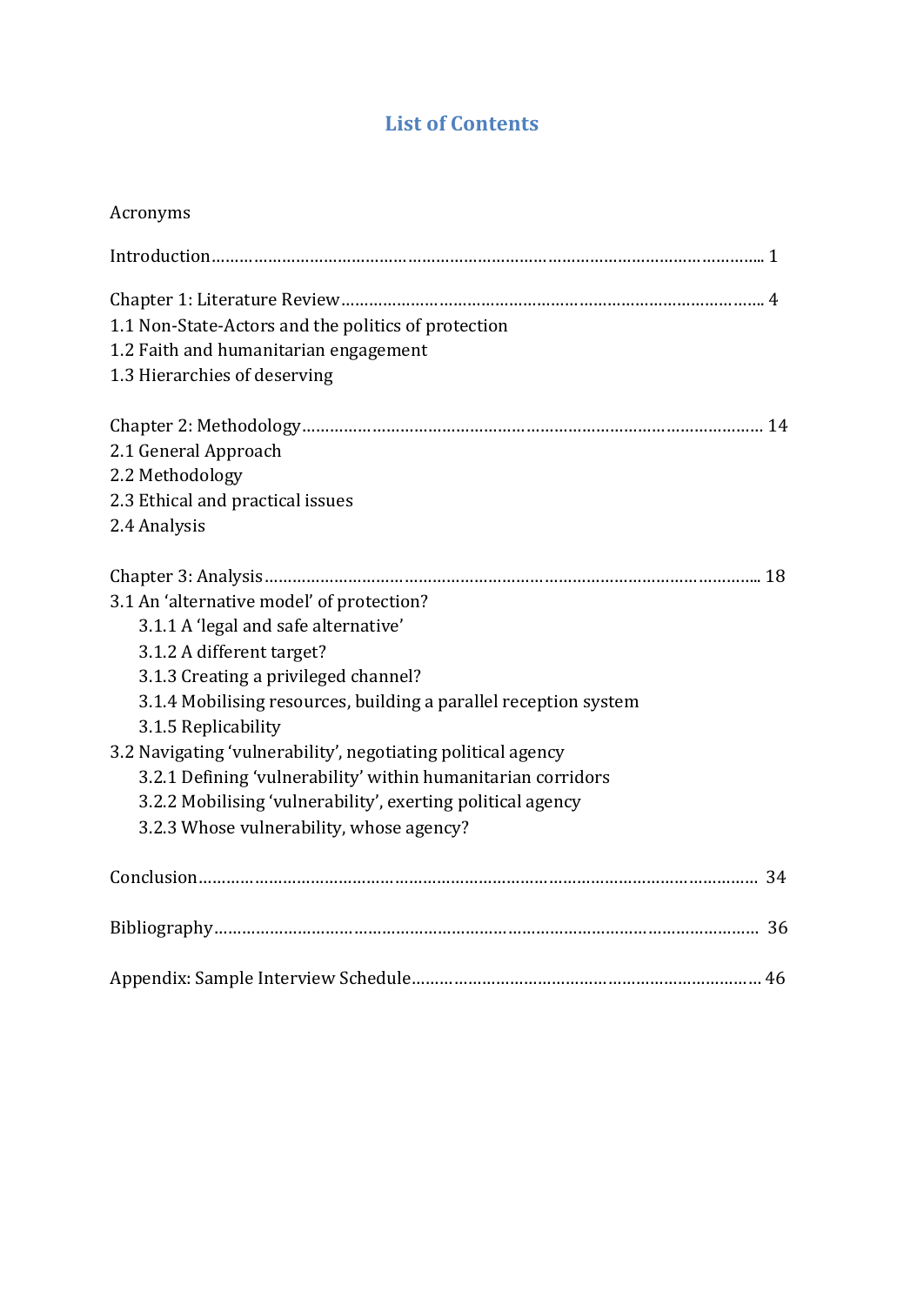## **Acronyms**

- CIC: Citizenship and Immigration Canada
- CEC/KEK: Conference of European Churches
- CCME: Churches' Commission for Migrants in Europe
- CWS: Church World Service
- FBO: Faith-Based Organisation
- FCEI: Italian Federation of Evangelic Churches
- IDP: Internally Displaced Person
- IOM: International Organisation for Migration
- IR: Islamic Relief
- LFC: Local Faith Community
- LWF: Lutheran World Federation
- MENA: Middle East and North Africa
- MSF: Médecins Sans Frontières
- NAMC: North African Mediterranean Country
- NGO: Non-Governmental Organisation
- NSA: Non-State Actor
- PRM: US Department of State's Bureau of Population, Refugees and Migration
- RSD: Refugee Status Determination
- SPRAR: Italian Central Service for the Protection of Asylum Seekers
- TV: Tavola Valdese (Waldensian Church)
- UAM: Unaccompanied Minor
- UNHCR: United Nations High Commissioner for Refugees
- WCC: World Council of Churches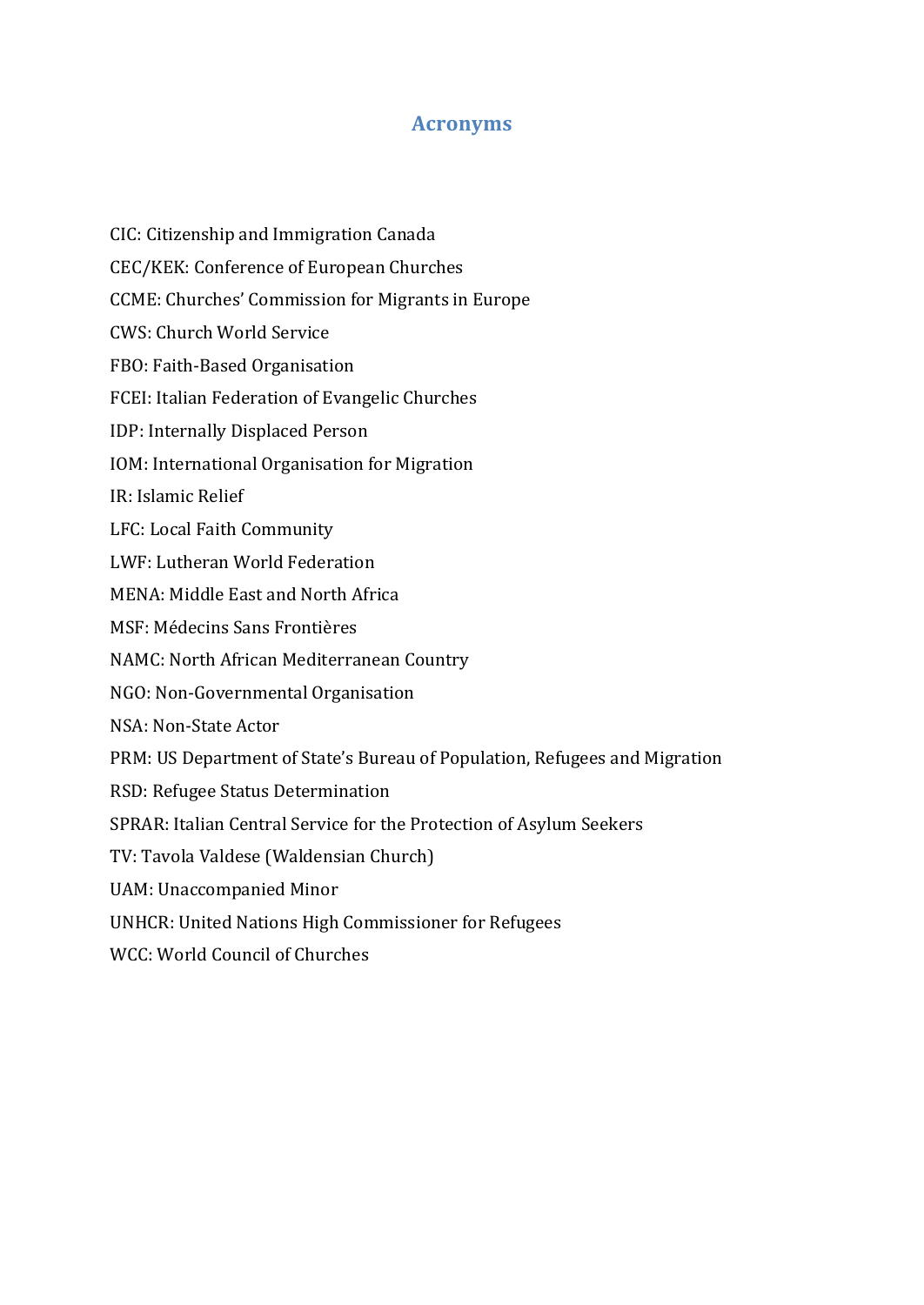## **Introduction**

The last two decades have seen a sharp rise in the number of people who embark on extremely perilous journeys in order to reach Europe. A study called '15 Years Fortress Europe' shows how the death toll among them recently reached 32,040, if one starts counting from the beginning of the year 2000 and includes all routes that migrants take in that attempt. European responses have been mostly framed in terms of search and rescue operations (i.e. Mare Nostrum, Triton) and the securitisation of borders, which sometimes meant the construction of walls both at the EU's internal and external borders, and the suspension of the Schengen agreements guaranteeing free movement of people between EU member states. *Protection*, instead, understood as 'lifesaving interventions, fair treatment upon reception, compliance with essential humanitarian standards and non-return to a place of prospective persecution (*non-refoulement*)' (Helton, 2003:26), has increasingly been subject to restrictions. For instance, arrangements have been settled with North African Mediterranean Countries (NAMC) (Cuttitta, 2010) and, recently, Turkey (EC, 2016c; Rais, 2016), in an attempt to *externalise protection* by preventing migrants from crossing the sea (Betts, 2004; Hyndman and Mountz, 2008).

 At the same time, the international community provides protection in the form of safe and legal routes to countries in the global North to small numbers of refugees through resettlement schemes (UNHCR, 2011), some of which directed at particular 'vulnerable' groups (e.g. UK, 2015). The latest global resettlement figures (UNHCR, 2015) show quite a sharp rise in submissions (134,044 compared to 103,890 in 2014), but a rather limited increase in departures (81,893 compared to 73,330 in 2014). In particular, the number of people who manage to reach refuge in Europe through these schemes remains quite low - around 8,200 between July 2015 and July 2016 (EC, 2016). Moreover, resettlement programmes are only available to those who have already been granted asylum, and thus find themselves in a territory other than their country of origin, where their refugee status has been recognised by the national authority or the UNHCR.

 Non-State Actors (NSAs) such as groups of citizens, migrant communities, Non-Governmental Organisations (NGOs) and Faith-Based Organisations (FBOs) (Josselin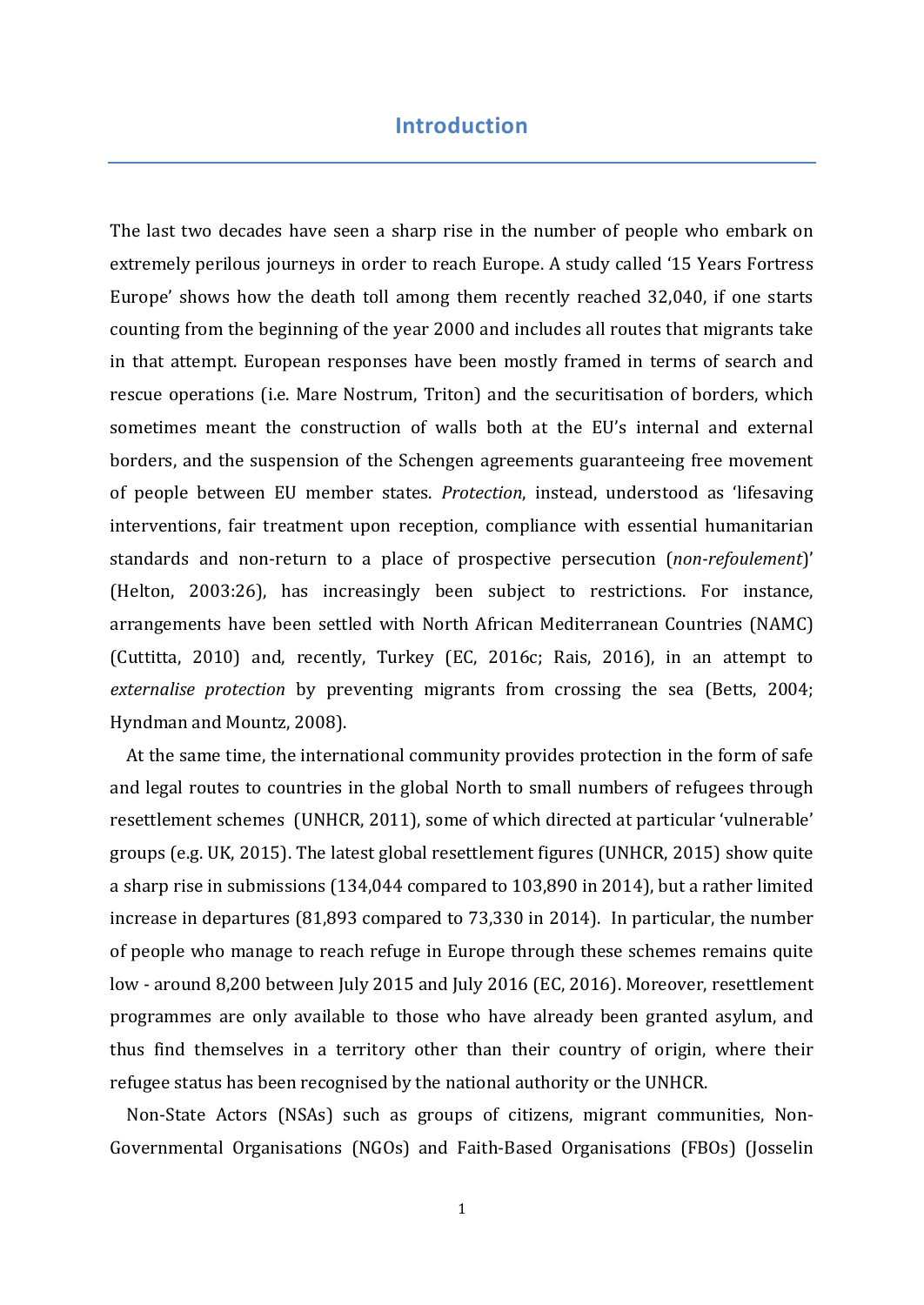and Wallace, 2001) in the global North, however, have set up a number of small-scale initiatives to provide further protection. In Italy, the Federation of Protestant Churches (FCEI), the Waldensian Church and the catholic Community of Sant'Egidio, in cooperation with the Ministries of Interior and of Foreign Affairs, have established the 'humanitarian corridors' programme, whose objective is 'to create dedicated channels to obtain visas for humanitarian reasons and to allow arrivals in our country on a regular basis' (Mediterranean Hope, 2016). From a legal point of view, the programme relies on Article 25 of EC Regulation 810/2009, which introduced an exceptional type of visa with limited territorial validity. The costs (transfer, reception, language courses, etc.) are covered through the organisations' own financial resources, and the initiative is set to provide 1,000 humanitarian visas between January 2016 and December 2017.

 In my research, I wish to consider how the programme could be regarded as a potential 'alternative model' to secure safe and legal routes to refuge. By 'alternative' I mean different from other safe and legal routes to refuge such as resettlement and private sponsorship programmes (e.g. Canada, 2016b). Furthermore I will look at the ways in which its reception system, of which the FBOs are in charge, differs from the 'regular' Italian Central Service for the Protection of Asylum Seekers (SPRAR). With the use of the term 'model', I refer to the potential replicability of the programme by other actors and in other countries. Furthermore, I am interested in whether and how the programme challenges or reproduces current hierarchies of worthiness of protection (Squire, 2009; Fiddian-Qasmiyeh, 2016), in the ways in which the different actors negotiate their agency, and in the role of faith within the programme's dynamics and in the FBO members' personal experiences. My research question, therefore, can be outlined as follows:

1) How is the 'humanitarian corridors' programme 'an alternative model' of refugee protection?

1a: How is it 'alternative'?

- In the inclusion of different beneficiaries?

- In mobilising different resources?

- In building a parallel reception system?

1b: How is it 'a model'?

- In its potential to be replicated elsewhere and by different actors?

2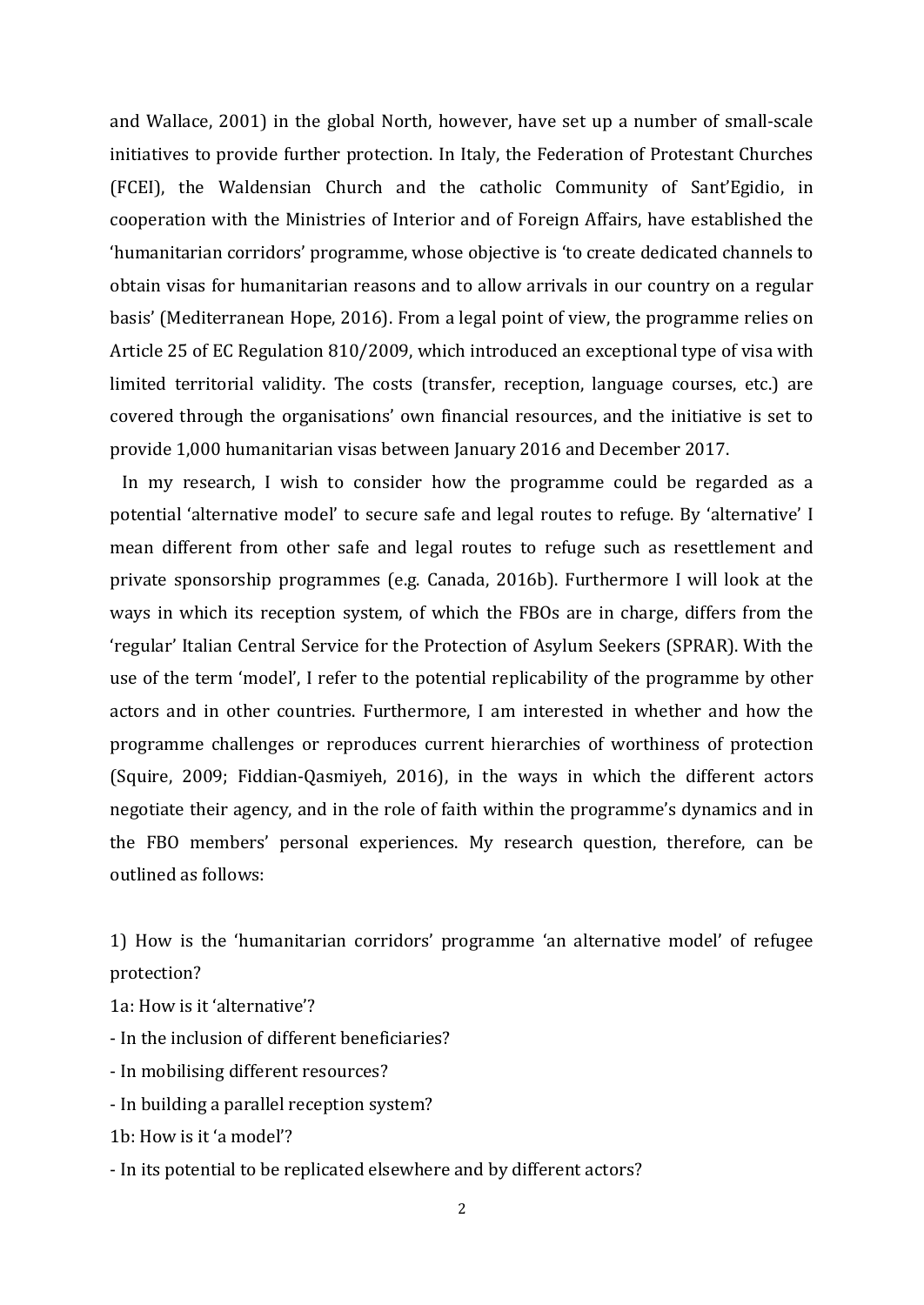2) How are different actors negotiating their agency through the programme?

3) What role do religious affiliation, gender, health and age play in mechanisms of inclusion/exclusion?

The perspective from which to look at these issues will be that of my interviewees, mostly FBO workers, while these will be integrated by my analysis of primary texts (such as governmental and non-governmental reports and guidelines, and newspaper articles) and analysed through the lens of my review of the relevant academic debates. Throughout the project, I have developed an approach that suits the inherently comparative and actor-oriented nature of my questions, as further discussed in chapter 2, where my choices regarding methodology and analysis are also addressed, as well as the ethical and practical issues I encountered. In chapter 1, I will provide an overview of academic debates around the role of NSAs in the politics of protection, the implications of FBOs' humanitarian engagements, and the categorisations of migrants and refugees, according to their worthiness of protection. In chapter 3, I will present the findings of my empirical research, analysing them through the lens of the literature review, and identifying themes that emerged as essential to the programme. Finally, I will draw some conclusions on its potential strengths and shortcomings, their implications for wider academic debates, and provide some suggestions for further research.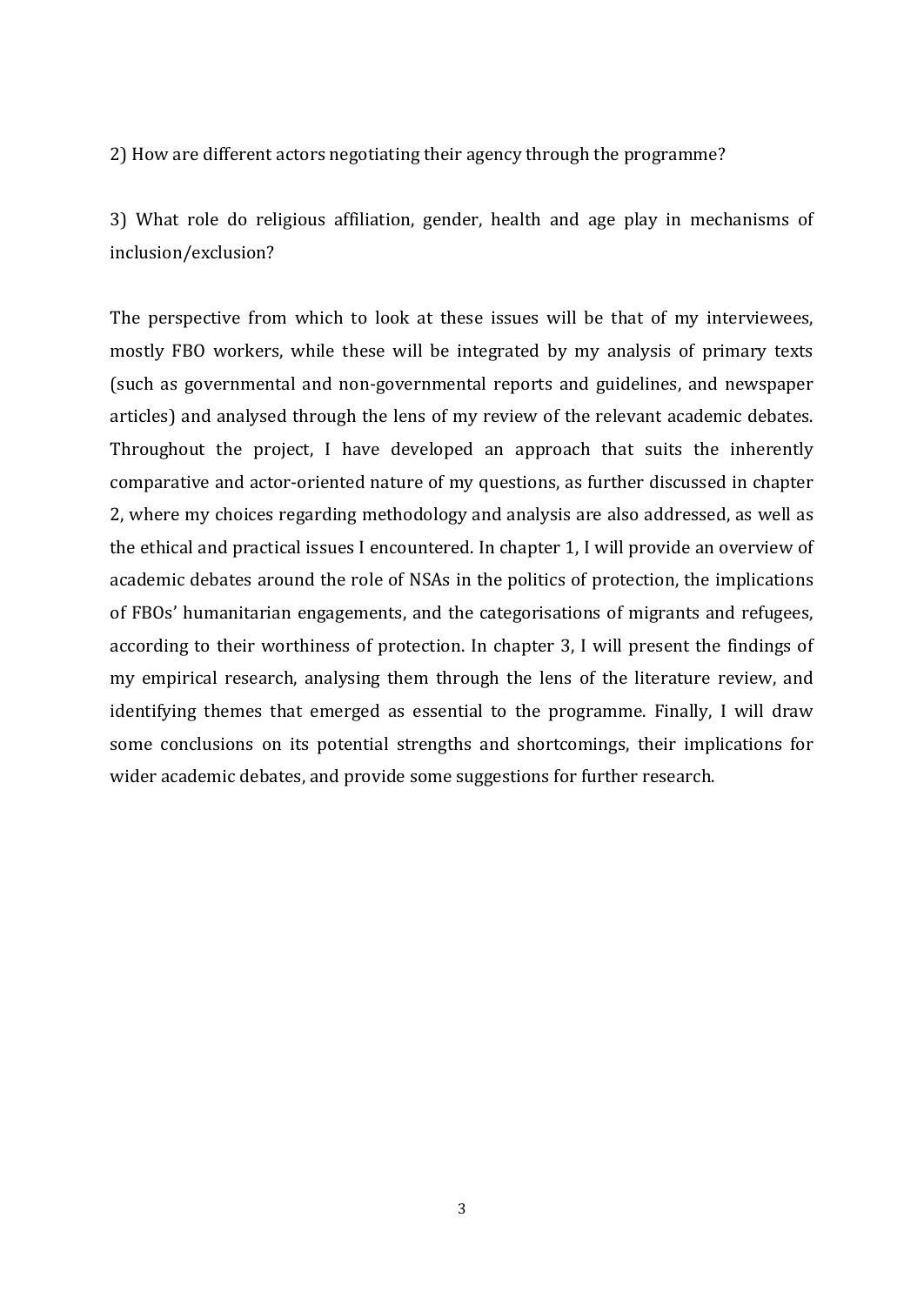In this chapter I outline three main areas of academic debate that have guided my interest in the topic of this research and that will provide a theoretical framework for the case study analysed in the analysis. First, I will look at the international politics of protection and Non-State Actors (NSAs). Secondly, I will concentrate on the role of faith in humanitarian contexts, both at the personal level and with regards to FBOs. Finally, I will consider how migrants are distinguished from refugees and how refugees are categorised into different groups that deserve (or not) different types of protection. In doing this, I will focus on the concept of 'vulnerability' in resettlement programmes and its role in dynamics of inclusion and exclusion.

## *1.1 Non-State-Actors and the politics of protection*

While the 1951 Geneva Convention and the 1967 Protocol Relating to the Status of Refugees (UNHCR 1951, 1967) at least formally remain the cornerstones of the international protection of refugees, countries in the global North that are signatories of those agreements have, in the last decades, put in place increasingly restrictive asylum policies. In what Loescher describes as 'the crisis of refugee protection',

 'Western states have introduced an array of measures designed to prevent asylum applications from being lodged in their countries. Although states still profess a commitment to uphold the 1951 Refugee Convention, governments have initiated a series of legal and political manoeuvres that de facto extend their frontiers into refugee-producing countries.' (2001:352)

Such manoeuvres have included the *securitization of asylum,* meaning 'a shift from a paradigm of refugee protection to prioritizing the protection of national security interests' (Hyndman and Mountz, 2008:251), and the use of discourses and policies of *externalisation of protection*, i.e. 'aimed at de-territorializing the provision of protection to refugees in such a way that temporary protection and the processing of asylum claims take place outside of the given nation-state' (Betts, 2004:59).

 Moreover, refugees have been increasingly identified as *illegal migrants* and targeted by policies of dissuasion and deterrence like visa restrictions, 'safe third country' rules,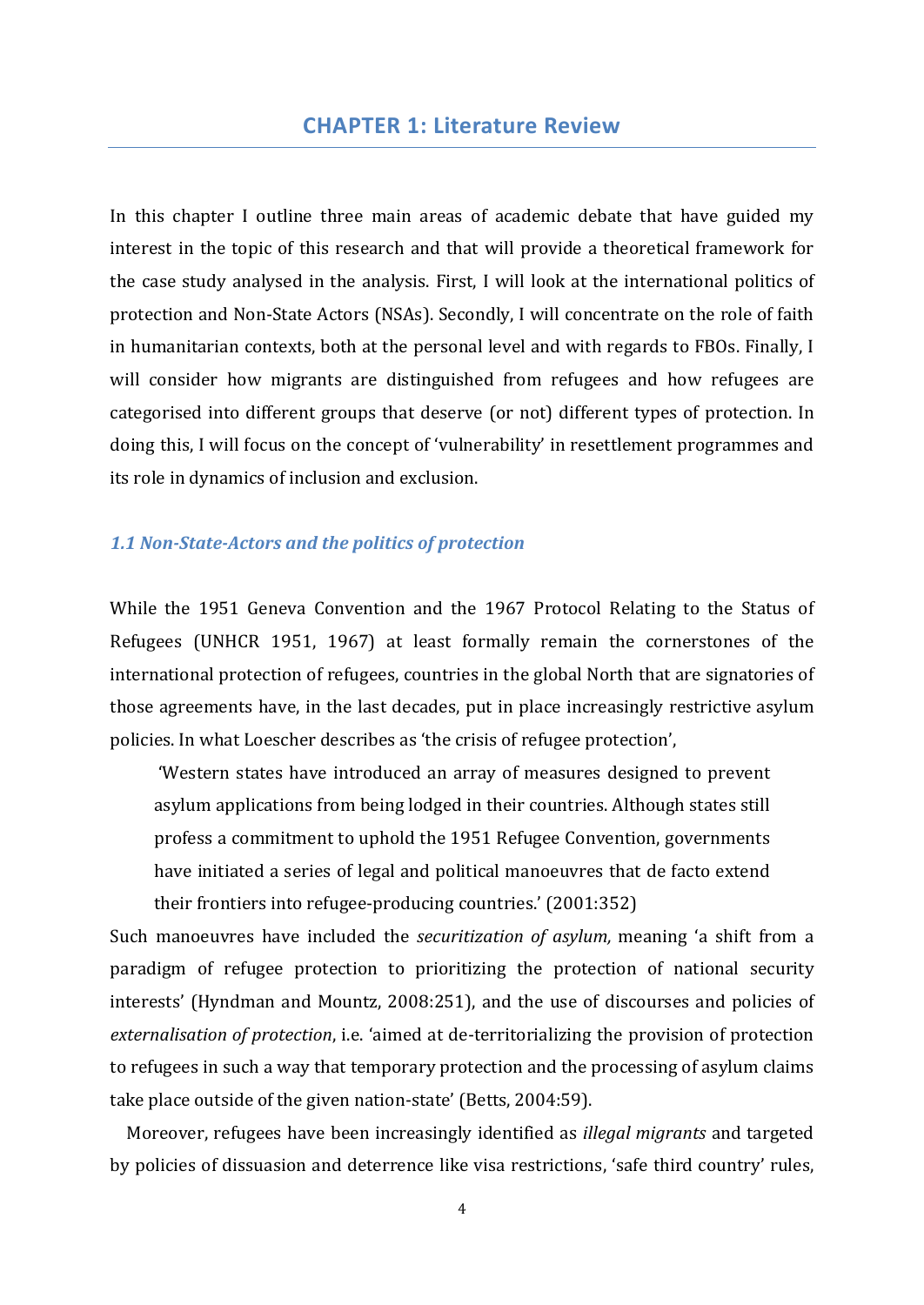and the marginalisation and detention of asylum seekers (Sheel and Squire, 2014:195). In the European Union, 'a sustained, coordinated, and comprehensive set of policies to externalize asylum' (Hyndman and Mountz, 2008:263) has culminated in readimission agreements with third-country partners 'to cooperate over the return of illegal residents to their country of origin or transit (EC, 2005), and the recent EU-Turkey Joint Statement (EC, 2016c), criticised by many (e.g. Reis, 2016:45) as *de facto* radically eroding the principle of *non-refoulement*, the 'prohibition of expulsion or return' according to the 1951 Geneva Convention's Article 33(1).

 At the same time, Western governments run initiatives such as the UNHCRcoordinated resettlement programme (UNHCR, 2011), offering protection to refugees by relocating them from a country where they have already been granted asylum to a safe third country of settlement. Despite this being a way for states to show their 'contribution to international solidarity and continued fulfilment of the fundamental principles of protection' (Goodwin-Gill, 2014:43), it, once more, is in line with the externalisation of asylum claims processing discussed above. Furthermore, 'of the 14.4 million refugees of concern to UNHCR around the world, less than one per cent is submitted for resettlement' (UNHCR 2016). The limited capacity of resettlement, as highlighted by a number of scholars, is not surprising, 'given the continuing relevance of the sovereign competence and the challenges of translating the principle of international cooperation into effective action' (e.g. Goodwin-Gill, 2014:43), as 'security concerns, for example, limit the ability of traditional resettlement countries to resettle groups or even individuals of certain nationalities' (Betts and Durieux, 2007:527).

 It is, however, important to consider that national governments do not operate in a vacuum: other agencies are involved in the framing and implementation of protection. In these regards, Hilhorst and Jansen rightly state that

 'the humanitarian arena is not 'out there'. It is discursively created by agencies, media and other stakeholders […] Humanitarian situations are not blank slates to be occupied by lone agencies, but are shaped by social negotiations over inclusion and exclusion' (2010:1133).

While aspects and criteria of access, inclusion and exclusion, particularly relevant with regards to relocation programmes, will be further explored in the third part of this chapter, the rest of this section will concentrate on the impact of NSAs' participation in the humanitarian politics of protection. According to Josselin and Wallace's definition,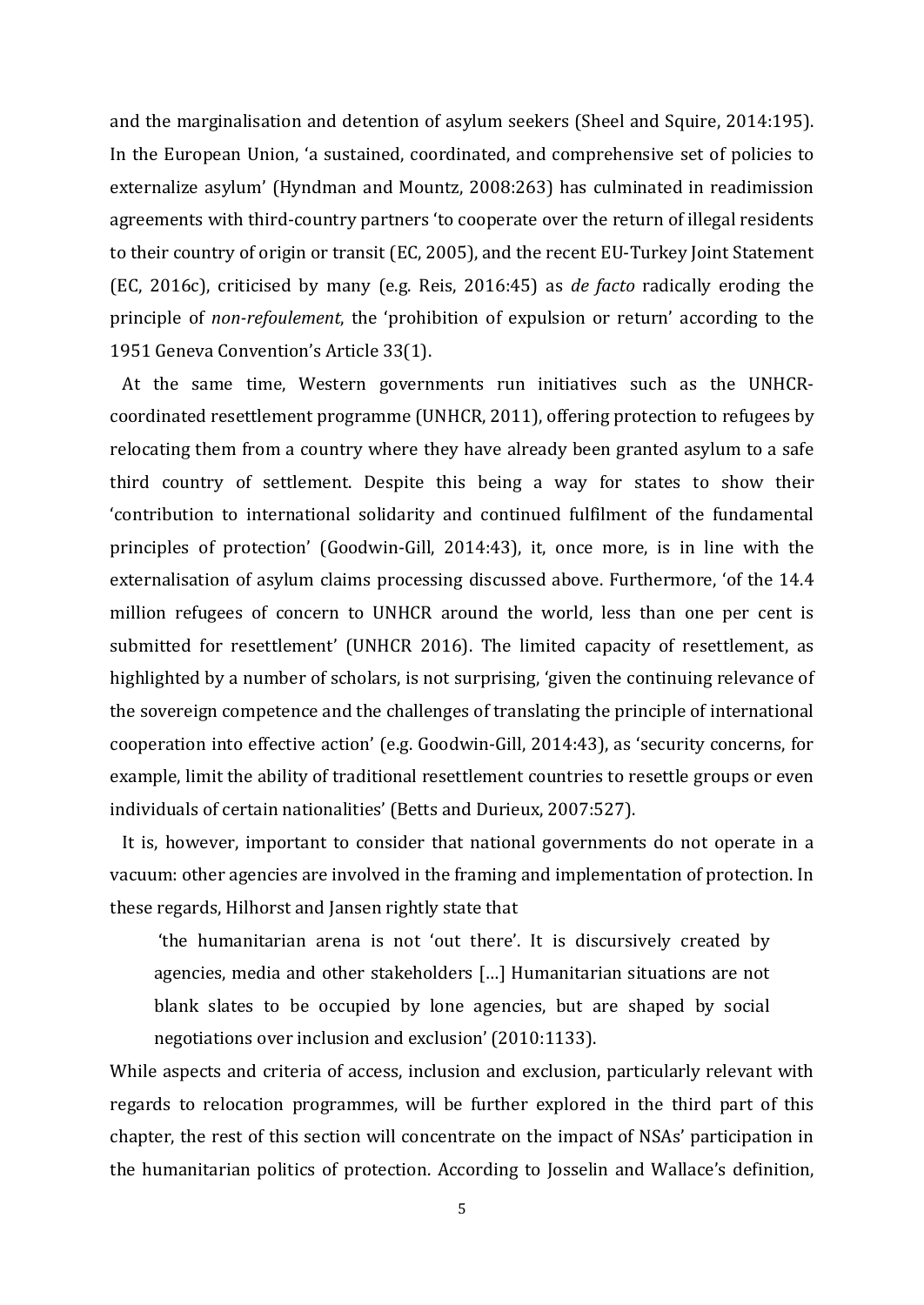NSAs 'are at least in principle autonomous from the structure and machinery of the state, and of the governmental and intergovernmental bodies below and above the formally-sovereign state' (2001:3). The category includes a wide range of organisations such as NGOs, FBOs and corporations as well as more informal groups of individuals like diasporas or professional think-tanks (ibid:4).

 NSAs play a crucial role in establishing and implementing precisely resettlement programmes. In the US, the country with the largest resettlement programme in the world by far, NGOs are 'responsible for providing a wide range of resettlement services to refugees overseas and across the US' (UNHCR, 2016b). Eby *et al*. have also highlighted that without the Church World Service's and other community organisations' contributions, 'the public–private partnership for refugee resettlement in the US would be impossible on the scale that exists today' (2014:587). As the study suggests, though, they 'are not merely implementing partners, but have been and continue to be key actors who advocate for particular approaches to resettlement as a tool of humanitarian protection for refugees' (ibid, 2014:590). In fact, as discussed in the following paragraphs, NSAs can be seen as 'fostering 'global consciousness', with major consequences for domestic politics and policies' (Josselin and Wallace, 2001:12).

 Another way in which refugees can reach safety legally is through private sponsorship programmes, perhaps the most explicit, and least studied (Treviranus and Casola, 2003:199), example of how NSAs can directly engage in policies and practices of protection. Canada, the country with the longest tradition in this type of initiatives, established its first private sponsorship programme in 1978 and has, since then, provided protection and resettlement through this scheme to more than 200,000 people (Canada, 2016). While FBOs initiated it, local NGOs, ethno-cultural groups and private citizens followed, sponsoring, over the decades, refugees from Indochina, Afghanistan, Kosovo, Sierra Leone (Treviranus and Casola, 2003:185-192) and, more recently, Syria (Canada, 2016b).

 NSAs' engagement in these programmes could, thus, be seen as part of 'the increasing diversification of actors in the 'burden'-sharing domain' (Gottwald, 2014:535). In these regards, just as for the larger-scale distribution of international protection of refugees, there is a risk of the principle of 'burden sharing' being used as 'burden *shifting*' instead (ibid:533), i.e. a mechanism of transferring of costs from the state to NSAs. However, their participation has also influenced the government's attitude towards protection, in

6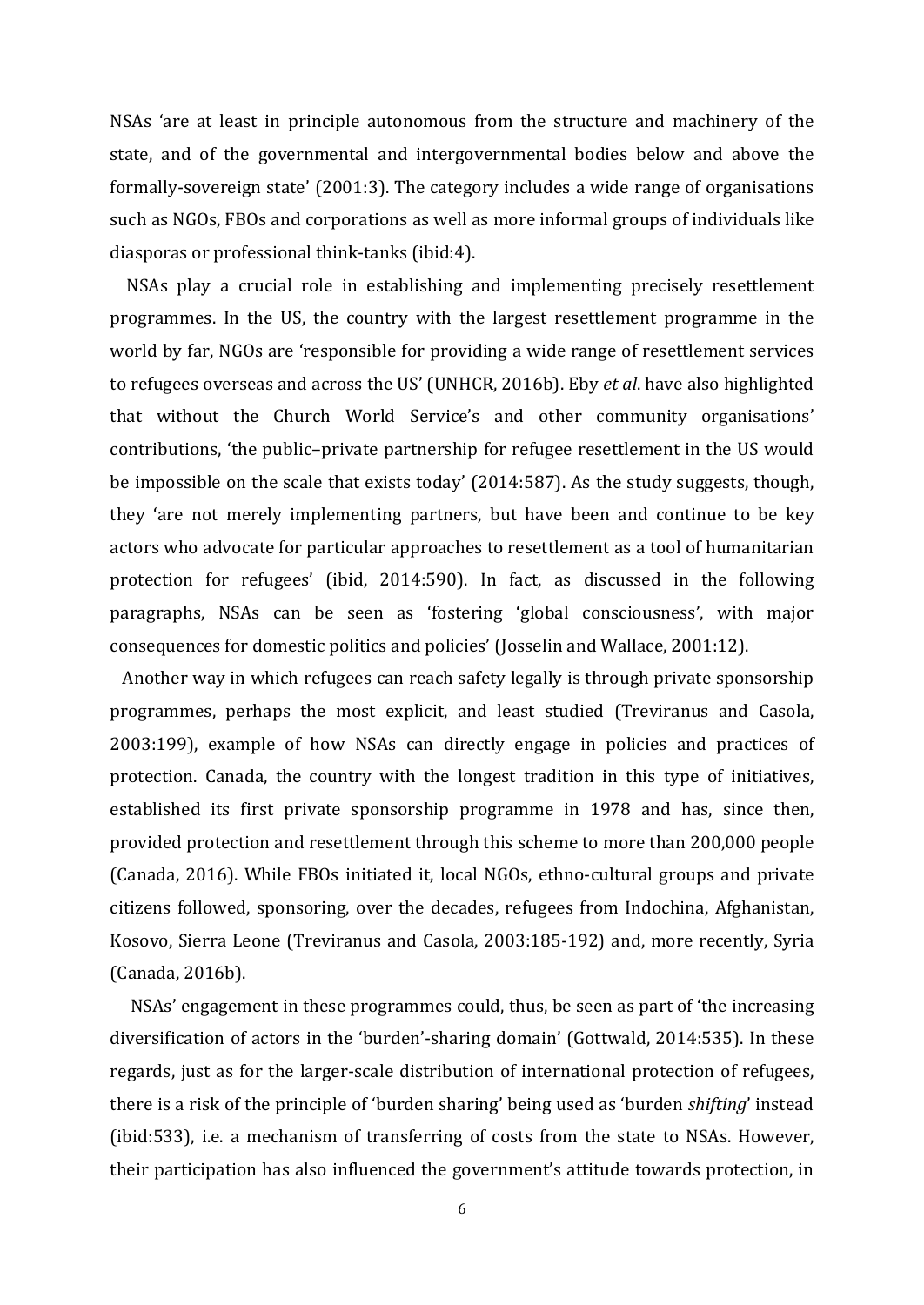terms of diversification of beneficiaries, as well as the number of places available (Treviranus and Casola, 2003; Krivenko, 2012).

### *1.2 Faith and humanitarian engagement*

In this section, I am going to discuss the potential assets and challenges presented by faith-based engagements in humanitarian contexts. It is convenient for the purposes of this study to consider faith in relation to humanitarian engagement both at the personal level and within FBOs, understood as 'any organization that derives inspiration and guidance for its activities from the teachings and principles of the faith or from a particular interpretation or school of thought within the faith' (Clarke and Jennings, 2008:6). The category is by nature highly heterogeneous, encompassing a wide range of actors, to the point that the differences within it could be greater than between FBOs and secular organisations (Ferris, 2011:610).

 Historically, faith has been deeply intertwined with humanitarian engagement (Ferris, 2005; Barnett and Stein, 2012). However, the Northern-centric understanding of 'humanitarianism' as inherently secular (Ager and Ager, 2011) 'has failed to consider responses to displacement emanating from sources that do not necessarily share the Northern liberal tradition' (Fiddian-Qasmiyeh and Pacitto, 2016), and created barriers between religious engagements and the wider humanitarian response (Ager and Ager, 2015). As a consequence, this nexus has only become the object of a lively academic debate very recently (Fiddian-Qasmiyeh, 2011), and, as acknowledged by several scholars, well deserves further contributions (Hollenbach, 2014; Fiddian-Qasmiyeh and Pacitto, 2016).

 Recent contributions have highlighted the importance of FBOs' and Local Faith Communities' (LFCs') - understood as 'groupings of religious actors bonded through shared allegiance to institutions, beliefs, history or identity' (Samuels *et al*. 2010) awareness of displaced people's spiritual needs both in contexts of refugee camps (Kidwai *et al*, 2014) and after relocation to safe countries (Wilson, 2011). Ager and Ager have shown evidence of how LFCs play an important role in mental health and psychosocial support for refugees through 'the mobilisation of physical and human resources', 'the positive impact of religious coping in adversities' and through 'religious practices' (2015:37; see also Zoma, 2014). In general, the ability of LFCs and FBOs to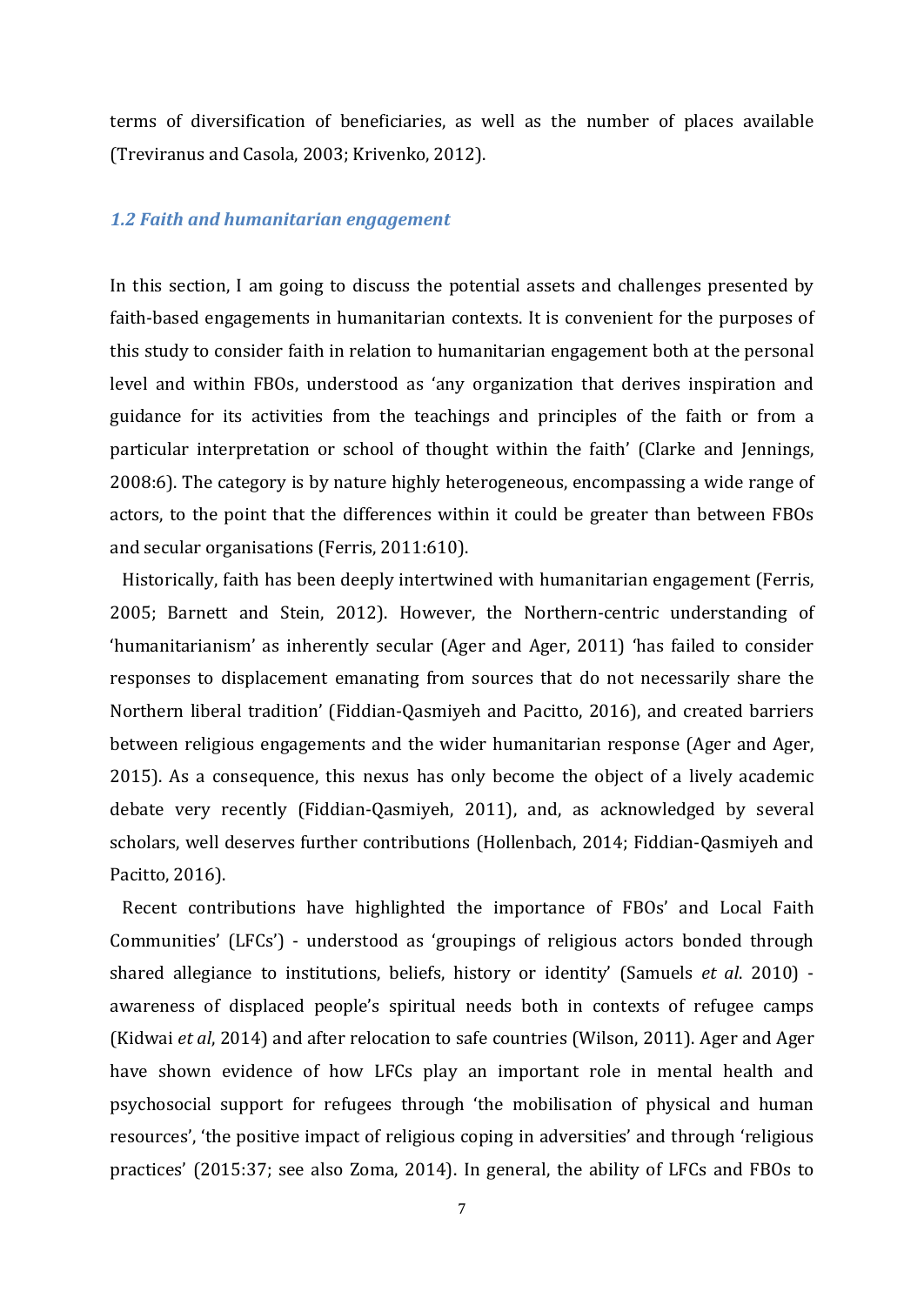mobilise additional, tangible as well as 'intangible' (Eby *et al*., 2011:593) resources has been acknowledged regarding disaster risk reduction, emergency response and in facilitating transitional and durable solutions (Ager *et al*., 2015).

 Moreover, some FBOs have sought to encourage inter-faith dialogue and cooperation within humanitarianism. Besides formal partnerships like the one between IR and LWF with joint projects in Kenya and Jordan (Gano, 2014), Eby *et al.* have pointed out that

'Churches who request to co-sponsor Muslim refugee cases have sometimes explained that they are doing so in order to help build inter-faith understanding, or to counteract other churches in their community who are demonstrating hatred towards Muslims' (2011:594).

Such strategies adopted by FBOs are not only aimed at influencing their own faith community, but also project them as important actors of the wider civil society and of the public sphere in general. More in general, it has been argued that FBOs play a 'moral role' in the context of the wider society, promoting and extending solidarity to different marginalised groups (Eby *et al.*, 2011; Ehrkamp and Nagel, 2014). However, as suggested by Fiddian-Qasmiyeh with regards to the American Evangelical groups active in the MENA Region, and in the Sahrawi camps in particular, claims of inter-faith dialogue and cooperation by FBOs and other actors not always correspond to the actual inclusion of communities of another (or no) faith (2011b and 2012).

 Furthermore, some FBOs can combine humanitarian assistance with attempts to proselytise. For instance, in the Kenyan context, 'IDP camps also became important sites for proselytising, as different FBOs were prominent not just in relief efforts, psychological and emotional counselling, but also in preaching and attempting to convert IDPs to their faith' (Parsitau, 2011:497). Such ethically problematic humanitarian engagements of some organisations can also produce a backlash effect on FBOs' general reputation and activities (Ferris, 2005:323). In general, 'the possible relationship between religion and faith on the one hand, and power and control on the other' (Fiddian-Qasmiyeh and Pacitto, 2016:289), resulting in mechanisms of exclusion of certain groups (Barnett, 2012:171) according to their religious beliefs (Ferris, 2012) or their gender (Ager *et al*., 2015) demands an adequately critical approach.

 From the point of view of accountability, professionalism and funding, if, on the one hand, FBOs can be considered as more independent from the state than secular organisations by virtue of 'their built-in source - the faithful' (Barnett, 2012:172), on the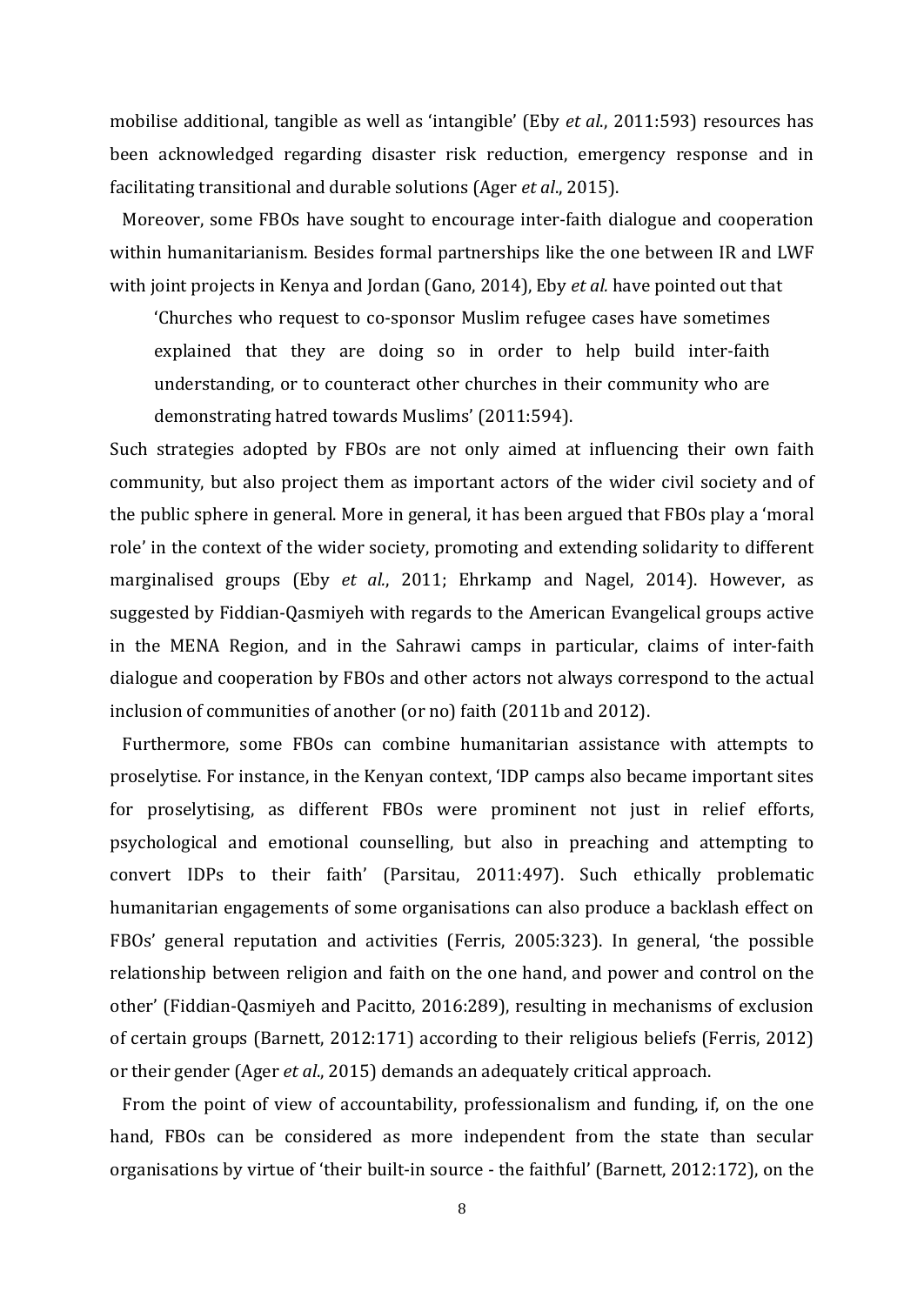other hand 'most of the work of faith-based organizations is not quantified or recorded anywhere', making 'estimating the scale of humanitarian and development assistance provided through faith-based organizations' extremely challenging (Ferris, 2011:610). Several FBOs, however, currently adopt a professional framework more intelligible to the wider humanitarian community, in that they 'employ secular professionals, adhere to high professional standards, and rigorously distance themselves from anything that can be considered to be missionary activity' (ibid:614). While this allows them to navigate the humanitarian context more easily, almost becoming indistinguishable from secular organisations (Ager, 2014), it has been argued that there is a need for a more pluralistic understanding of humanitarian work that takes faith into account as well as different approaches towards professionalism, without renouncing to the fundamental principles of impartiality, independence and neutrality (ibid:17-18).

 This should also take into account the role of faith in the personal experiences of both aid workers and beneficiaries alike. As regards the former, Wilson has noted that Christian FBO workers' humanitarian engagements in Australia were explicitly made 'in the image of God, as well as seeking to emulate the life of Christ' (2011:553). While a transcendent motivation for humanitarian activities has been emphasized as an inherent feature of FBO workers' experiences (Snyder, 2011:574), this is not only a prerogative of FBOs, as illustrated by Barnett and Stein's analysis of MSF's self-narratives 'as the defender of the "transcendent global civic religion" symbolized by humanitarian space' (2012:225-6). Furthermore, there are increasing instances of FBOs hiring personnel that do not belong to their (or to any) faith community (ibid:168). This, again, poses challenges in terms of identifying a distinctive trait to FBO workers' mobilisation of faith, and calls for a more complex and contextualised understanding of the issue.

 Parallel considerations can be drawn about refugees' mobilisation of faith. Displaced people 'variously negotiate interactions with faith-based aid providers in contexts of widespread power inequalities' (Fiddian-Qasmiyeh, 2011:437). For instance, 'female IDPs rely on faith as a tool for personal and communal survival and empowerment' (Parsitau, 2011:509) in their interaction with Christian Charismatic Churches in Kenyan refugee camps. However, as Zaman has suggested, a 'holistic approach' is needed when looking at refugees' experiences of faith and displacement: in his view, 'the mobilisation of religious traditions cannot be considered in isolation' (2016:77), but is instead to be looked at in connection with education, sociocultural dynamics and kin networks'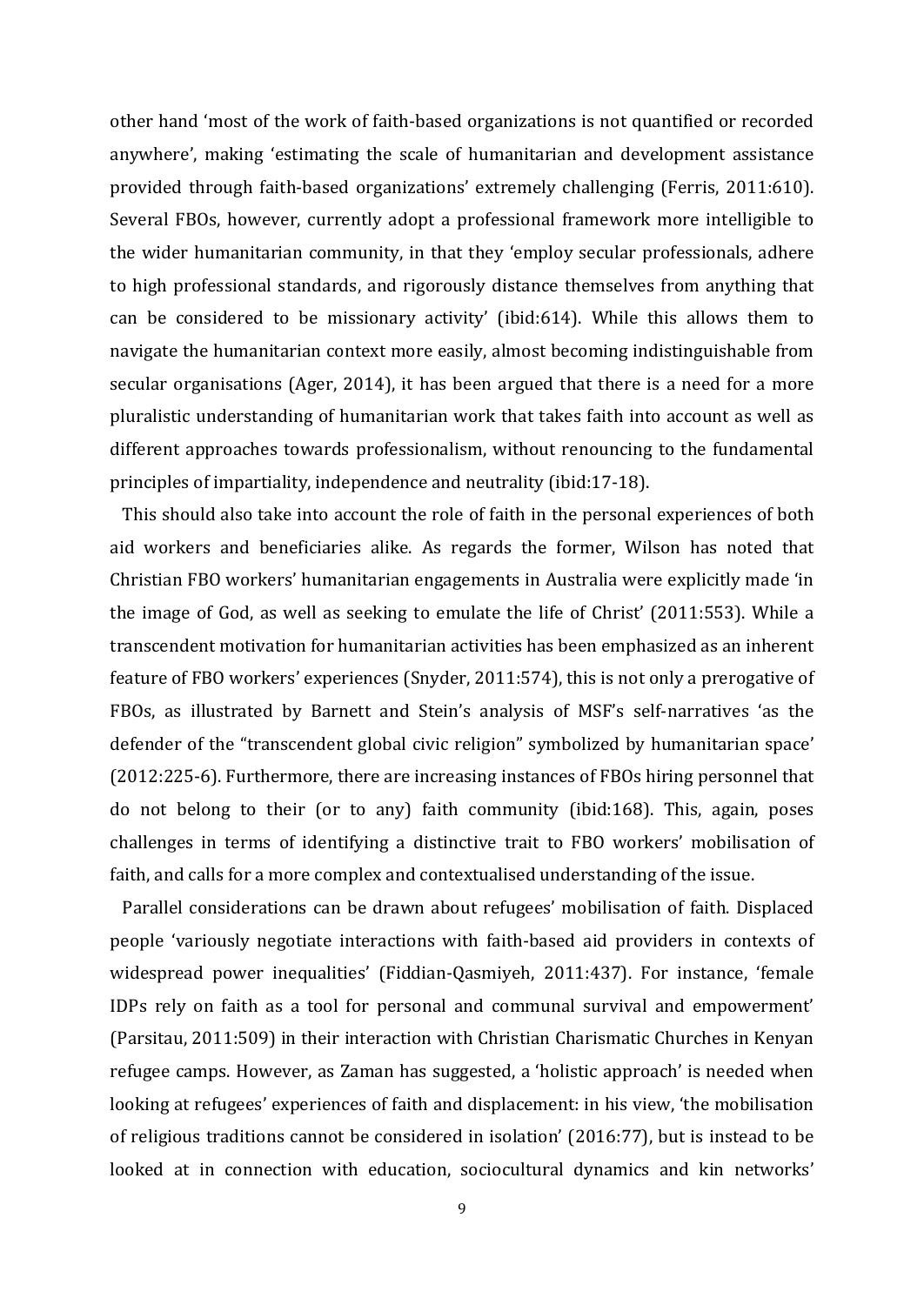(ibid:45). Moreover, it ought not be overlooked that refugees can themselves be providers of faith-based humanitarian work, as in the case of Karen refugee-evangelists on the Thailand–Myanmar Border and Muslim FBOs in the context of the Syrian war (Fiddian-Qasmiyeh and Pacitto, 2016).

### *1.3 Hierarchies of deserving*

Sheer and Squire have highlighted that 'dominant figures of migration function as interpretative grids for all migration processes, thereby organizing the epistemological and political terrain of both migration and migration policies' (2014:193). In this section, I will look at how categorisations according to different understandings of 'deserving' influence access to protection.

 In her book *The Exclusionary Politics of Asylum*, Squire illustrates how, since the postwar period, asylum 'has been constructed as a 'problem' or 'threat' that necessitates intensified controls' (2009:9). As Hyndman and Mountz succinctly explain, 'in the conflation of public discourse about terrorists, refugees, economic migrants, human smuggling and others on the move, people are stripped of their identities as individuals and re-subjectified as groups' (2008:258). If, on the one-hand side, the archetypal refugee has been progressively imagined as 'the passive object of humanitarian intervention' (Malkki, 1996: 390), those who deviated from this paradigm (or were perceived to do so) have been confined to less- or un-deserving categories. In particular, 'the 'bogus asylum seeker' is conceived as imbued with dangerous or excessive agency based on the suspected 'abuse' of the asylum system' (Sheel and Squire, 2014:194).

 A general distinction is, thus, made between 'real' and 'bogus' refugees on the basis of their use of political agency (Fiddian-Qasmiyeh 2016b:2-3). The second category is often conflated with that of 'economic migrants' (Squire, 2009; Hyndman and Mountz, 2008), considered as voluntary migrants who do not need, nor deserve, protection. However, as DeLorey points out,

'The legitimacy of the "voluntary migration" concept should be called into question for people facing severe economic deprivation, the symbiotic relationship between economic inequalities and protracted conflicts, and emerging impacts of climate change and environmental degradation' (2010:232).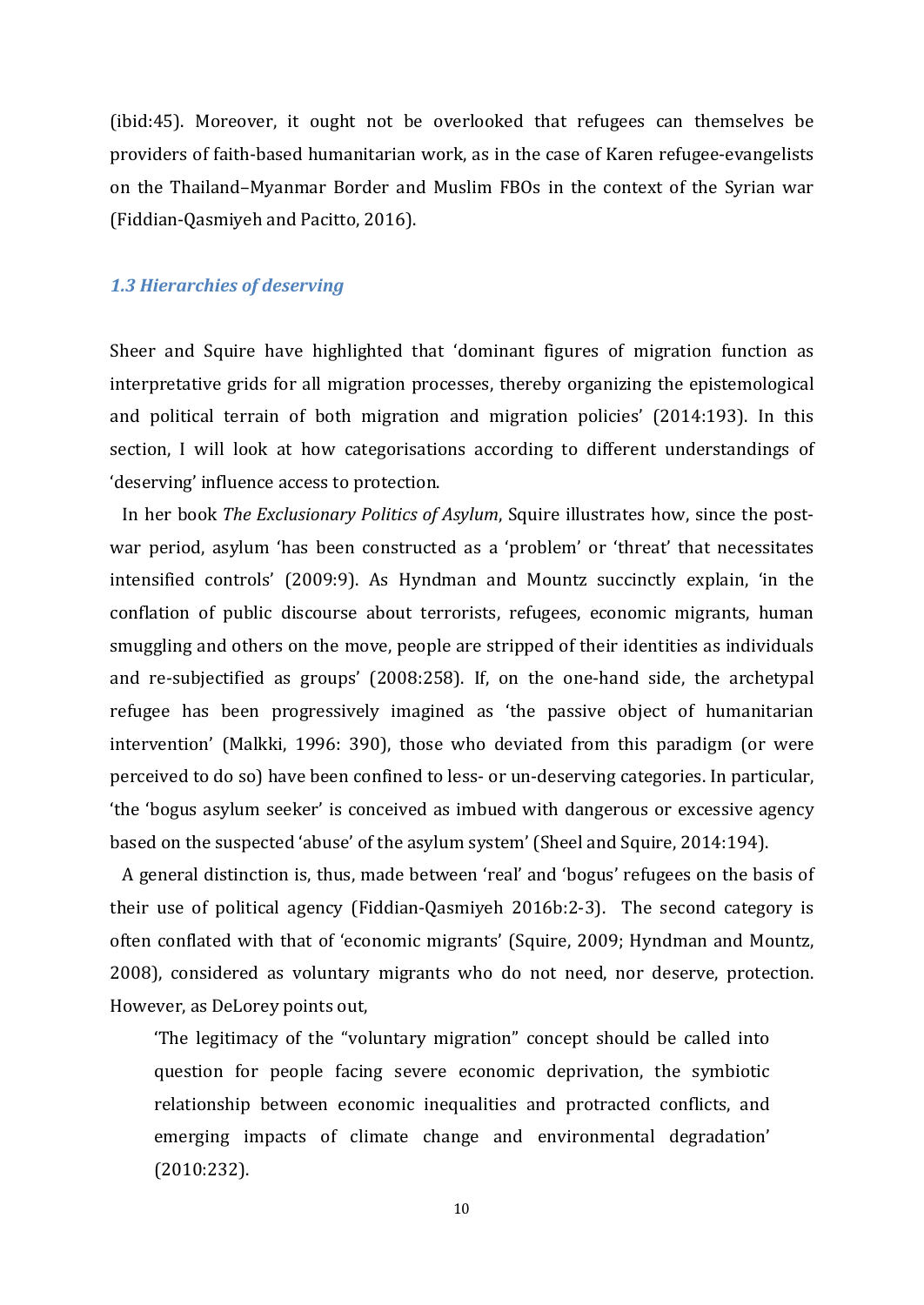Moreover, as suggested by a coalition of NGOs operating on the Spanish-Moroccan border in a joint report, the current paradigm applied in Ceuta and Melilla does not only distinguish between (economic) 'bad migrants' and 'good refugees', but also, among 'good refugees', between sub-categories that do or do not deserve protection (AMDH Nador *et al.* 2015:56).

 In these regards, Fiddian-Qasmiyeh has suggested that 'specific refugee populations have been constituted as either 'good' or 'bad refugees' for different reasons at diverse historical junctures' (2016b:3). As highlighted by several studies, these processes correspond to their hyper- or hypo-visibility in the media discourse of the global North (e.g. El Jack, 2010; Fiddian-Qasmiyeh, 2016:458-9, but not always, see ibid:467-8) and result in hierarchies of refugee-ness, from the unworthy of protection to the 'ideal' refugees.

 Given that a higher 'status' in refugee-ness hierarchy can lead to a higher likelihood of survival and/or access to services and protection, refugees may exert their agency by presenting themselves as members of the chosen group or by emphasizing or downplaying some of their identity markers (ibid:461). A dynamic of this sort has been described by Hilhorst and Jansen regarding access to resettlement programmes in the Kakuma protracted refugee camp in Nigeria. There, refugees, individually and through the community leaderships who acted as gatekeepers for resettlement cases, 'learned to employ a rights language to claim vulnerability on the basis of ethnic identity' (2010:1125), exposing how 'being able to play the game is more decisive than the actual vulnerability' (ibid:1127).

 'Vulnerability' is, in fact, one of the most common terms to be found in resettlement frameworks and guidelines (e.g. UNHCR, 2011; UK, 2015), as a criterion for access to this durable solution. This, however, raises a number of issues. Firstly, as Fine points out, sometimes the criteria used in selection processes 'are in theory based on vulnerability but are in practice linked to political as well as humanitarian rationales' (2014: 53), as in the case of the US prioritising Iranian religious minorities on the basis of foreign policy interests (ibid). Secondly, while some categories of refugees might formally be recognised, as we will see in the following paragraphs, as particularly vulnerable, the implementation of resettlement selection processes does not always succeed in allowing access and securing protection precisely to those groups (e.g. Fiddian, 2006). Finally, the

11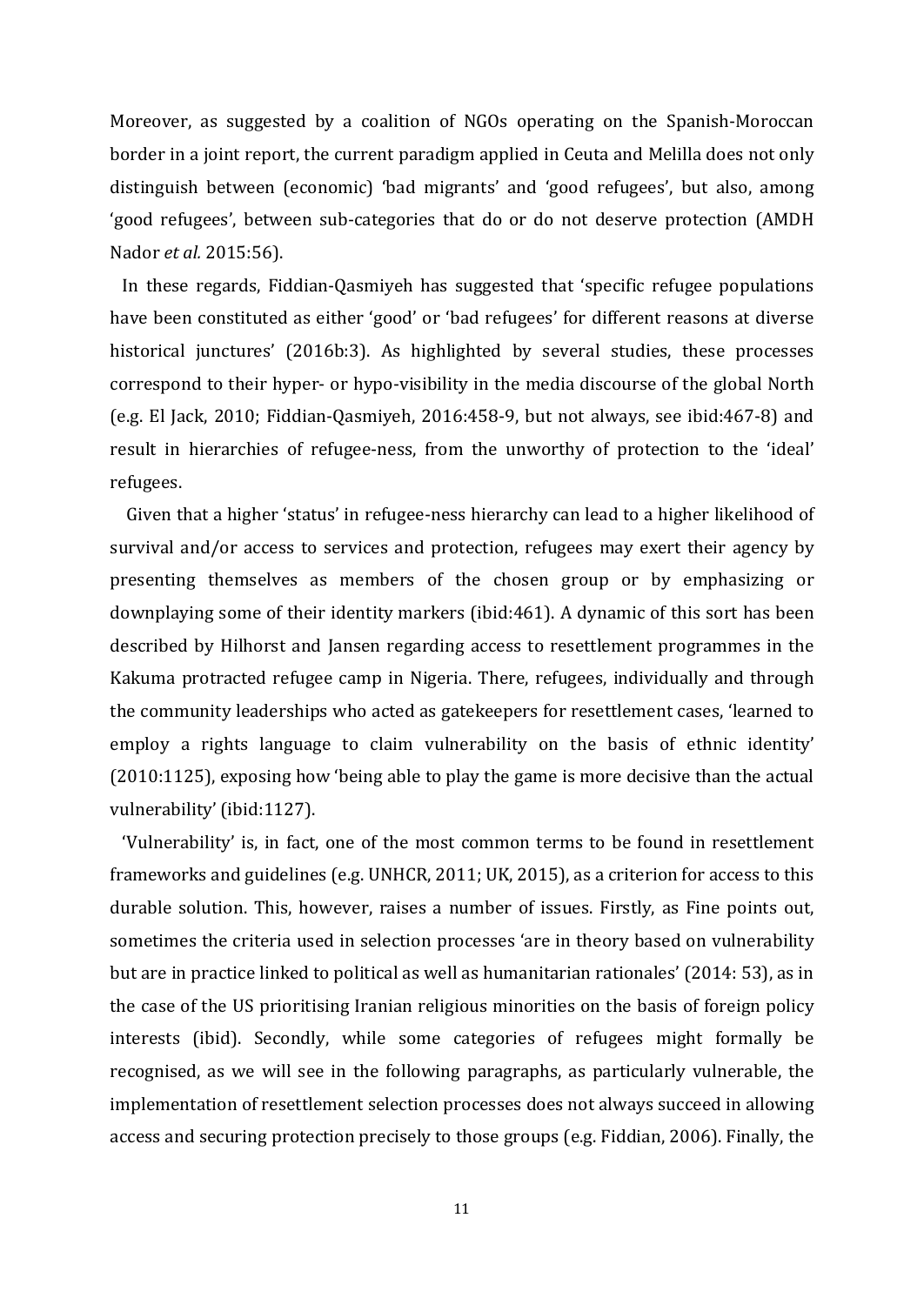link between vulnerability and worthiness of protection once again reinforces the figure of the most deserving refugee as an agency-less victim:

'It is only by highlighting the trauma and suffering experienced prior to arriving in the country of asylum, and by inscribing oneself in the publically legible script of psychological and physical vulnerability, that one is able to become a 'good refugee' in the eyes of non-refugee observers and decisionmakers.' (Fiddian-Qasmiyeh, 2016:3)

 As briefly mentioned above, the concept of 'vulnerability' is often associated to specific categories of refugees. If, in general, attempting to reach safety through perilous journeys, seeking asylum, and meeting requirements for resettlement naturally prioritize individuals in good health conditions, the progressive inclusion of mental and physical disability as criteria of vulnerability has partially increased the chances for refugees in significant need of healthcare to access relocation to a safe country (Ager, 2014b). However, this has also led to instances of refugees deliberately acting to worsen their health conditions in order to enhance their likelihood of being selected, as in the case of the male refugee in Cairo illustrated by Fiddian (2006: 314-5). Moreover, relocation can have negative implications for refugees' well-being as, 'while refugees may not reflect the positive initial health profile associated with the 'healthy migrant' effect, they are clearly at risk to the drivers of *declining* health associated with settlement' (Ager, 2014b:439, emphasis in original).

 While several specific resettlement programmes identify women, or *womenandchildren* (Enloe, 1991) as especially vulnerable groups (UNHCR, 1995; Australia, 2015; UK, 2015), access to those channels of protection can *involve* gendered stigmatisation and violence (Hyndman, 2000). Moreover, women can find themselves in a position of equal or even greater vulnerability once in the country of settlement (Manderson *et al*., 1998; Rees and Peas, 2007). In sum, privileged protection channels can be part of, instead of breaking, the 'gendered continuum of violence' (Cockburn, 1999).

 *The family* is instead often considered as a guarantee for the absence of risk and the wellbeing of children (UN, 1989). However, the equation between family and safety 'erases the extent to which domestic violence within refugee families may exist, with the risks faced by refugee women at times accentuated by state policies' (Fiddian-Qasmiyeh, 2016b:6). Moreover, it has been argued that the same notion of 'family' can correspond

12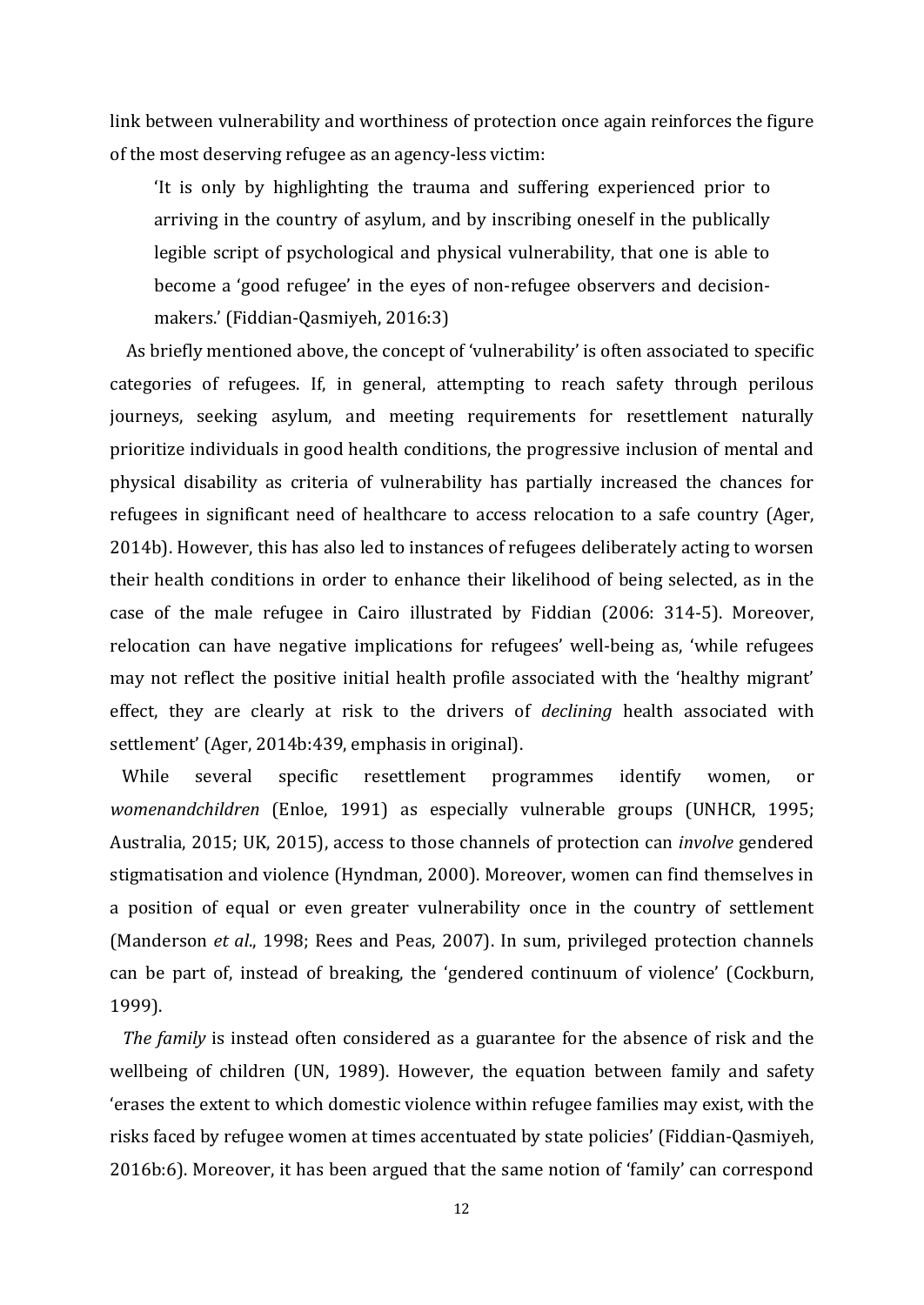to very different structures in different settings (Ager, 2006:44), and that, in contexts of conflict, 'families may pose some of the greatest risks to children' (ibid:50).

 Further criteria often found in resettlement programmes are merit and adaptability to the host society. For instance, the granting of scholarships on the basis of merit, mediated by implementing agencies such as the Jesuit Refugee Service, was one way to access relocation for refugees in Kenyan camps (Hilhorst and Jansen, 2010:1042). Although Nagel and Ehrkamp's analysis concerns Christian faith communities and migrants in the US South, the arbitrary use of notions of 'merit' and 'adaptability to the host country' is equally contestable with regards to resettlement selection processes, in that it 'is a diffuse process that reflects and reinforces the privileged position of nonimmigrants' (2016: 1044).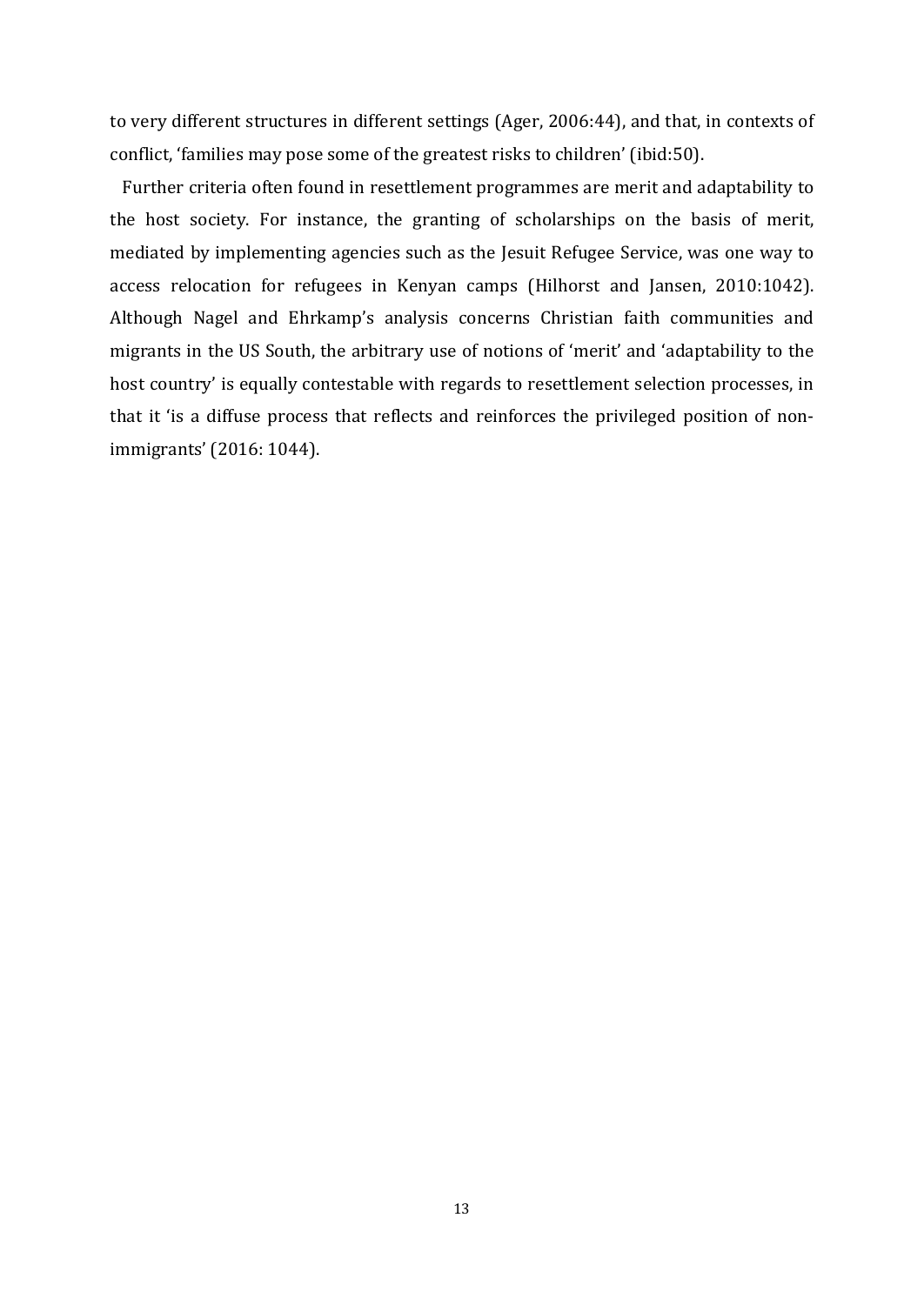After outlining my general approach towards this research project, in this chapter I explain my choices of methodology, how I analysed and contextualised my empirical data, and some of the practical and ethical issues I encountered.

## *2.1 General approach*

My interest in the topic of refugee protection and faith-based engagements derives from a work experience I had in Berlin in 2014, at a centre for asylum seekers run by the local Lutheran Church. Since then, the so-called 'refugee crisis' has dominated the news and certainly had an impact on my experience as a Global Migration student. The purpose of this research being to explore what role civil society's initiatives for the protection of refugees (faith-based in particular) play in the current 'humanitarian arena' (Hilhorst and Jansen, 2010), I was aware that

'the realities and outcomes of aid depend on how actors along and around the aid chain — donor representatives, headquarters, field staff, aid recipients and surrounding actors — interpret the context, the needs, their own role and each other' (ibid.:1120).

While this actor-oriented approach has guided me throughout my fieldwork and analysis, my original plan of including as many different actors' perspectives as possible has been subject to changes (2.3), as have been my choice of methodologies and my research questions (2.4).

 I realised early on that the case study needed to be integrated by primary text analysis to contextualise the empirical data, as humanitarian corridors are an experimental initiative on which, to my knowledge, close to no academic literature is available. However, I was aware of the existence of programmes both in Italy and in other countries that share some of its features (resettlement, private sponsorship programmes). It was, therefore, appropriate for me to adopt a comparative approach. Although the scope of this research did not allow for a thorough cross-national analysis, my approach was informed by sociological comparative methodology (Øyen, 1990) and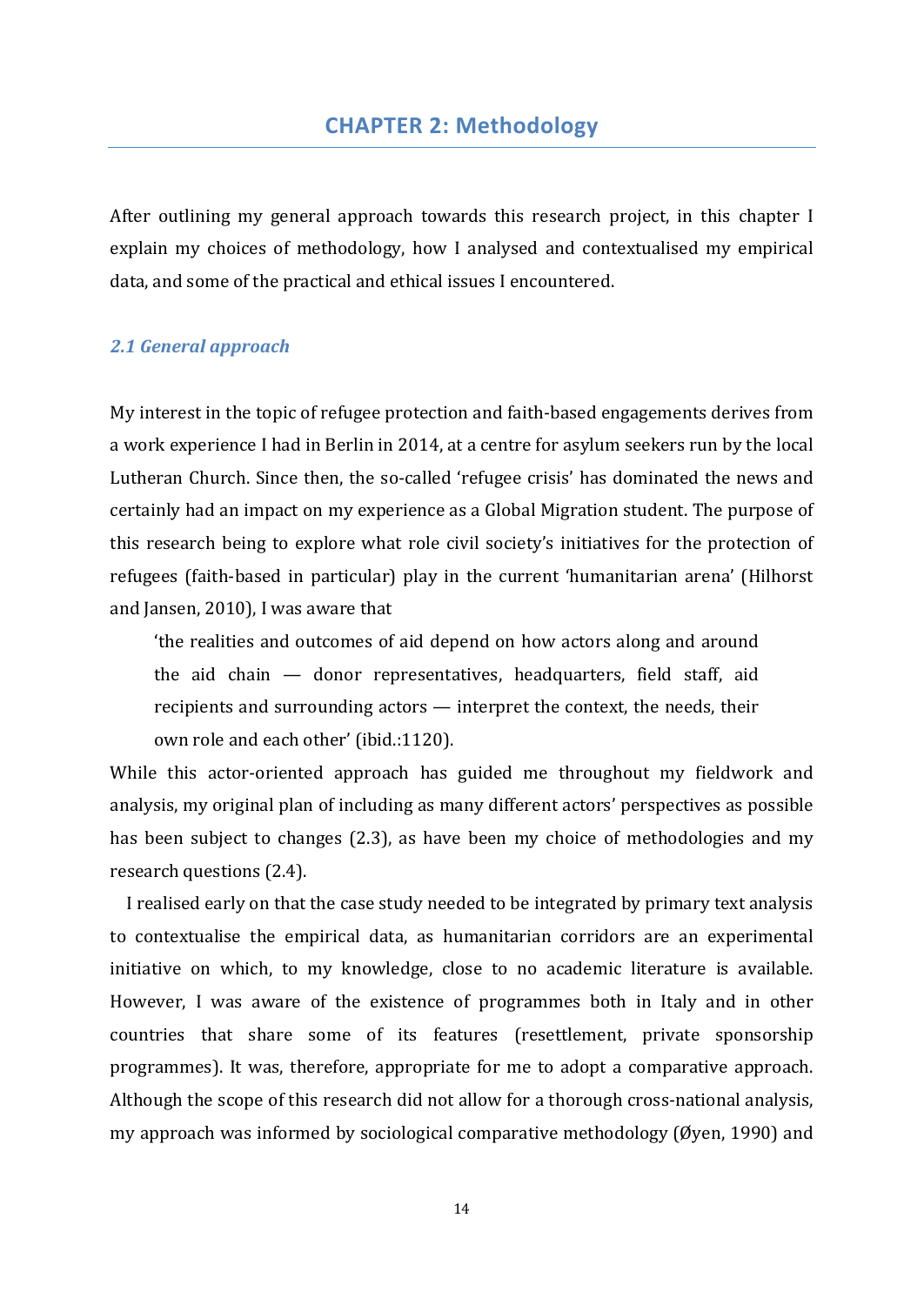relied on online resources such as UNHCR's, governmental and NSAs' documents, including reports and guidelines, and newspaper articles.

### *2.2. Methodology*

During the early stages of my theoretical review, I became aware that my interest was at least two-fold: I wanted to know how the programme *worked* and how it *was lived* by the individuals who take part in it. In other words, my aim was to 'understand lived experience and to reflect on and interpret the understandings and shared meanings of people's everyday social worlds and realities' (Dwyer and Limb, 2011:6). In order to do this, I originally planned to use participant observation as a way to gain in-depth experience of the programme's day-to-day activities, and semi-structured interviews to address specific questions and obtain information about the different actors' perspectives. However, due to the structure of the programme, organised by three different FBOs in collaboration with the Italian authorities, and the geographical dispersion of the beneficiaries in various Italian cities where the FBOs are based, it was logistically impossible to use both methods. I therefore chose to use semi-structured interviews of as many officials from the different FBOs involved as possible, in order to gain an insight of their experiences, and to integrate their accounts of the programme with my primary text analysis.

 In different locations and over the course of almost one month, I interviewed eight members of FBOs, one government official working at the central office of the Italian Service for the Protection of Asylum Seekers, and one activist who volunteered in Lebanon for an organisation whose name I was asked not to disclose (figure 1). Interviewees 6a and 6b were interviewed together, hence the different denomination. I structured my interviews in a flexible way, preparing a list of the issues I wanted to address, but allowing the flow of the conversation to guide the order and the formulation of the questions, and my respondent 'to expand, or digress, or even go off the particular topic and introduce their own concerns' (Davis, 2008:106). All participants were given an information sheet with a description of the project and my contact details, and asked to sign a consent form. I also asked them for permission to record the interviews for the sake of accuracy, which interviewees 7, 8 and 9 refused to grant. When recording was allowed, I was able to interact more with the participants, as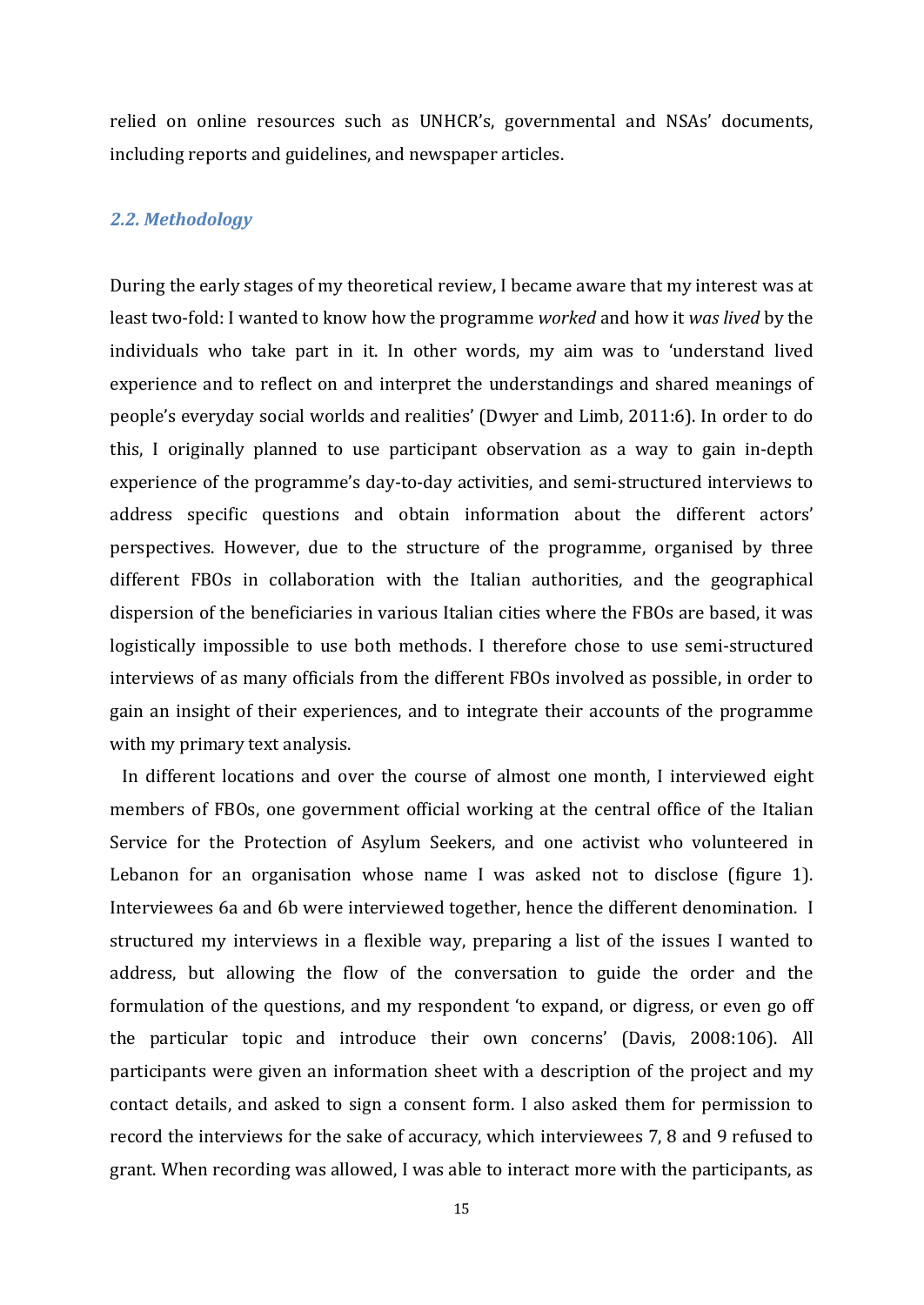I was not concentrating on taking notes. The interviews were carried out in Italian, my mother tongue, and translated by myself into English for quotation purposes.

| Interviewee    | Affiliation to organisation | Place and date of the interview |
|----------------|-----------------------------|---------------------------------|
|                | <b>FCEI Central Office</b>  | Rome, 22 June 2016              |
| $\overline{2}$ | FCEI                        | Bari, 24 June 2016              |
| 3              | Sant'Egidio Central Office  | Rome, 4 July 2016               |
| 4              | <b>SPRAR Central Office</b> | Rome, 5 July 2016               |
| 5              | Sant'Egidio                 | Genoa, 7 July 2016              |
| 6a             | Sant'Egidio                 | Genoa, 14 July 2016             |
| 6 <sub>b</sub> | Sant'Egidio                 | Genoa, 14 July 2016             |
| 7              | Undisclosed                 | Genoa, 17 July 2016             |
| 8              | Tavola Valdese              | Turin, 19 July 2016             |
| 9              | Tavola Vadese               | Turin, 19 July 2016             |

Figure 1 - List of interviewees, their affiliations, and interview details

## *2.3 Ethical and practical issues*

As previously mentioned, my initial plan was to interview FBO workers and state officials as well as beneficiaries of the programme. However, this was not possible due to two main reasons. Firstly, access to the beneficiaries had to be obtained through the FBOs, as there is no public space where I could have approached them knowing who they were. This had implications, as I first had to gain access to FBO members, and this did not necessarily mean that they would arrange for me to meet the beneficiaries in time. The second logistical reason was that I had to travel to different cities in order to reach members of all three FBOs, which prevented me from spending more time in each place. Moreover, one the beneficiaries who were hosted by Sant'Egidio in Genoa was hospitalised to undergo a special therapy during the week when we had planned to meet. This led me to withdraw my invitation out of delicacy and of the impossibility to develop a strategy to overcome the barriers to their participation (Harris and Roberts, 2003).

 The impossibility to interview beneficiaries of the programme led me to reflect on the challenges faced by research focusing on the provision of protection in including the voice of the refugees - 'speechless emissaries', as defined by Mallki (1996). In my opinion, such a project would require a much longer engagement with their experiences, not mediated by the organisations. Finally, my fieldwork partly confirmed and partly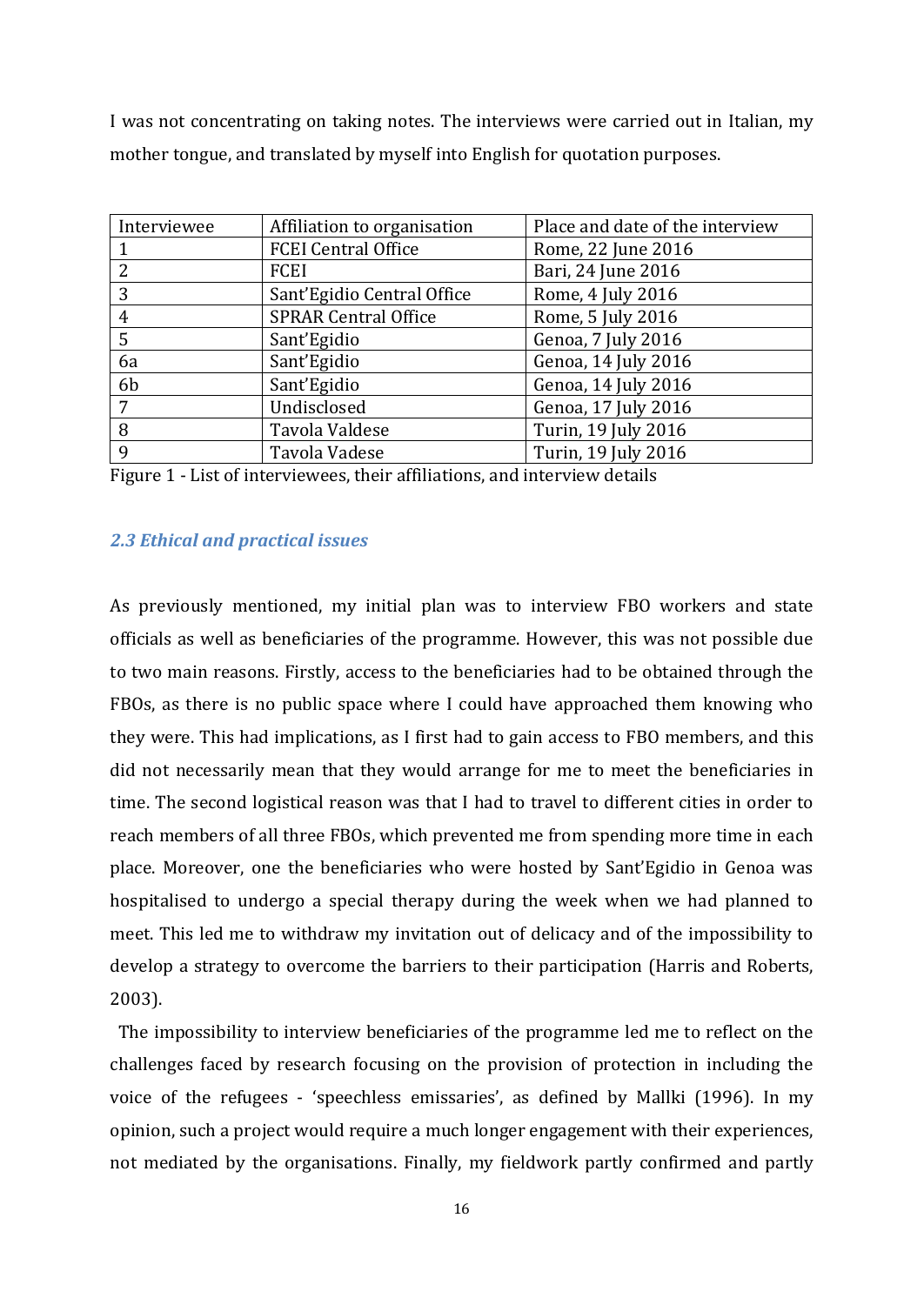challenged the assumption that 'local staff operating at intermediate levels in the aid distribution hierarchy have a stake in 'safeguarding' their reputation for doing good work on the ground' (Harrell-Bond and Voutira, 2007: 284). Some of them openly shared their views on the programme's shortcomings, while it was harder for me to break others' barriers.

## *2.4 Analysis*

In order to analyse my empirical data, I listened to the recordings several times, which was important, 'for those nuances of emphasis, hesitation and inflection that may not have been noted on the transcript' (Jackson, 2001:203). I then transcribed them and identified themes manually. I integrated these with the information gathered through primary text sources and connected them to the literature I had been reading in preparation to fieldwork. However, the emergence of new themes from the interviews led me both to rethink the theoretical framework and the conceptual focus of the project, confirming how 'one of the strengths of qualitative research is its ability to refine the research questions during and after data collection and analysis' (Oxford, 2012:417). Accordingly, when writing my analysis, I adopted a receptive approach, letting the original material guide my engagement with wider academic debates.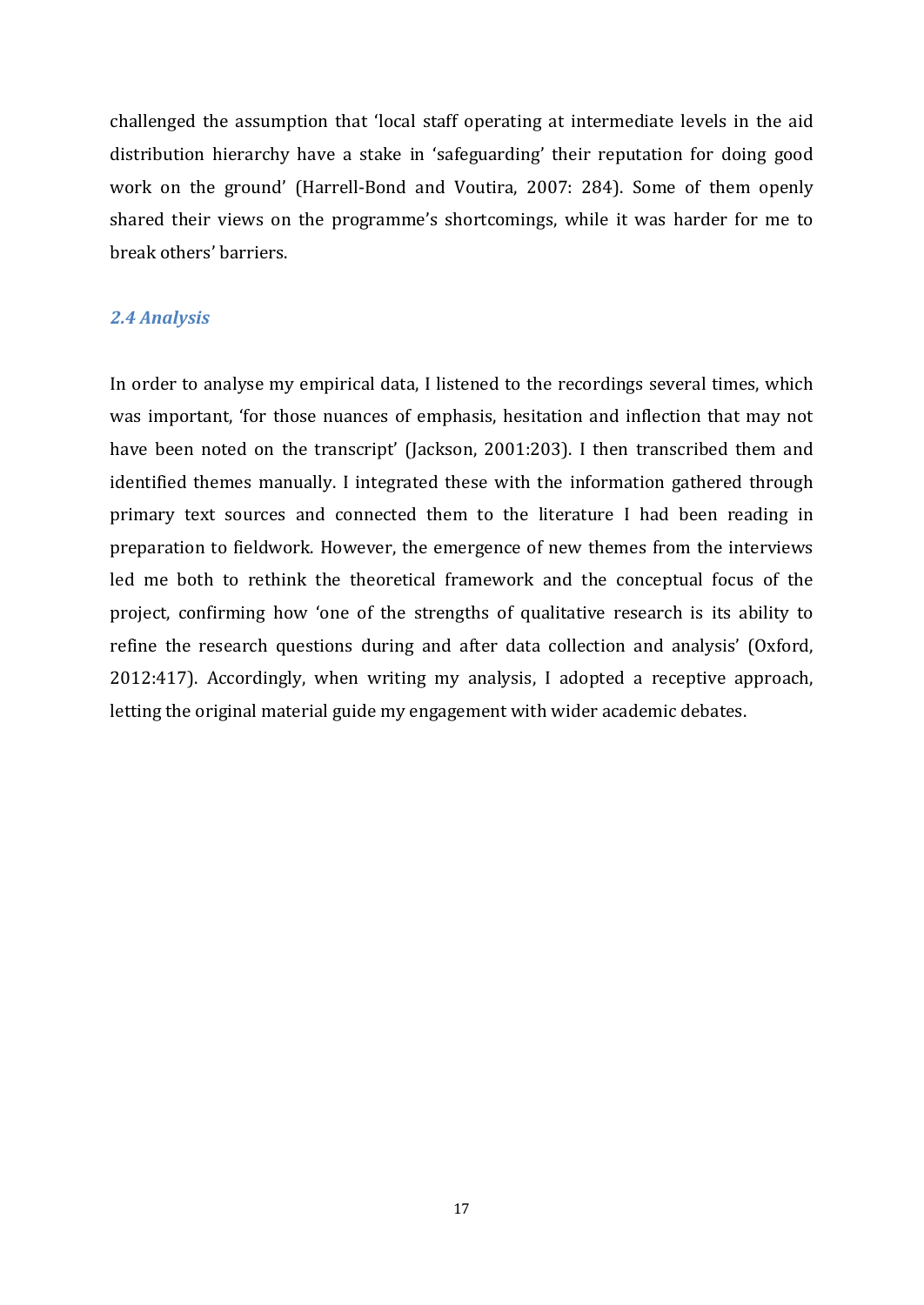In this chapter, I discuss to what extent the programme of humanitarian corridors can be considered as an 'alternative model' for the protection of refugees (3.1) and how it operates in challenging or reproducing hierarchies of deservedness, and as a possible space for the exercise of political agency through the mobilisation of the concept of 'vulnerability' (3.2). In order to do this, I will analyse the data gathered through interviews and primary text analysis, linking them to wider academic discussions.

## *3.1 An 'alternative model' of protection?*

In December 2015, the Italian Ministry of Foreign Affairs and International Cooperation and the Ministry of the Interior signed a protocol for the establishment of humanitarian corridors to Italy with the Community of Sant'Egidio, the Federation of Evangelical Churches (FCEI) and the Tavola Valdese of the Waldensian Church, granting 1,000 visas over a two-year period to refugees 'in particularly vulnerable conditions' to be transferred to Italy from Lebanon and Morocco (Italy, 2016). The protocol is thus a cooperation agreement between the Italian authorities and three FBOs. The Community of Sant'Egidio is a Catholic organisation that was founded in Rome in 1968, following the Second Vatican Council. Its activities focus on prayer, communicating the gospel, friendship with the poor, service to peace and fostering a community without borders or walls (Community of Sant'Egidio, 2012). FCEI is the federation of Protestant Churches in Italy. Founded in 1967, it includes the Italian Evangelic Lutheran Church, Waldensian Church, Methodist Church, Salvation Army International, Christian Evangelical Baptist Union, Apostolic Church and St. Andrew's Church of Scotland in Rome (FCEI, 2016). The Waldensian Church is a Christian Protestant Church whose central administrative committee is called 'Tavola Valdese' (Waldensian Church, 2005 and 2016). FCEI's and the Waldensian Church's participation in the 'humanitarian corridors' project is part of a wider framework of joint initiatives regarding the protection and reception of migrants called 'Mediterranean Hope'. To the present day, around 300 beneficiaries have been transferred from Lebanon to Italy by the FBOs in cooperation with the government, in what they unanimously define as a 'legal and safe alternative' to deadly sea routes,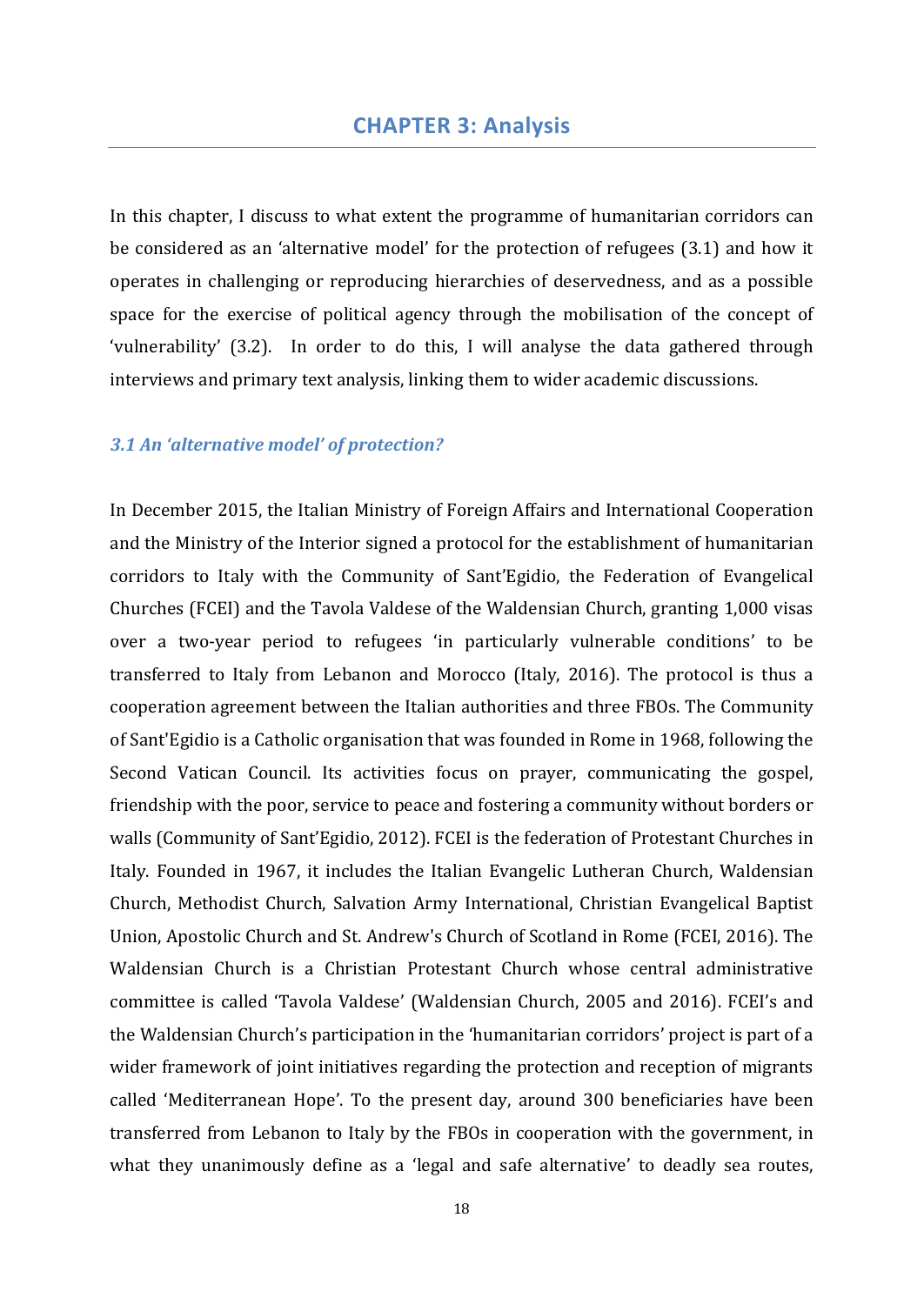smuggling and human trafficking (e.g. Italy, 2016; Mediterranean Hope, 2016; FCEI, 2016; Community of Sant'Egidio, 2016).

## *3.1.1 A 'legal and safe alternative'*

As shown by the project '15 Years Fortress Europe', providing an account of the deaths since the year 2000 and their geographical distribution, the so-called Central Mediterranean Route, connecting North Africa (Libya and Egypt in particular) to Italy, has been the most deadly (figure 2). In the first half of 2016, 2,505 of the 2,933 people who died trying to reach Europe had taken that route (IOM, 2016).



Figure 2 (Source: 15 Years Fortress Europe)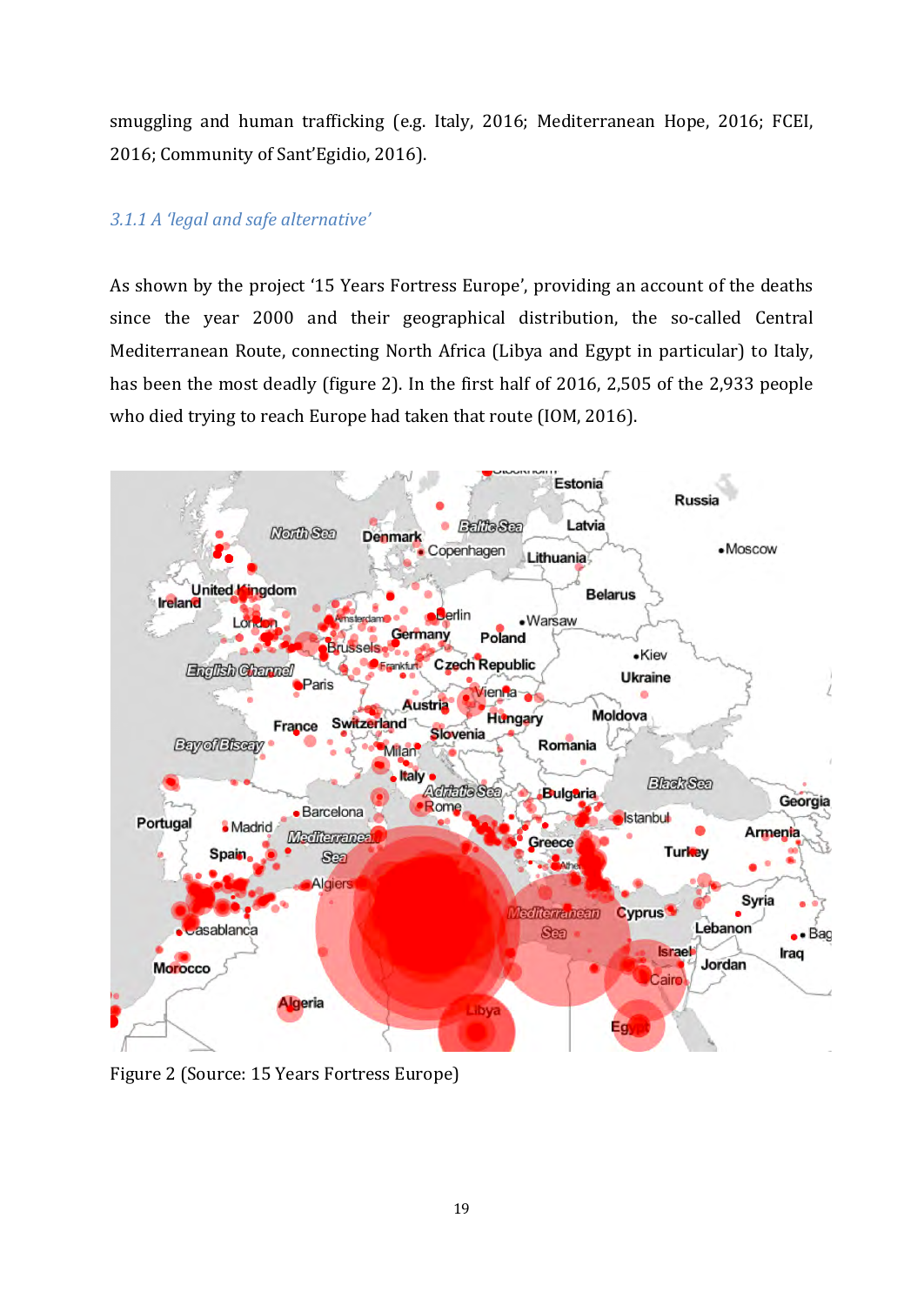While they certainly constitutes an alternative to highly dangerous routes like the Central Mediterranean in that they provide *safe* passages to the beneficiaries, the sense in which humanitarian corridors constitute 'a *legal* alternative' is perhaps more manifold, and surely offers an opportunity to discuss some aspects of the programme.

 Its legal basis is Article 25 of the European Commission's Regulation No 810/2009, which allows the issuing of visas with limited territorial validity (Italy in this case) 'on humanitarian grounds' (EC 2009). The beneficiaries are transferred from Lebanon or Morocco to Rome on regular airline services. One of my interviewees, a member of FCEI working on humanitarian corridors but also on the island of Lampedusa (one of the most common destinations of the Central Mediterranean Route), described the different circumstances of *legal* and *illegal* passages as follows:

'The fact that they carry a luggage when they arrive is interesting from a symbolic perspective, as they carry with it their dignity, stories, objects… In Lampedusa they arrive barefoot, after a traumatising trip, after having suffered all sorts of abuses in Libya, with no luggage, nothing, completely reborn within an emergency process that objectifies and inferiorises them' (interview 2).

According to him, this difference exemplifies the approach of the programme, challenging the figure of the archetypal refugee as a passive individual (Malkki, 1996; Hyndman, 2008; Sheel and Squire, 2014) who needs salvation - 'salvation is degrading, because you have to completely leave yourself to the mercy of someone else' (interview 2). Moreover, in his view, it would counter the restrictive trend of current asylum policies (Loescher, 2001), re-constructing the element of refugees' rights as opposed to emergency measures and the securitisation of asylum (Hyndman and Mountz, 2011). However, regarding the latter, it has to be noted that the Italian Ministry of Foreign Affairs' website describes humanitarian corridors as 'a way of also meeting our need of security' (Italy, 2016), highlighting how security screenings are carried out by the Italian the Ministry of the Interior and by the he Ministry of Foreign Affairs and International Cooperation prior to departure (ibid).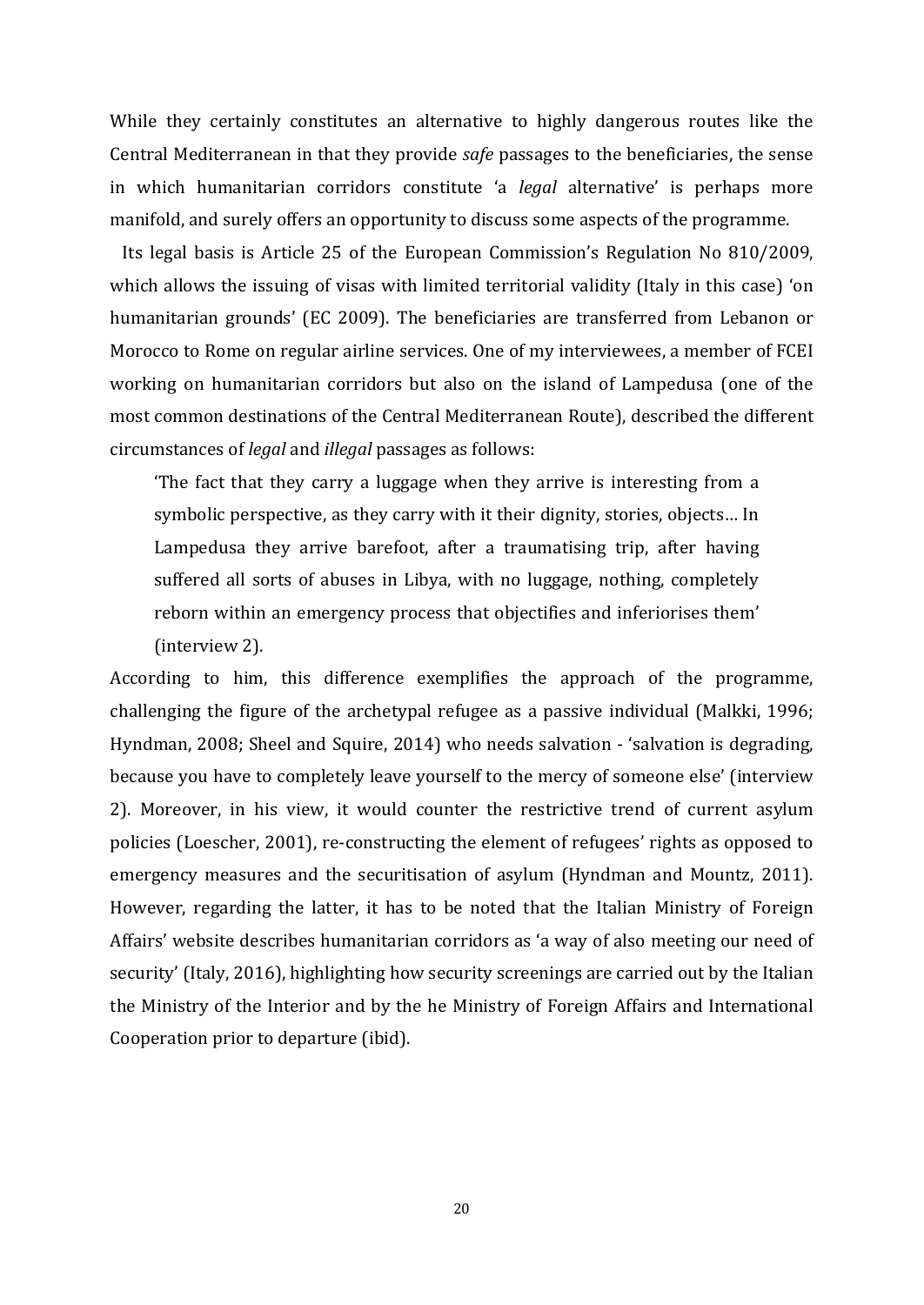### *3.1.2 A different target?*

Apart from being a 'safe and legal alternative' to perilous migration routes, humanitarian corridors could be seen as 'alternative' in other ways. As stated in the previous paragraph, security controls are carried out on potential beneficiaries by the Italian authorities, through the Italian Consulates of the countries where the selection process takes place. The asylum application is then filed in Italy, after arrival. This aspect is essential in understanding the difference between humanitarian corridors and resettlement. In fact, 'determination as a refugee under UNHCR's mandate, with very few exceptions, is a precondition for resettlement consideration' (UNHCR, 2011). Thus, as underlined by interviewees 2, 3 and 7, several of the beneficiaries who arrived from Lebanon so far would not have had access to resettlement programmes, since 'the UNHCR suspended registration in May 2015 upon a request from the Government of Lebanon' (UNHCR, 2016c). This particular feature of the programme has been negotiated by the FBOs with the Italian authorities as following:

'At the beginning, the government wanted them to be UNHCR- recognised refugees, so we said "but then that's resettlement, what is the difference? Why should we do it? Italy does it already"' (interview 3).

Thus, the inclusion of individuals who are excluded from other forms of protection is, in this sense, intentional and explicit.

 Moreover, the programme's target differs from recent special governmental (e.g. UK, 2015; Germany, 2015) and government-supported and privately sponsored (Canada, 2016c) resettlement initiatives, aimed at Syrian refugees only. In fact, besides 600 Syrians who should be transferred from Lebanon by the end of the duration of the programme, the FBOs plan to secure 400 visas for refugees from Sub-Saharan and the Horn of Africa, to be transferred from Morocco and Ethiopia (interviews 1, 2 and 3). This plan, however, has presented challenges during negotiations with the Italian government, and still does, as regards the recognition of refugee status (RSD) once in Italy. According to interviewee 1,

'In the negotiating phase it was hard...We feel that the real challenge is not this one, but the next one. So far all Syrians have been granted refugee status, but I am much more curious - and maybe also scared - about

21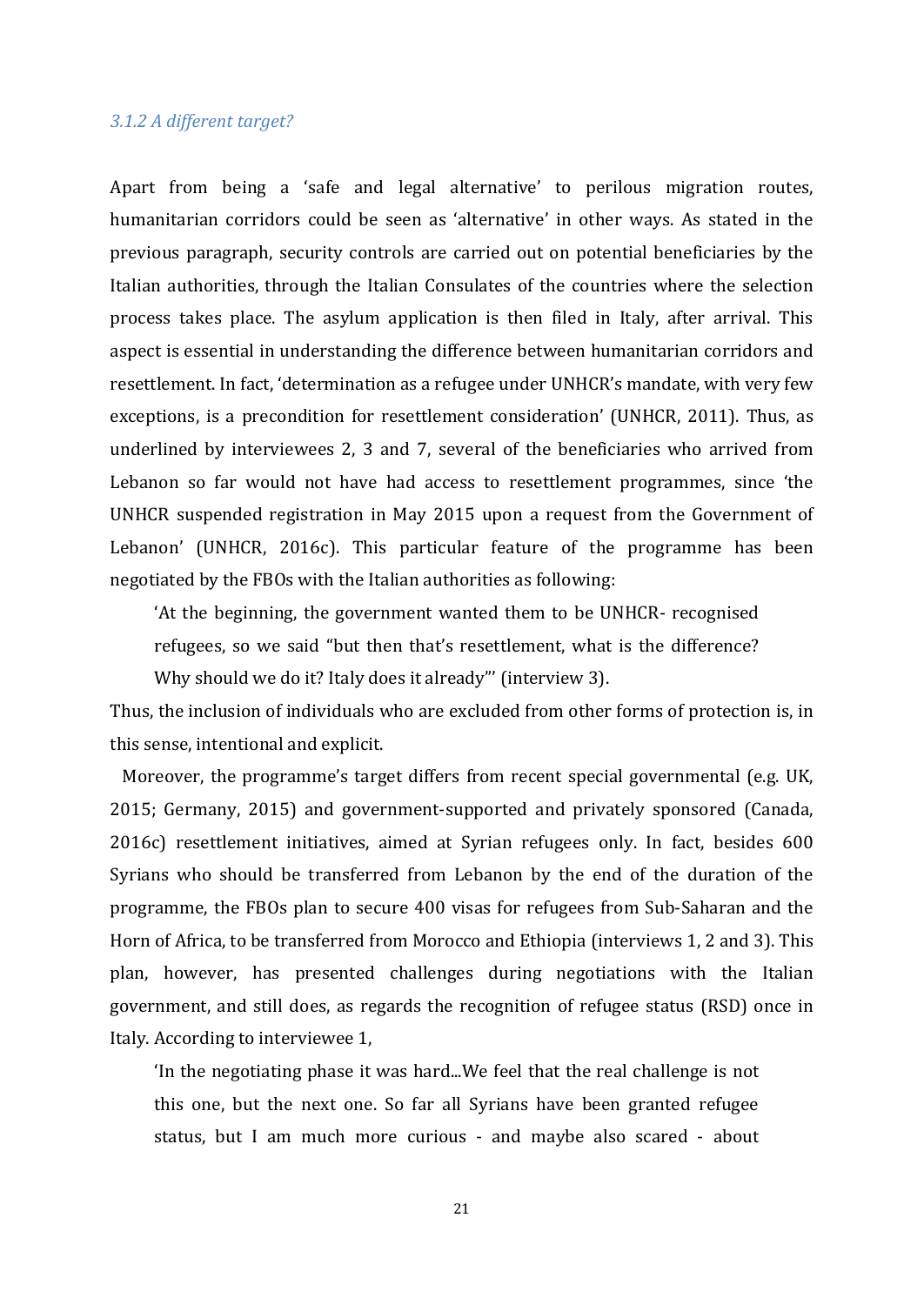whether beneficiaries from Sub-Saharan Africa will successfully undergo RSD procedures.'

In fact, the Italian FBOs involved have a long-term experience of working with refugees who have and have not been granted international protection, and are, thus, well aware to be challenging hierarchies of deservedness operating in the current 'refugee crisis' (Fiddian-Qasmiyeh, 2016b). In particular, interviewee 8, who coordinates a regular reception centre for asylum seekers mostly from Sub-Saharan countries as well as one for humanitarian corridors' beneficiaries in Turin (so far only Syrians), has noted how the rate of successful asylum applications was much higher for the latter than for the former, exposing a sort of 'privileged channel', as discussed in the following section.

 Moreover, primary text analysis has revealed that the governmental (Italy, 2016) and the Community of Sant'Egidio's (2016) do not yet mention Ethiopia as a third country of selection of beneficiaries apart from Lebanon and Morocco while FCEI's (2016b) and TV's (2016c) do, as did interviewees 1 and 2, affiliated to the latter two FBOs, as opposed to interviewee 3, affiliated to the first one. According to UNHCR data, in 2015 'refugees in Morocco were from 36 countries, primarily the Syrian Arab Republic' (2016e), while Ethiopia had the highest number of registered refugees in the continent, whose most common nationalities were South Sudanese, Somali, Eritrean and Sudanese (2016d). The Italian government has historically been involved in policies at best described as *externalisation of protection* (Betts, 2004), at worst as instances of *refoulement* (UNHCR, 1951), such as readmission agreements (Cuttitta, 2010), pushback operations on the high seas (ibid.), and, the recent deportations from Ventimiglia to Sudan (Il Fatto Quotidiano, 24 August 2016). Although it is yet to be seen whether refugees from Sub-Sahara or from the Horn of Africa will be selected for humanitarian corridors in Morocco and Ethiopia, it seems very likely that the Italian government seeks to retain as much decisional power as possible on the matter.

 Finally, the criteria for selection of the beneficiaries, as outlined on the governmental and FBOs' webpages (Italy, 2016, FCEI, 2016), show substantial similarities with the UNHCR's (2011) and other resettlement programmes (e.g. UK, 2015). However, as discussed further in this chapter (3.2), a certain degree of flexibility has been granted by the Italian authorities to the FBOs, who are in charge of the selection process. Although beneficiaries are selected 'independently from their ethnic or religious belonging' (FCEI, 2016), as confirmed by interviewees 1, 2, 3 and 7, this process takes place mainly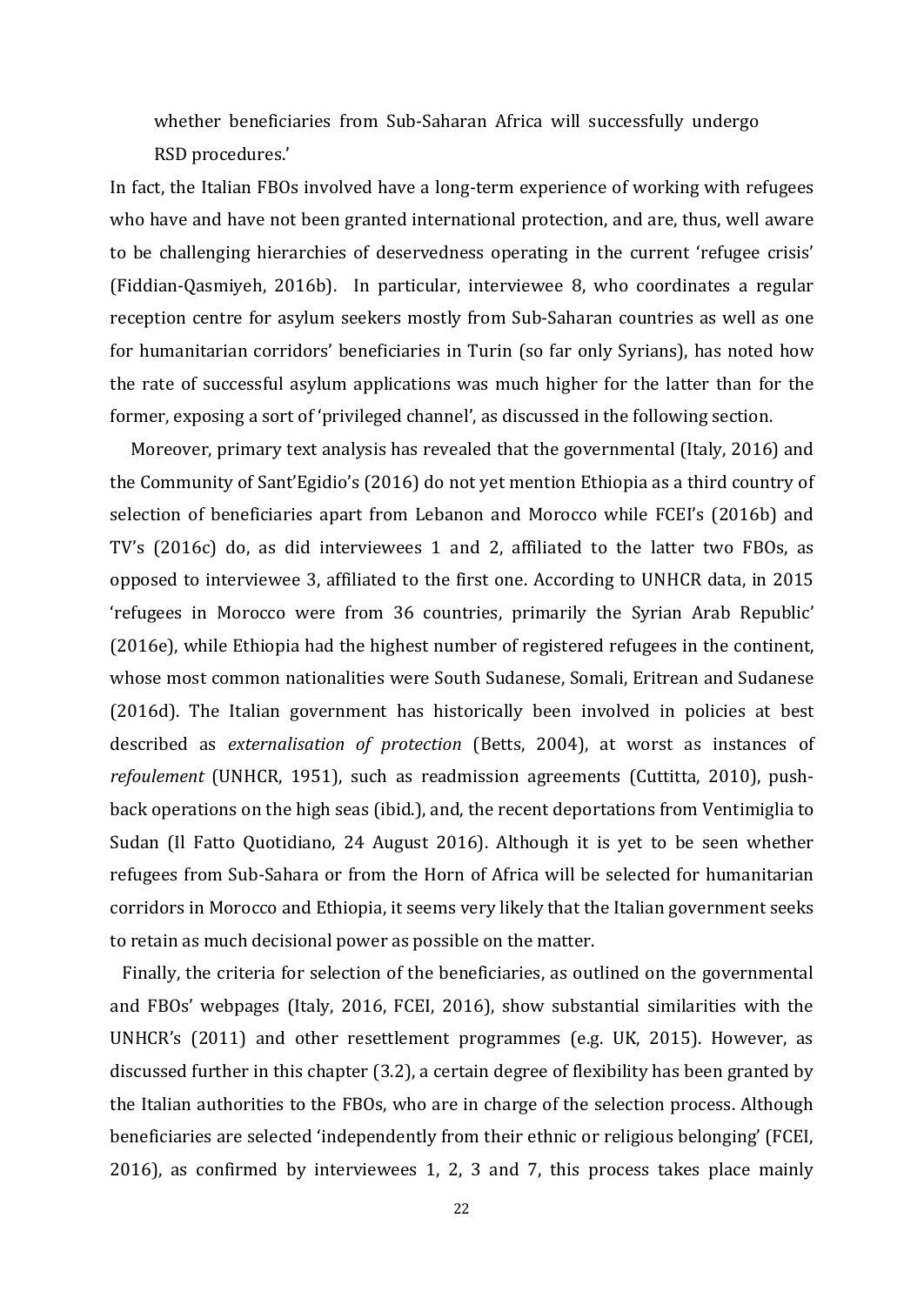through the FBOs' religious transnational networks and partner organisations operating on site, with the Catholic Sant'Egidio in particular relying more on local Churches' recommendations, according to interviewee 1. However, while the role of transnational religious networks in mechanisms of inclusion and exclusion (Ferris, 2012; Fine, 2014; Fiddian-Qasmiyeh and Pacitto, 2016) are undoubtedly worth further investigation, this would require fieldwork in the countries where the selection process takes place, as well as access to refugees not to be mediated by FBOs themselves and is, thus, beyond the scope of this research, as suggested in the methodology section (2.3).

#### *3.1.3 Creating a privileged channel?*

In this section, I am going to consider to what extent humanitarian corridors create a privileged channel of protection through their 'alternative' structure. The issue has been raised by some of my interviewees themselves, when discussing both RSD procedures and reception. As regards RSD, they have reported that appointments at the local police headquarters to file the asylum application were given with much more alacrity than usual (interview 1) and refugee status granted in a much shorter time (interviews 1, 8). This is partly due to security controls having been carried out by the Italian authorities beforehand (see 3.1.2) and the local police having been given notice of the arrivals, but also to FBOs' ability to fast-track the procedures by soliciting the Ministry of Interior in Rome (interview 3).

 As regards reception, interviewee 4, an employee of SPRAR, the Italian Central Service for the Protection of Asylum Seekers, noted that beneficiaries of humanitarian corridors might be provided with accommodation and support for longer than regular asylum seekers. As will be further discussed in the following section, FBOs are in charge of their reception for the first period of permanence in Italy, from the point of view of its costs as well as the accommodation and services provided. If the length of the FBOs-led reception of the beneficiaries is not clear - 'over the time needed to file an application for international protection' according to the Italian authorities (Italy, 2016), six to nine months according to interviewee 1 - it is surely the case that FBOs are negotiating with the state to obtain an extension of reception either in the FBOs' or in the SPRAR systems (interview 1, 4). In this case, the beneficiaries would be granted up to double the length of normal reception (interview 4). Furthermore, although, as previously mentioned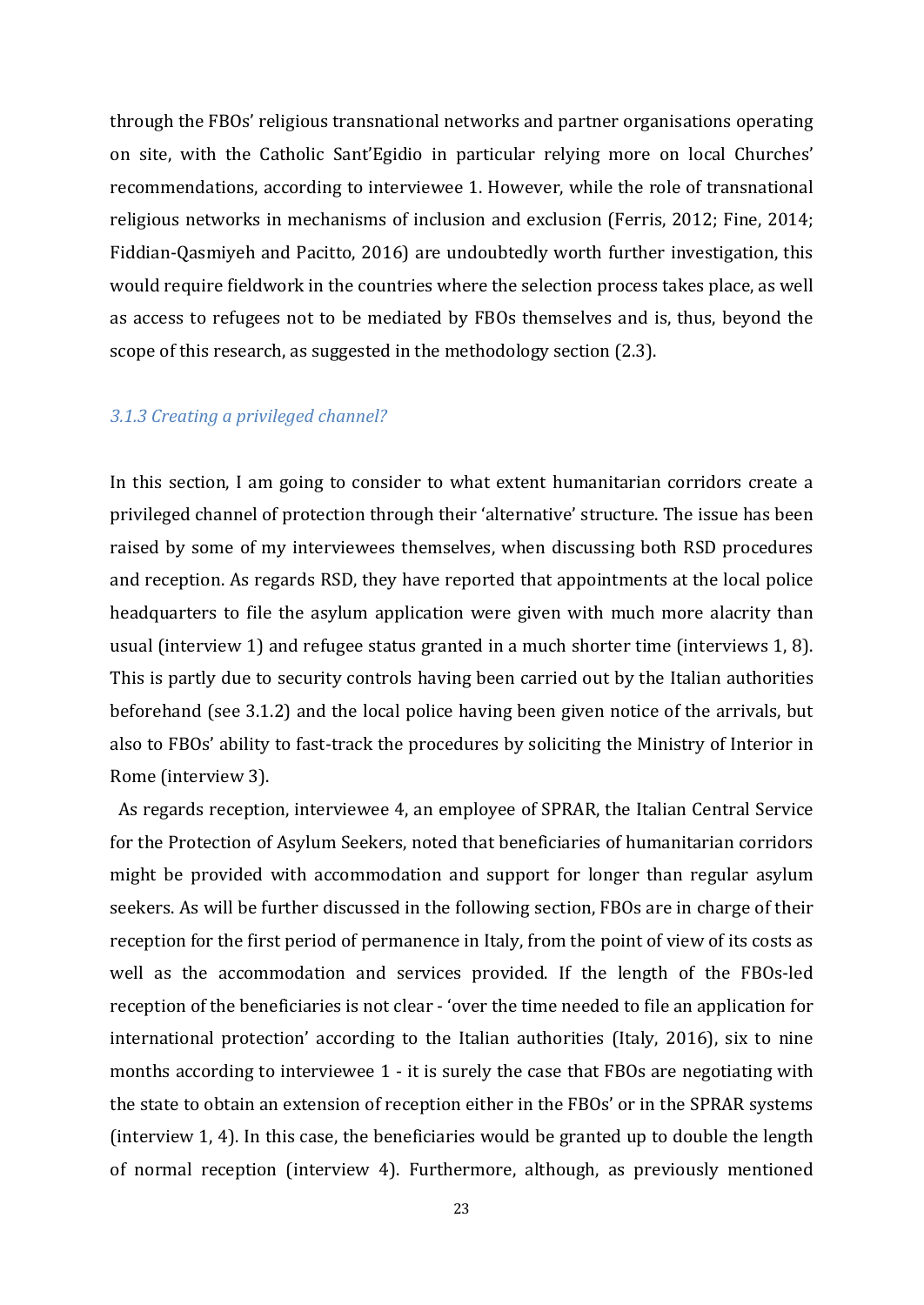regarding selection, FBOs have significantly diverse approaches to reception, the quality of the services provided by FCEI and TV has been described as 'higher' compared to SPRAR (interview 1).

 However, it is important to acknowledge that privileged channels might also be seen as creating opportunities for lobbying:

'I ask myself why, if it is so easy to get an appointment at the police headquarters to file an application, the same is not possible for everyone. *We will certainly raise the issue with the Ministry*, at the moment it makes me feel pretty embarrassed, after accompanying migrants for years, who have been denied the right to access protection' (interview 1, emphasis added).

As to say, if the fact that the humanitarian corridors might *per se* be seen as 'alternative' in the sense of creating privileged channels, and thus further discriminations between asylum seekers, they could at the same time, at least potentially, function as a trigger for the improvement of the wider Italian asylum system.

### *3.1.4 Mobilising resources, building a parallel reception system*

As previously mentioned, stated on the programme's websites and confirmed by all interviewees, the costs of the programmes are entirely covered by the FBOs. In particular, the funds are raised by the Waldensian Church through the 'otto per mille' (2016b) and 'the Community of Sant'Egidio through the 'cinque per mille' (2016b), two schemes allowing Italian taxpayers to donate a small percentage of their income tax return to an organisation of their choice. Moreover, further economic resources come from donations of private citizens and secular organisations (interviews 1 and 3), local authorities like the Province of Trento (interview 3), the FBOs' transnational network (American and German Churches, interview 1), as well as special fundraising events such as Tennis with Stars, organised by the Community of Sant'Egidio (2016c). In this sense, humanitarian corridors could be seen as facilitating the inclusion of various NSAs in contributing to 'sharing the burden' of international protection of refugees (Gottwald, 2014). However, the involvement of local authorities through economic support and the provision of healthcare and schooling to the beneficiaries indicate that there already is an element of cooperation and partnership with other state and para-state actors. This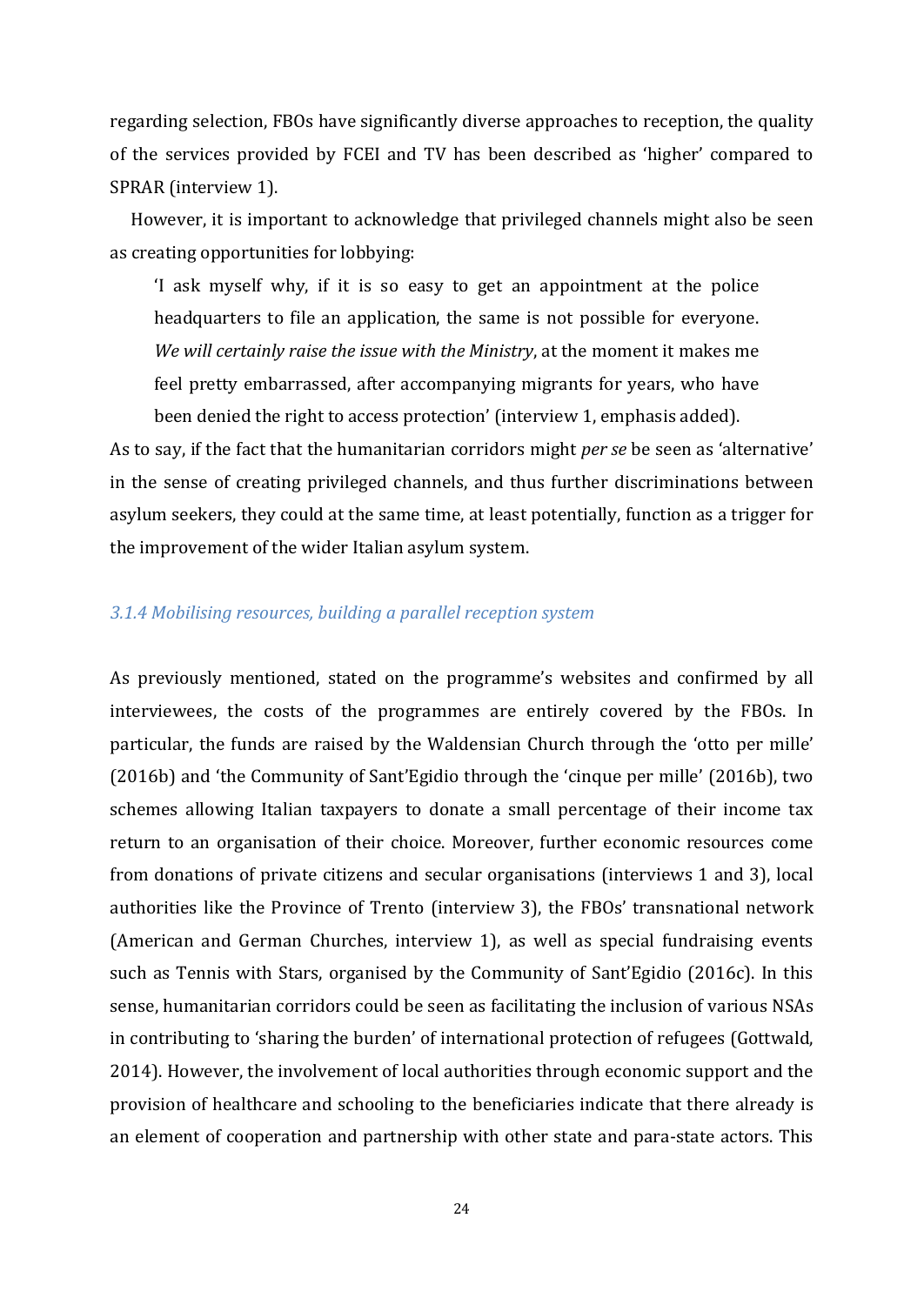would be even more the case if SPRAR would take over reception after the initial period (3.1.3), as envisaged by interviewee 3:

'We could slowly start to integrate them in the state's reception system. That's how Canadian sponsorships programmes work as well: they last one year, then the refugees enter regular governmental programmes'

 In this domain, it is interesting to compare the programme to other current or past resettlement and sponsorship schemes, and the role of FBOs within them. For instance, Eby *et al*. have analysed the role of the Church World Service (CWS) and other FBOs in resettlement programmes to the US both historically and in the present. While after the Second World War, 'the model for refugee resettlement required sponsoring congregations and communities to assume 100 per cent of the cost of resettling refugees' (2014: 589), in 2010 faith-based agencies resettled 70 per cent of the total refugee caseload through a cooperative agreement with the US Department of State's Bureau of Population, Refugees and Migration (PRM) (ibid: 591). In the case of Canada's sponsorship programmes, FBOs were the first groups to sign the 'Master Agreements' with the Canadian government after the establishment of Private Sponsorship Programmes in 1978 (Treviranus and Casasola, 2003: 184).

 On the contrary, the cooperation between the Italian state and the FBOs in charge of the humanitarian corridors with regards to reception and the provision of services is far from being as formalised, and the lack of communication is apparent. Interviewee 4, working at the SPRAR's central office, stated that 'we know very little about the reception conditions […] we have pointed out that it would have been helpful to establish a connection'. Apart from being less formalised than elsewhere, the FBOs' current and possibly future cooperation with the state provides further elements for reflection. In particular, in negotiating a form of cooperation or 'burden sharing' of reception with the government, this could restrict their 'freedom to carry out activities that are not funded by governmental donors' (Ferris, 2011: 617) and, ultimately, compromise 'the luxury of not having to be overly attentive to the interests and agendas of the state' (Barnett, 2012: 172). An interesting comparison in this sense could be drawn with Australian FBOs supporting asylum seekers, which refused to be granted state funds 'because it would mean a restriction on their ability to criticize government policy' (Wilson, 2011:555).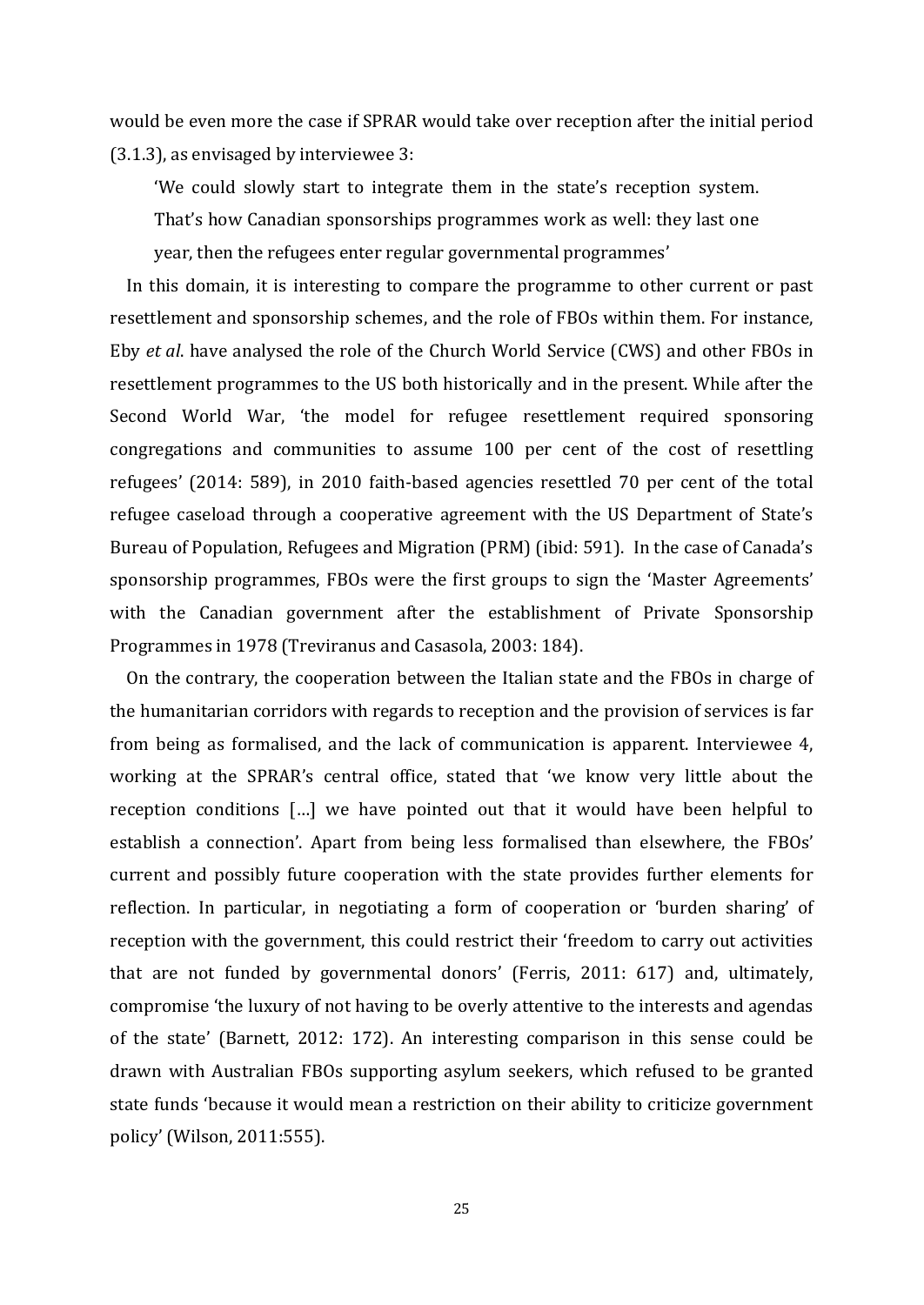So far, however, the FBOs are in charge of reception outside of the state's structures, creating a *de facto* parallel system. If all three organisations see this parallel system as a participatory process that involves different NSAs and civil society in general, its actual conditions differ significantly among them. In particular, TV (who have previous experience of running centres for asylum seekers within the SPRAR system) and FCEI implement reception in a more 'secular' way (Ferris, 2011; Ager, 2014), mainly in small centres, and hiring paid personnel, among which cultural-linguistic mediators (interviews 1 and 8). The Community of Sant'Egidio's system is, instead, rather based on voluntary work and the mobilisation of resources within its faith community. The beneficiaries are accommodated mainly in properties belonging to the Churches and, at least in the case of the family hosted in Genoa, cultural and linguistic mediation is provided by volunteers, some of which have been supported by the Community in their migratory background (interviews 3, 5, 6a and 6b).

 This, on the one hand, highlights the difficulty in estimating and evaluating the reception standards of this parallel system (Ferris, 2011), and poses questions regarding its monitoring and accountability, especially in the case of Sant'Egidio's, as, in the words of interviewee 1, 'there is no guarantee that the refugees hosted by them are provided with all services that they are entitled to'. On the other hand, it also invites to a reconsideration of the concept of 'professionalism' and its implications as, for instance, interviewee 6a, a doctor in his professional life, has volunteered as an Italian teacher for Sant'Egidio's language school for migrants for around 30 years. Moreover, the FBOs showed sensitivity to the beneficiaries' spiritual needs (e.g. Wilson, 2011) by connecting them to Local Faith Communities (LFCs). For instance, Sant'Egidio facilitated the choice of a mosque in the host city for the Muslim family as soon as they arrived, during Ramadan (interviewee 5 and 6a). In doing this, they showed not only how LFCs 'are able to transcend the typical client-provider dynamic found in most organisations (including faith-based ones) allowing friendship and spiritual support to develop in the context of a community' (Barneche and 'Joe', 2014:9), but also their ability to act in an *inter-faith*  dimension (Eby *et al.*, 2011). Furthermore, the Muslim LFC collaborated with Sant'Egidio towards the inclusion of the family, the child in particular, in various social activities, and they contributed as cultural-linguistic mediators (interviews 5, 6a, 6b). These practices could, in fact, be considered as a testimony of the need for 'a more sustained acknowledgement of the importance of local religious practice and belief in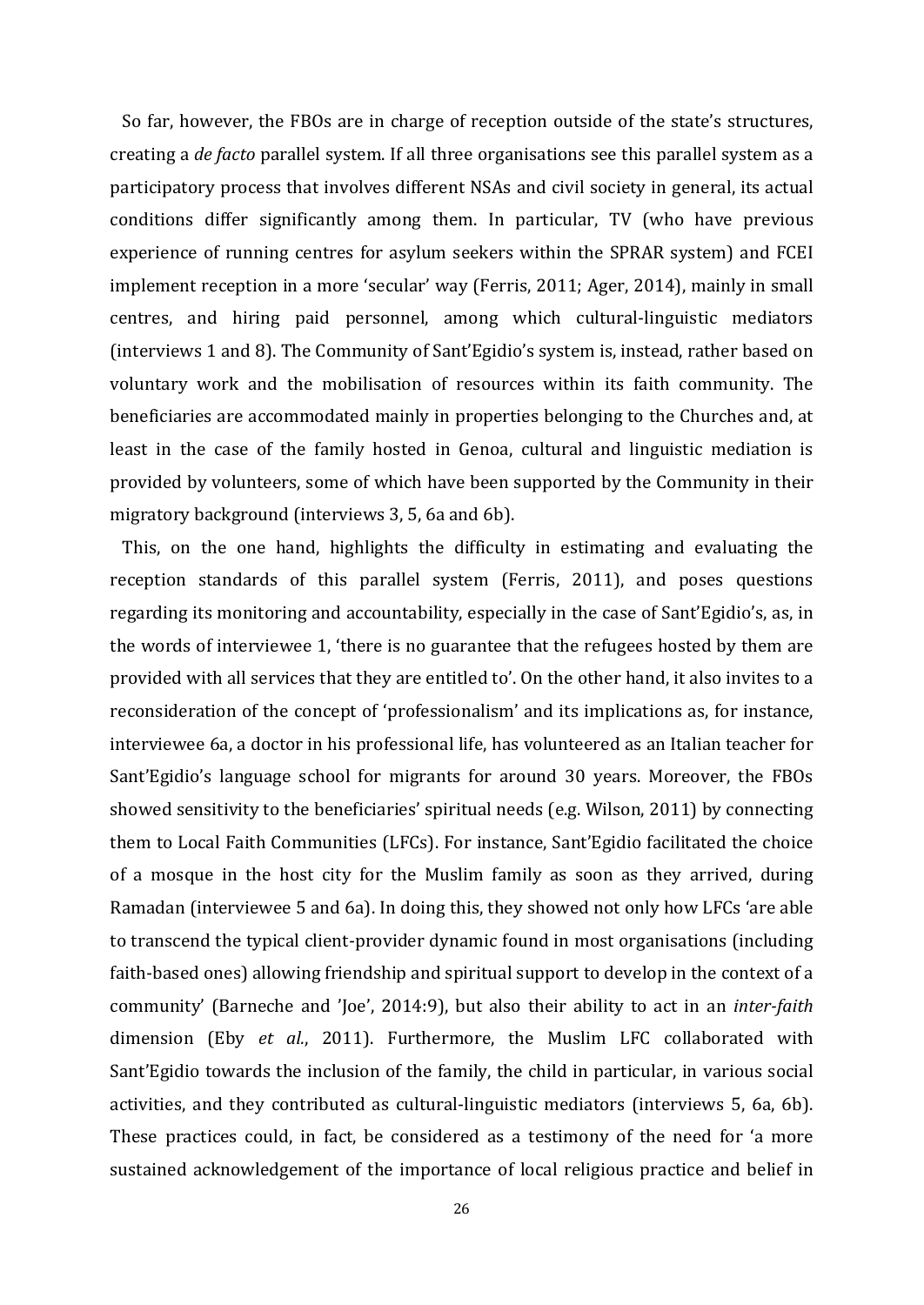shaping humanitarian strategy' (Ager and Ager, 2011:469), and as a much needed, although partial, insight into 'the added value of working with LFCs, including the use of social capital in community-based responses' (Ager *et al*., 2015:216).

## *3.1.5 Replicability*

Both the Italian government and the FBOs indicate the potential for 'replicability' as one of the programme's essential features (Italy, 2016; FCEI, 2016b; Waldensian Church, 2016c; Community of Sant'Egidio, 2016d). Legally based on art.25 of EC Regulation 810/2009, the programme, at least in theory, shows 'that it is possible to guarantee regular entries through legislative instruments already made available by the European Union' (Italy, 2016). In order to encourage the involvement of other actors, the FBOs have been lobbying at European (Mediterranean Hope, 2016b) and UN level (ANSA, 22 June 2016), and through their own transnational networks. In particular, Sant'Egidio, a transnational organisation present in 73 countries around the world (2012), has been working with Catholic archbishops based in different countries. FCEI, as part of different transnational networks such as the Churches' Commission for Migrants in Europe (CCME), the World Council of Churches (WCC) and the Conference of European Churches (CEC/KEK) (FCEI, 2016) is, in turn, in close relationship with the German and other Protestant Churches (interview 3). The first signs of the programme's potential replication have been the Republic of San Marino hosting a refugee family, negotiations taking place in Poland between the government and the Episcopal Conference (ANSA, 22 June 2016), and a parliamentary motion recently presented to the Swiss parliament (Mediterranean Hope, 2016c). However, it is still unclear whether other European states would replicate the programme as it is in Italy, or could take part in it by hosting some of the current or prospective beneficiaries who have been or will be granted humanitarian visas by the Italian government (interviews 2, 3).

 What is clear is that, to a certain extent, replicability 'is up to the governments' (interviewee 3), as highlighted by the case of the Spanish cities of Madrid and Barcelona, which showed interest in replicating the programme at local level, but encountered difficulties in gaining support at national level (interview 2). The centrality of lobbying activities at national level is, therefore, evident. In this sense, Catholic groups in Italy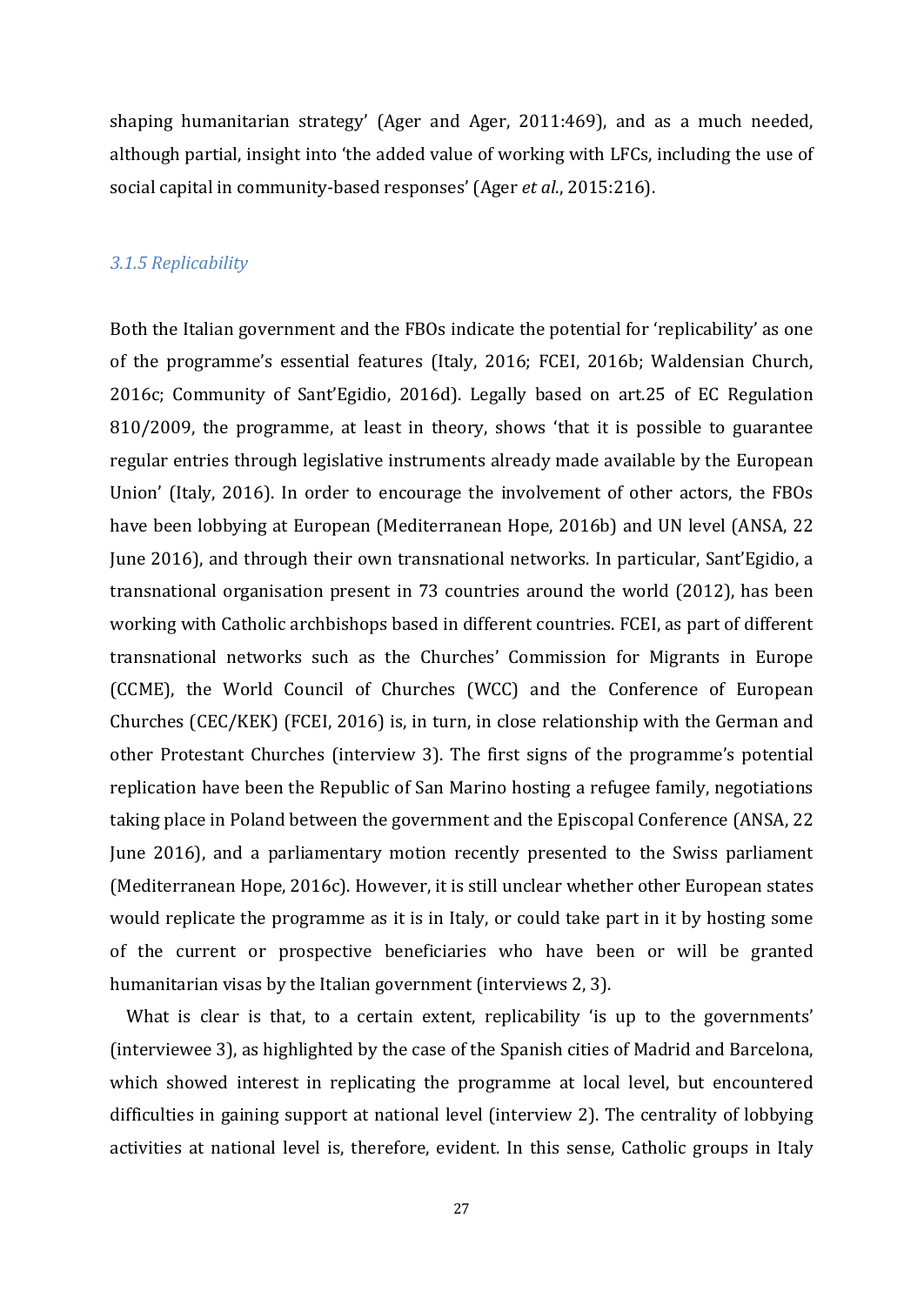have historically played a significant role in immigration legislation, both through both through direct lobbying of political parties and the mobilisation of the public. As a result of their intervention, for instance, in the 'Bossi-Fini' Law No. 189/2002, 'a regularisation programme for domestic and care workers was introduced and, after the bill became law, it was massively extended to all the other categories of workers' (Polese, 2013:215). However, the same bill removed the possibility of private sponsorship that had been introduced by the previous 'Turco-Napolitano' law (Immigration Act 40/1998), despite pressure from Catholic associations (ibid:211). My point here is that NSAs' ability to mobilise the public and lobby the government in the different European countries is crucial, but not sufficient, to achieve the 'replication of the model' in this case, and change in migration legislation and policies more in general.

 However, it has to be noted that, in the case of humanitarian corridors, there is no change in legislation needed in order to allow replicability, at least as regards European countries. As interviewee 3 claims, the FBOs' aim in implementing the programme is to 'deconstruct the impossibility', i.e. to show the authorities, despite their initial reluctance, that such a humanitarian initiative was indeed possible *within the existing legal and operational framework,* as also highlighted by interviewees 2 and 5). It is interesting to observe how 'replicability' could, thus, also be understood as the possibility for other, non-faith-based NSAs to reproduce the initiative and to exercise their power towards 'fostering 'global consciousness', with major consequences for domestic politics and policies' (Josselin and Wallace, 2001). In particular, groups of individuals who are not affiliated to any FBO have shown interest in taking a more active role in the humanitarian corridors programme in Italy, such as a doctors of 'Gaslini' hospital in Genoa, a group of professionals from Como, an some families from Turin (interviews 3 and 6a), envisaging a scheme similar to private sponsorship programmes (e.g. Canada, 2016; Flüchtlingspaten Syrien, 2016).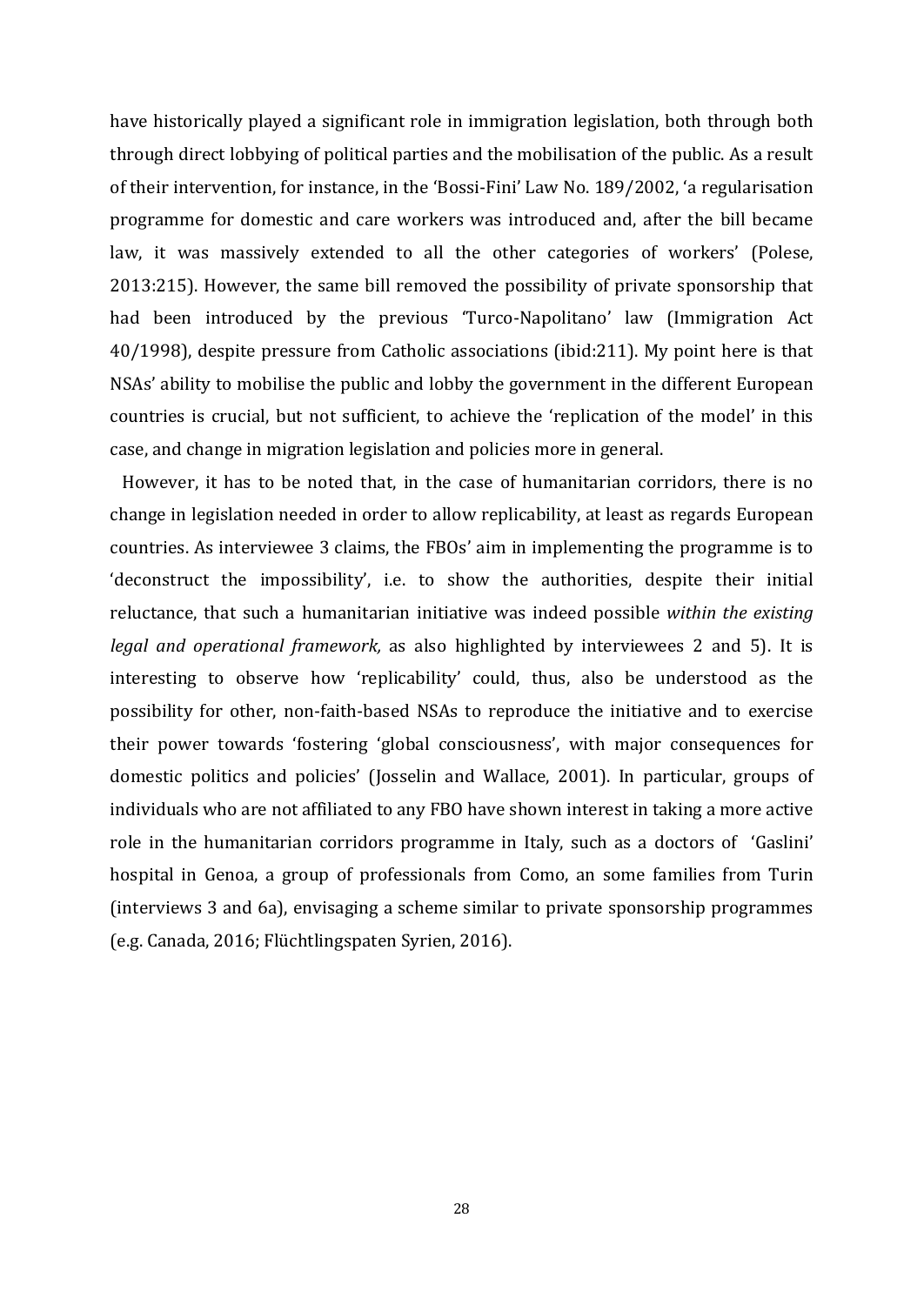### *3.2 Navigating 'vulnerability', negotiating political agency*

Throughout the analysis of the interviews and of primary texts, the mobilisation of 'vulnerability' emerged as a key element. In this section, I am going to explore how the concept is understood in this context and its relationship with the exercise of political agency, in connection with personal motivation, including faith.

### *3.2.1 Defining 'vulnerability' within humanitarian corridors*

According to the Italian Ministry of Foreign Affairs, 'humanitarian corridors are an Italian reception programme for migrants in *particularly vulnerable conditions*. These include single women with children, victims of human trafficking, elderly people and disable or sick people' (Italy, 2016, emphasis added). Interviewee 3 of the Community of Sant'Egidio, however, names the four vulnerable categories as follows: 'women with children, families with children, people with serious health problems, elderly people'. Thus, the two understandings of 'vulnerability' already show a discrepancy, in that 'victims of human trafficking' is replaced by 'families with children'. Moreover, the same interviewee added that 'there are some instances of family reunion, as it is otherwise almost impossible to obtain'. Interviewee 2 of FCEI added the category of 'extreme poverty' to the ones mentioned above, while interviewees 7, who volunteered for a partner organisation in Lebanon, and interviewee 8 of TV suggested that some beneficiaries were chosen for their potential to integrate in Italian society. This was confirmed by the case of a twenty-year-old woman with no health issues who was selected because she wanted to study and wouldn't have had the chance to so it in Lebanon (interview 1). Finally, it has been suggested that some beneficiaries had been included on request of the Italian government, as they contributed to an operation that rescued Italian hostages in Syria (interview 3). It is therefore clear that a certain degree of flexibility is applied to the concept in this context, and that different actors interpret it in different ways, according to their own motivations and aims, as will be discussed in the following section.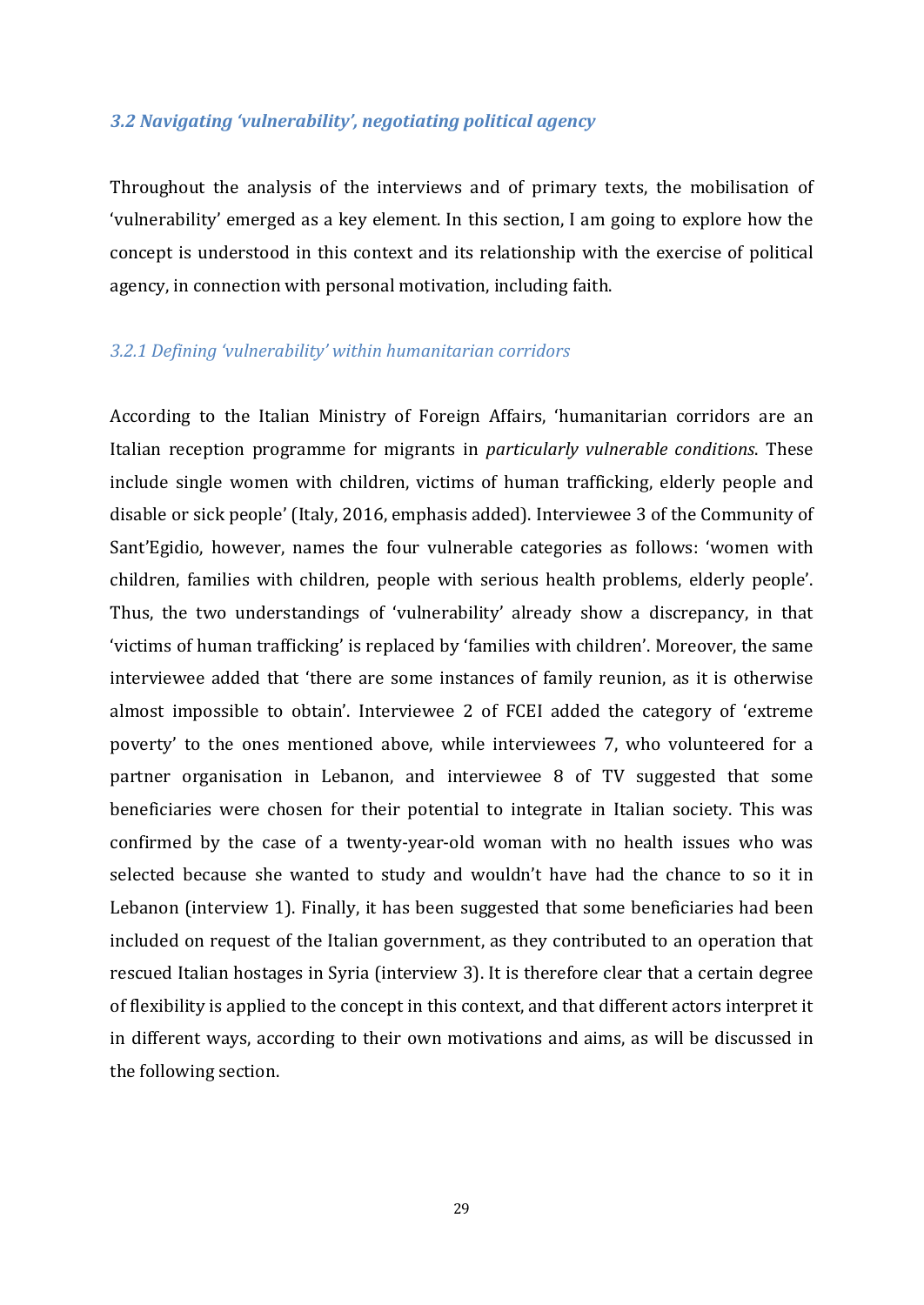### *3.2.2 Mobilising 'vulnerability', exerting political agency*

According to interview, negotiations between the FBOs and the Italian government have led to the exclusion of UAM from the categories of vulnerability included in the programme, due to the legal and bureaucratic implications it would have implied However, the Ministry of Foreign Affairs agreed to the use of a quite 'elastic' understanding of 'vulnerability' by FBOs in selection processes (interview 2). This means that the FBOs - and in particular their members who take part in the selection process - have a certain degree of freedom in mobilising the concept. For instance, interviewee 2 of FCEI, a former activist for the rights of migrants working in southern Italy in almost slavery conditions (see e.g. Reuters, 22 March 2016), expressed his own motivation during a public presentation of the programme as follows:

'We have the chance to take the offensive on rights. It means not only sticking to the Geneva Convention, and thus focusing only on people who flee wars, but also on *new categories of vulnerability* that take into account the new phase of migration, the anthropological change that has taken place (we call it "migration 2.0"): *it is not possible to distinguish between the refugee and the economic migrant*' (emphasis added).

Thus, he sees the programme as an opportunity for 'the concept of vulnerability to expand so as to consider *the poor as vulnerable*' (interview 2, emphasis added), challenging the current equation between 'bogus refugees' and 'economic migrants' (Squire, 2009; Hyndman, 2008), as advocated by DeLorey (2010) and by a recent sentence of the Tribunal of Milan (La Stampa, 7 June 2016).

 In this sense, it could be argued that the mobilisation of 'vulnerability' allows for the exercise of political agency by members of the FBOs within the 'humanitarian arena' (Hilhorst and Jansen, 2010). This is true also for interviewee 3 of Sant'Egidio's experience both in her account of when she took part in the selection of the 12 refugees taken by Pope Francis to the Vatican (La Repubblica, 16 April 2016), and as a facilitator of other members of the Community's participation in protecting the vulnerable:

'For us a family with small children represents a 'vulnerability' in any case.

[…] Someone has to take the responsibility to say 'this one yes, this one no'

[...] There is always a partiality, and I am not afraid of it. [...] There are so many parishes that felt they wanted to take action after Pope Francis' call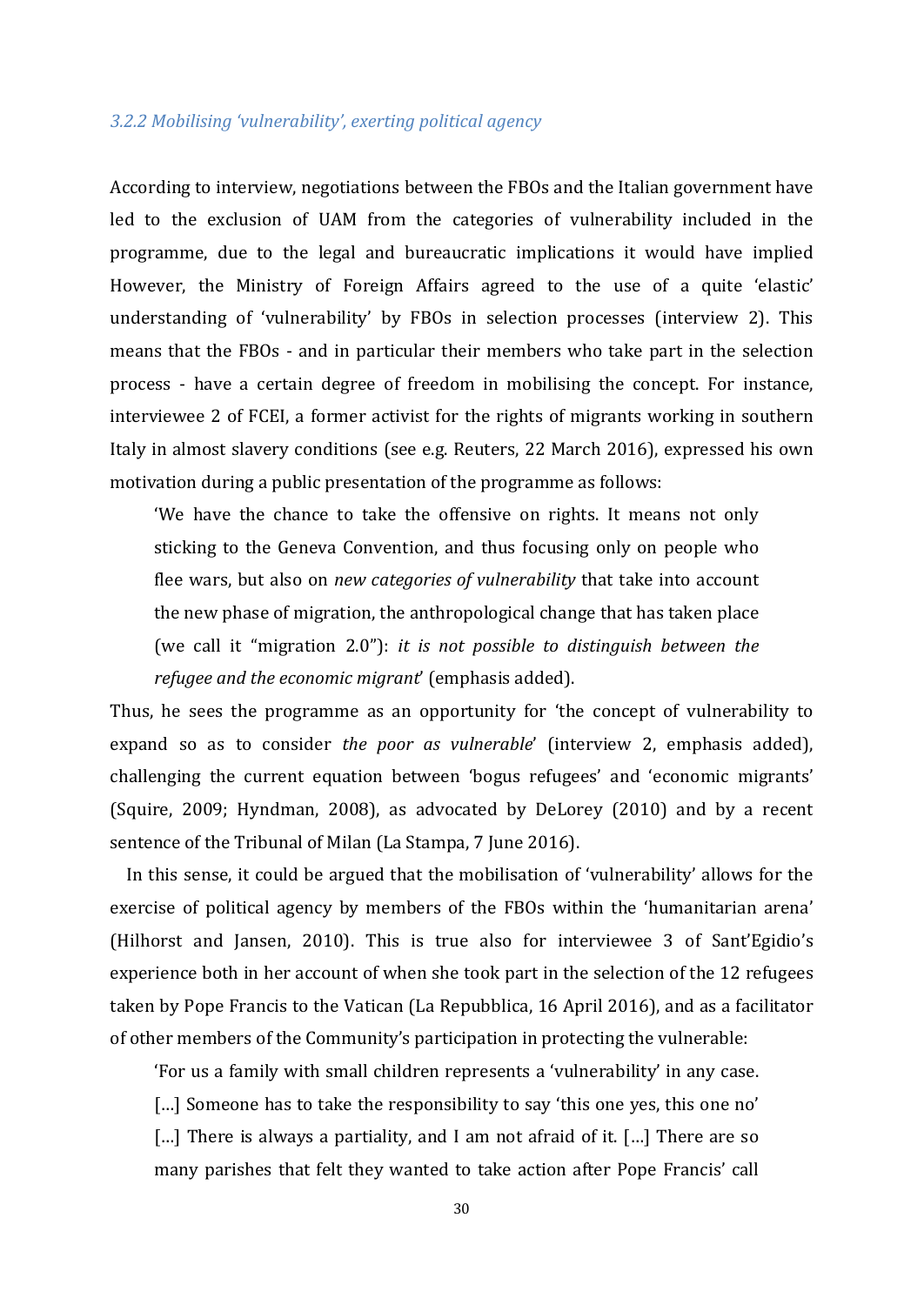for each one to host a refugee family. We need to help them put this desire into practice.'

 A further example of how the concept is playing a crucial role in the interviewees' engagement can be found in the words of interviewee 6a of Sant'Egidio: 'if, through humanitarian corridors, we are able to create a discourse within our society in favour of helping the most vulnerable, then that's an *everyday humanitarian corridor'*. In his, as in interviewee 5's, view, the programme and its focus on vulnerability entail a potential for changing their own society's approach to marginalised groups such as the local elderly, for whom they organise activities together with refugees and migrants supported by the Community. This could suggest that initiatives of refugee protection might have repercussions on the wider local society, not only in terms of fostering inter-faith dialogue (see 3.1.4), but more in general towards the inclusion of local marginalised groups and 'in articulating the moral conduct of public life beyond church walls' (Ehrkamp and Nagel, 2014). Finally, it is important here to stress how 'vulnerability' lends itself to different interpretations and tensions towards the inclusion of *different* groups (economic migrants, refugee families, local marginalised groups).

 Furthermore, it is interesting to highlight the discrepancies between, and the complexity of, the different levels of political agency. In fact, while negotiations with the government were conducted jointly by FCEI, Sant'Egidio and TV, it is the case, as highlighted throughout the analysis and confirmed by my interviewees, that the FBOs showed diverging, sometimes contrasting, approaches both in selection and reception strategies (e.g. in hosting refugees in a more or less professionalised environment, see 3.1.4). Moreover, within the FBOs, not all of the interviewees were motivated by faith. The ones who self-identified as atheists explained their motivation as 'feeling injustice, feeling the desire for everyone to enjoy the same rights' (interview 1), and as acting 'from a political rather than an moral point of view' (interview 2). While showing the complexity of the FBOs' spectrum and their personnel (Barnett, 2012; Ager, 2014), this also calls for a much more nuanced analysis of the interplay between faith, motivation and political agency.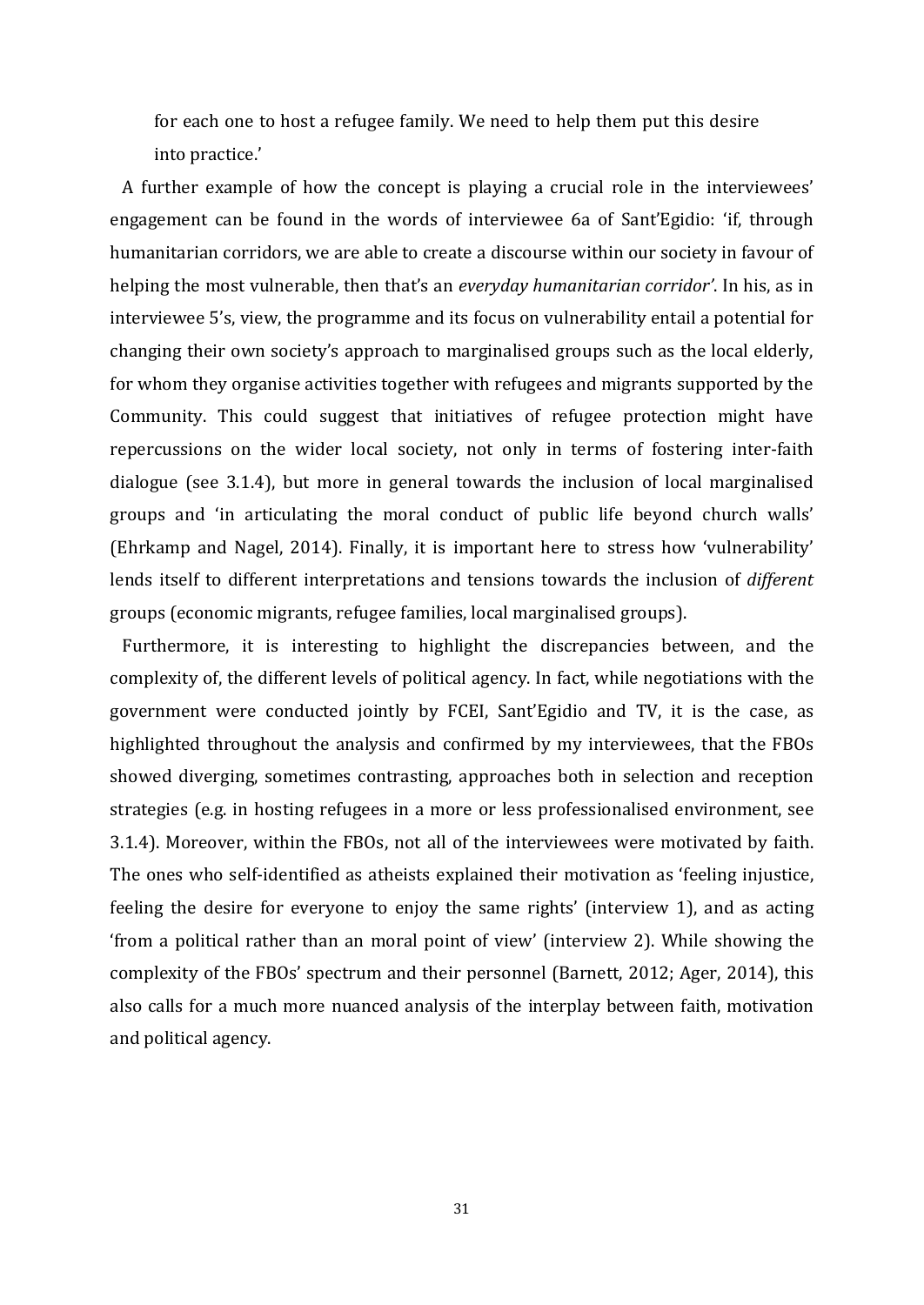#### *3.2.3 Whose vulnerability, whose agency?*

Although the purpose of this research is not to encompass both the FBO members' and the beneficiaries' perspective, it is nevertheless essential to the analysis to consider that 'there is an inherent power differential between a provider and a beneficiary of a service' (Eby et al., 2011: 595). While undoubtedly aimed at providing protection and support to individuals and groups who would otherwise have very limited or no access to it, the different understandings and mobilisations of 'vulnerability' by FBO members outlined in the previous sections might at the same time fail to hinder further exposure to it. In particular, the emphasis posed on *the family* as being both a synonym of vulnerability (interview 3), and a safe haven for children and women, does not necessarily take into account the risks that might be faced by men, women (e.g. Manderson *et al*., 1998) and children (Ager, 2006) within it. Moreover, the priority given to *family* and *womenandchildren* (Enloe, 1991) replicates a heteronormative framework and potentially reinforces the stereotype of lone male refugees as a threat to the host society (Fiddian-Qasmiyeh, 2016b), as in the case of Canada's resettlement programme for Syrians, from which they were excluded (The Guardian, 23 November 2015).

 A reading of the programme as a possible space for the exercise of NSAs' political agency should also not overlook that 'refugees should not be viewed as passive and vulnerable recipients of assistance in these interactions' (Eby *et al*., see also Fiddian-Qasmiyeh, 2011). In these regards, it is interesting to note how interviewee 1's selfcriticism on the issue of humanitarian corridors creating privileged channels and privileged reception conditions, was connected to refugees' motivation. In her words,

'I see a risk in this modality, on the side of the authorities but also regarding a reception of the asylum seeker that is so complete, so all-encompassing, in that it does not allow for the person's potential to activate, precisely because every door is open and everything seems easy.'

Similar concerns have been voiced by interviewees 8 and 9 with regards to beneficiaries hosted in TV's centre in Turin. Interviewee 1 also suggested that this issue could reflect a need for better monitoring of their motivation during the selection process, as well as providing them with all instruments to understand whether humanitarian corridors are in fact the most suitable solution for them. Interviewee 8 suggested that the beneficiaries' motivation might be affected by the hardship of having had to make a

32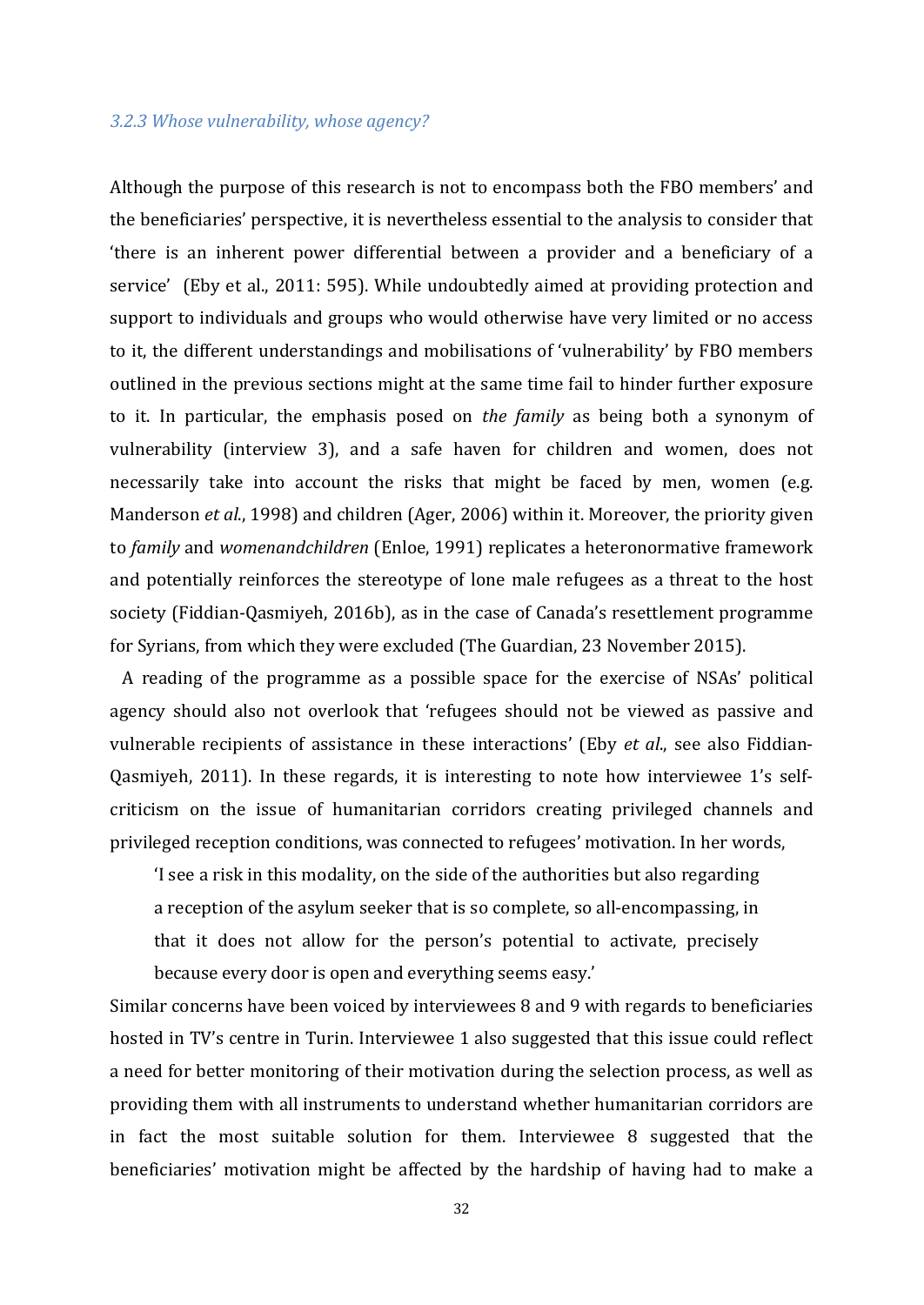second choice (Lebanon, Morocco or Ethiopia already being their first country of refuge, even if not formalised). On this issue, however, it should be taken into account that other factors than having fast-tracked and better access to services and the RSD process might affect the beneficiaries' wellbeing in Italy. For instance, Ager (2014b) has highlighted the risk of health (including mental health) decline *following* relocation.

 As regards negotiations prior to the transfer to Italy and their dynamics, it is unfortunately out of the scope of this research to assess how to what degree the various actors exert their agency, as previously mentioned regarding the role of religious networks in the selection process. However, it is worth mentioning that interviewees 1, 2 and 8, all three of FCEI, have emphasised the importance of informing potential beneficiaries about the reception conditions (including possibly sharing accommodation with members of another faith/social/political group) and legal implications of the programme (in particular, the restriction to mobility to other European countries). It has also been suggested that beneficiaries might be asked to sign a contract when selected for the programme (interview 2). This, while surely constituting an attempt to recognise a certain degree of agency to the refugees, should be carefully prevented from resulting in a one-time and one-sided monitoring exercise.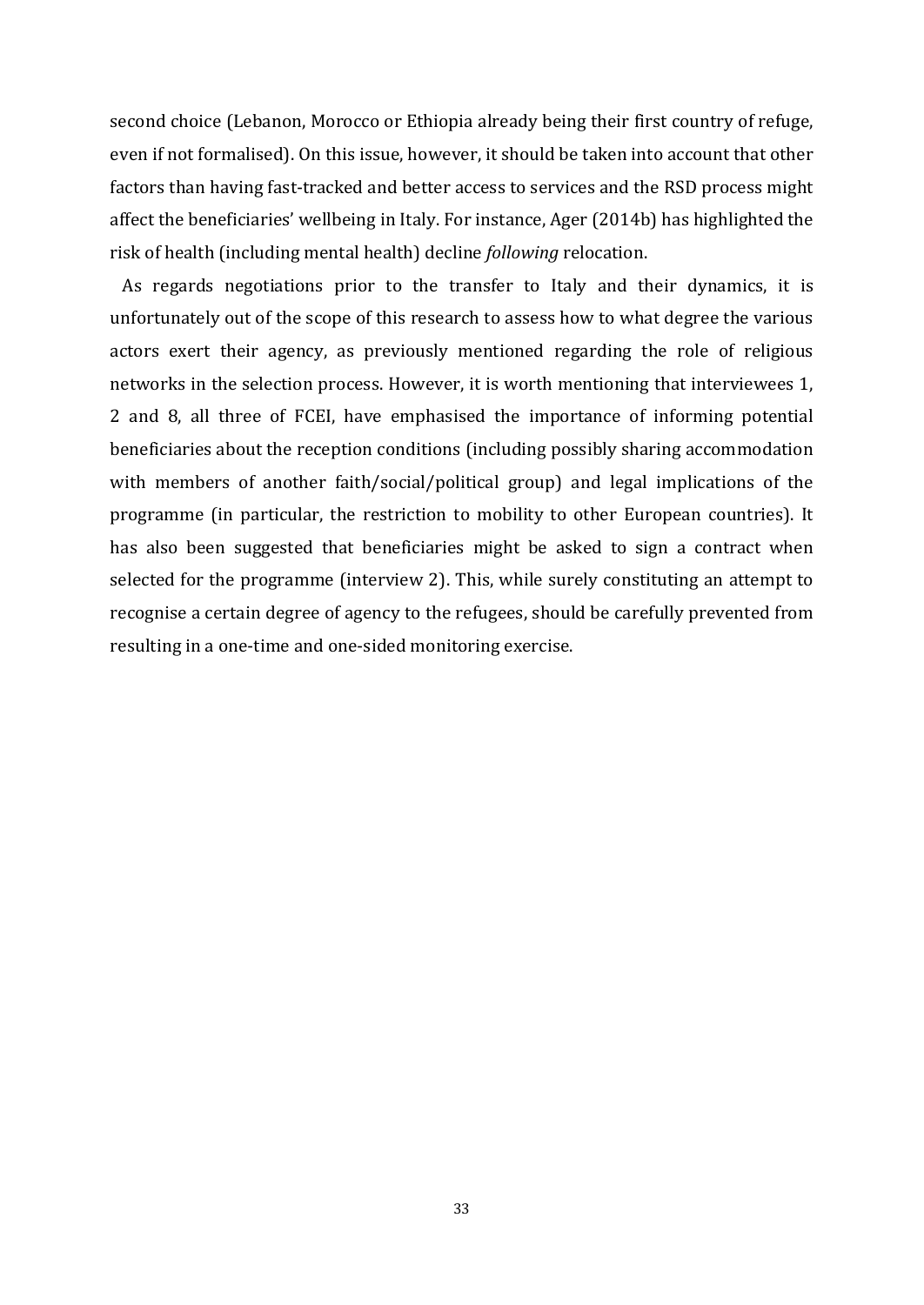## **Conclusion**

Although, in the last fifteen years, academics have increasingly addressed the nexus between faith and responses to forced migration (Fiddian-Qasmiyeh, 2011), further enquiry is undoubtedly needed, as it 'could surely help both faith-based and secular agencies alike respond more effectively to the needs of displaced people' (Hollenbach, 2014: 457). Furthermore, a critical understanding of how local communities engage in protection and mobilise resources according to their traditions, beliefs and motivations is fundamental to the 'the conceptualization, and implementation, of a more authentic and truthful, a more human (to reflect that key humanitarian principle) humanitarianism' (Ager, 2011:469-470). Such understanding should carefully examine how these engagements result in dynamics of inclusion and exclusion (Ager *et al*., 2015) and look at the ways in which different actors negotiate their influence. In particular, Josselin and Wallace have highlighted the importance of looking at NSAs' relationship with the state and with other non-governmental actors (2001:14).

 This research has sought to address some of these issues through a case study of the humanitarian corridors initiative established by three Italian FBOs in collaboration with the Italian Ministries of Interior and of Foreign Affairs. In the first part of my analysis (3.1), I have argued that the programme constitutes a 'legal and safe alternative' in that it counteracts the current trends of *securitisation* and *externalisation* of asylum (Betts, 2004; Hyndman and Mountz, 2011). The faith-based initiative also includes and seeks to include refugees that would otherwise very unlikely be able to access protection, respectively unregistered asylum seekers in Lebanon and refugees from Sub-Saharan and the Horn of Africa in Morocco and Ethiopia.

 However, I have also noted how the Italian government, while allowing the FBOs to be in charge of the selection process, transfers and reception, retains a certain degree of power, e.g. in determining how many visas will be issued for each nationality. I, then, have considered how humanitarian corridors create a privileged channel in terms of the duration and quality of their reception, noting that, apart from constituting a disparity of treatment, this could also represent an opportunity for lobbying. I have also pointed out that the FBOs and LFCs mobilise tangible and 'intangible' (Eby *et al*., 2011:593)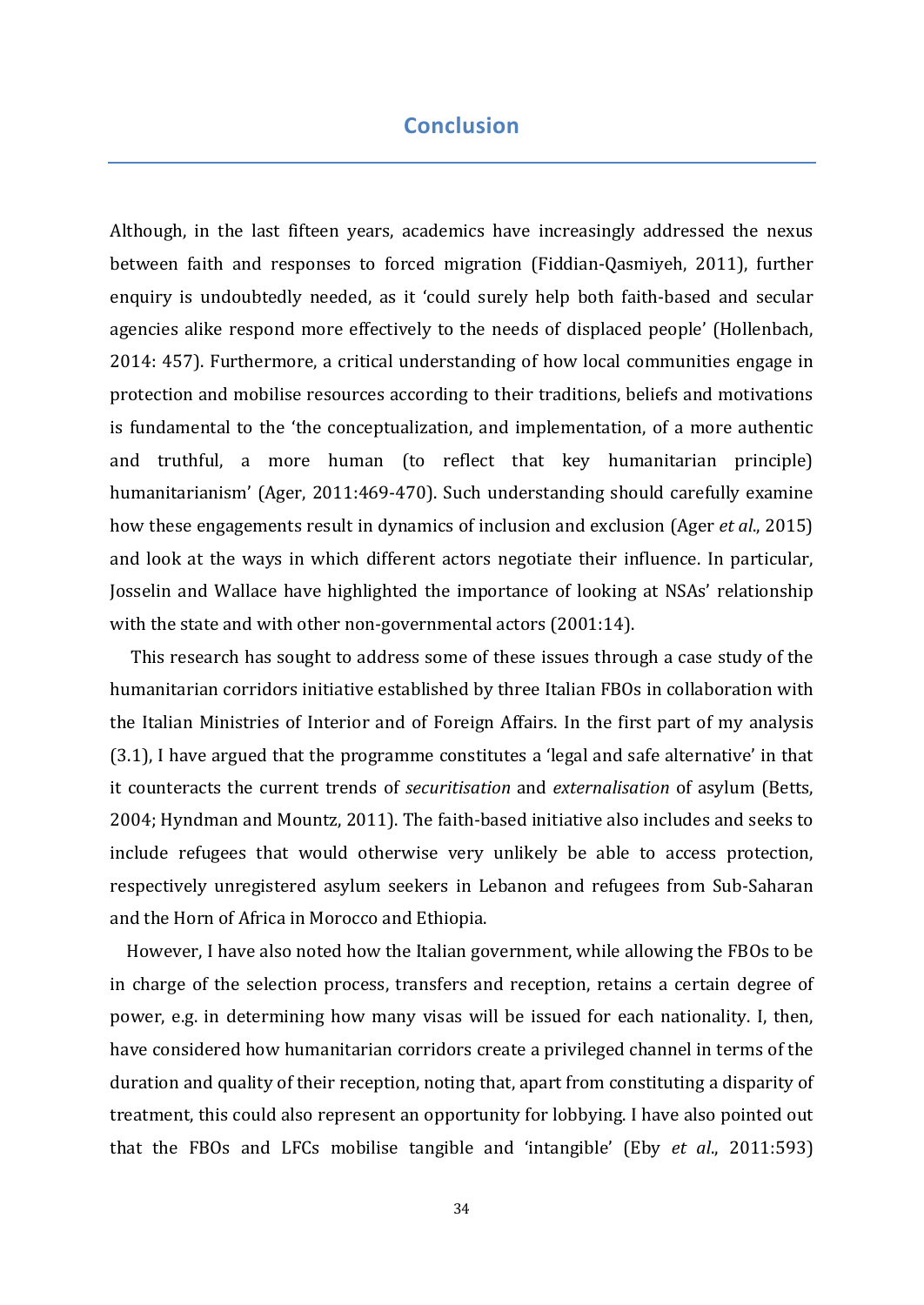resources, including inter-faith initiatives, the support of migrant communities, and funding from their own community, their transnational networks and other NSAs. Finally, I have highlighted how replicability by other state and non-state actors, and thus the definition of the programme as 'a model', is mainly dependent on the governments' 'political will', at the same time giving an account of the numerous actors who have shown interest in participating.

 In the second part of my analysis (3.2), I have turned to look at the different understandings of 'vulnerability' I have encountered within the programme, and explored their relationships with the FBO members' faith- and non-faith-related motivations. In doing this, I have identified ways in which they exert their political agency in the humanitarian arena (Hilhorst and Jansen, 2010) with the aim of extending protection, both jointly as a group of FBOs and at individual level. Moreover, I have suggested that the different mobilisations of 'vulnerability' and its categorisations may also result in mechanisms of exclusion from protection, inadequate consideration of the beneficiaries' experiences prior, during and post-relocation according to their age, gender and health conditions, and of their own agency.

 A limitation od this study certainly is its one-sided perspective from the point of view of FBOs members, as time and logistical constraints have hindered the possibility to have access to (potential) beneficiaries' accounts of their experiences without the mediation of the FBOs themselves. Moreover, the fact that the programme is in its first stages of implementation has meant that not all information was verifiable, and there was no certainty as to how it would evolve. Further explorations of this initiative could address these shortcomings. They would, moreover, be much needed not only in order to reconsider and redefine humanitarianism taking into account faith-based practices of protection (Ager, 2011), but also to better understand the dynamics between local faithand non-faith-based engagements, and their potential.

 To conclude, I have considered humanitarian corridors as an alternative model that might offer a framework in which NSAs can exert their political agency to extend protection, mobilise resources, negotiate power with the state, and build inter-faith relationships, as well as relationships between faith- and non-faith-based engagements. Despite lacking clear standards and monitoring, and being very heterogeneous in terms of selection and reception, the programme well deserves further attention.

35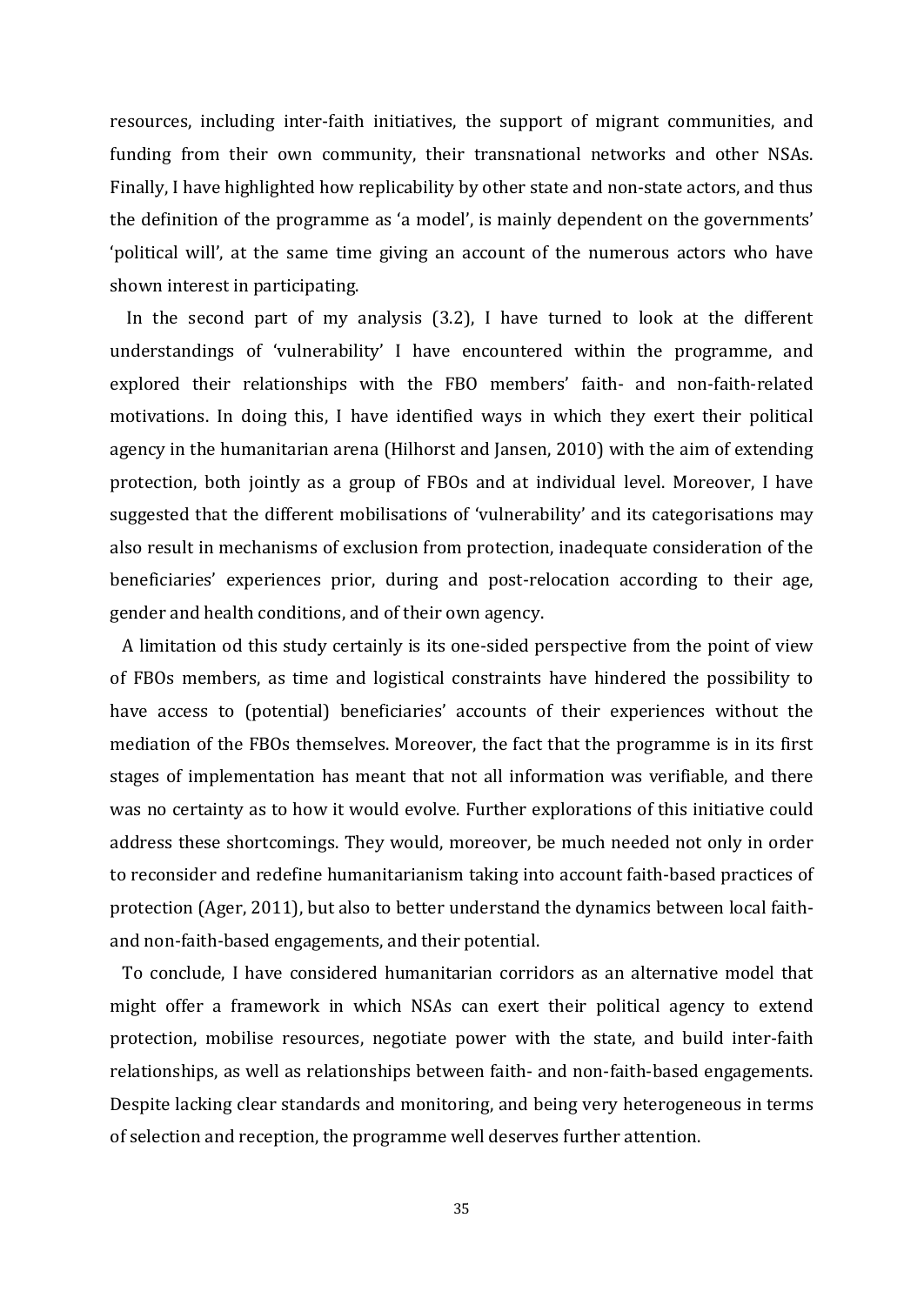## **Bibliography**

'15 Years Fortress Europe'. (2016) (WWW) (http://15years.morizbuesing.com/; 17 July 2016).

Ager, A. (2006) 'What is Family? The Nature and Function of Families in Times of Conflict', Chapter 2 in N. Boothby, A. Strang and M. Wessels (eds) *A World Turned Upside Down: Social Ecological Approaches to Children in War Zones*, Bloomflied: Kumarian Press Inc., 39-62.

Ager, A. and Ager, J. (2011) 'Faith and the Discourse of Secular Humanitarianism', *Journal of Refugee Studies* 24, 3, 456-472.

Ager, A. (2014) 'Faith and the Secular: Tensions in Realising Humanitarian Principles', *Forced Migration Review* 48, 16-18.

Ager, A. (2014b) 'Health and Forced Migration', in E. Fiddian-Qasmiyeh, G. Loescher, K. Long, and N. Sigona (eds) *The Oxford Handbook of Refugee and Forced Migration Studies*, Oxford: Oxford University Press, 433-443.

Ager, A. and Ager, J. (2015) *Faith, Secularism, and Humanitarian Engagement: Finding the Place of Religion in Support of Displaced Communities*, New York: Palgrave Macmillan.

Ager, J., Fiddian-Qasmiyeh, E. and Ager, A. (2015) 'Local Faith Communities and the Promotion of Resilience in Contexts of Humanitarian Crisis', *Journal of Refugee Studies* 28, 2, 202-221.

AMDH Nador, APDHA, La Cimade, GADEM, Migreurop & SOS Racismo (2015) Informe Conjunto: 'Ceuta y Melilla, centros de selección de personas migrantes a cielo abierto a las puertas de África' (WWW) (http://www.migreurop.org/article2721.html?lang=fr, 21 August 2016).

ANSA (22 June 2016) 'Con Sant'Egidio I Corridoi Umanitari Sbarcano all'ONU'. (WWW) (http://www.ansamed.info/ansamed/it/notizie/rubriche/cronaca/2016/06/22/migra nti-con-santegidio-corridoi-umanitari-sbarcano-a-onu\_dc7e3050-720b-429b-8099 c308b5140405.html; 30 August 2016).

Australia (2015) Department for Immigration and Border Protection: 'Woman at Risk Visa (Subclass 204)' (WWW) (https://www.border.gov.au/Trav/Visa-1/204-; 5 January 2016).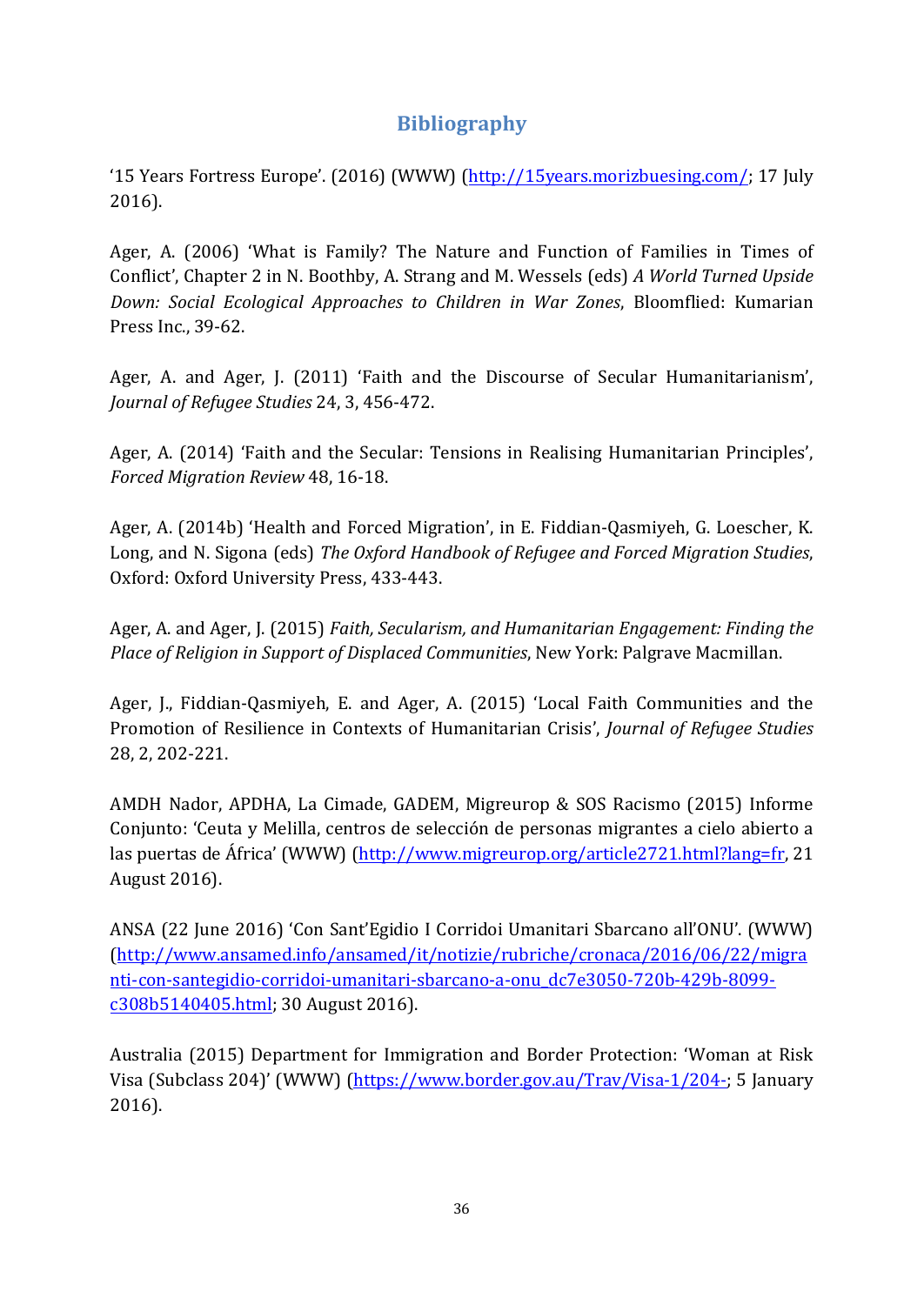Barneche, K. and 'Joe' (2014) 'How local faith communities can aid asylum seekers', *Forced Migration Review* 48, 9.

Barnett, M. (2012) 'Where Is the Religion? Humanitarianism, Faith, and World Affairs', in T. S. Shah, A. Stepan, and M. Duffy Toft (eds) *Rethinking Religion and World Affairs*, Oxford: Oxford University Press, 165-181.

Barnett, M. and Stein, J. (2012) *Sacred Aid: Faith and Humanitarianism*, Oxford: Oxford University Press.

Betts, A. (2004) 'The International Relations of the "New" Extraterritorial Approaches to Refugee Protection: Explaining the Policy Initiatives of the UK Government and UNHCR', *Refuge: Canada's Journal on Refugees*, 22,1, 58-70.

Betts, A. and Durieux, J. F. (2007) 'Convention Plus as a Norm-Setting Exercise', Journal of Refugee Studies 20, 3, 509-535.

Canada (2016) Changes in Private Sponsorship of Refugees. Available at: [ccrweb.ca/en/changes-private-sponsorship-refugees], accessed on 21 February 2016.

Canada (2016b) Sponsoring Syrian Refugees. (WWW) (http://www.cic.gc.ca/english/refugees/welcome/sponsor.asp, 21 February 2016).

Canada (2016c) '#WelcomeRefugees: Canada resettles Syrian refugees' (WWW) (http://www.cic.gc.ca/english/refugees/welcome/; 31 August 2016).

Clarke, G. and Jennings, M. (2008) *Development, Civil Society and Faith-Based Organizations: Bridging the Sacred and the Secular*, New York: Palgrave Macmillan.

Cockburn, C. (1999) 'Gender, Armed Conflict and Political Violence', Background Paper for The World Bank.

Community of Sant'Egidio (2012). (WWW) (http://www.santegidio.org/; 25 August 2016).

Community of Sant'Egidio (2016) 'Dossier: What are the Humanitarian Corridors' (WWW) (http://www.santegidio.org/pageID/1165/langID/en/itemID/756/Dossier-What-are-the-humanitarian-corridors.html#; 28 August 2016).

Community of Sant'Egidio (2016b) '5x1000 alla Comunità di Sant'Egidio' (WWW) (http://www.santegidio.org/pageID/3153/langID/it/5x1000-alla-Comunit%C3%A0 di-Sant-Egidio.html; 28 August 2016).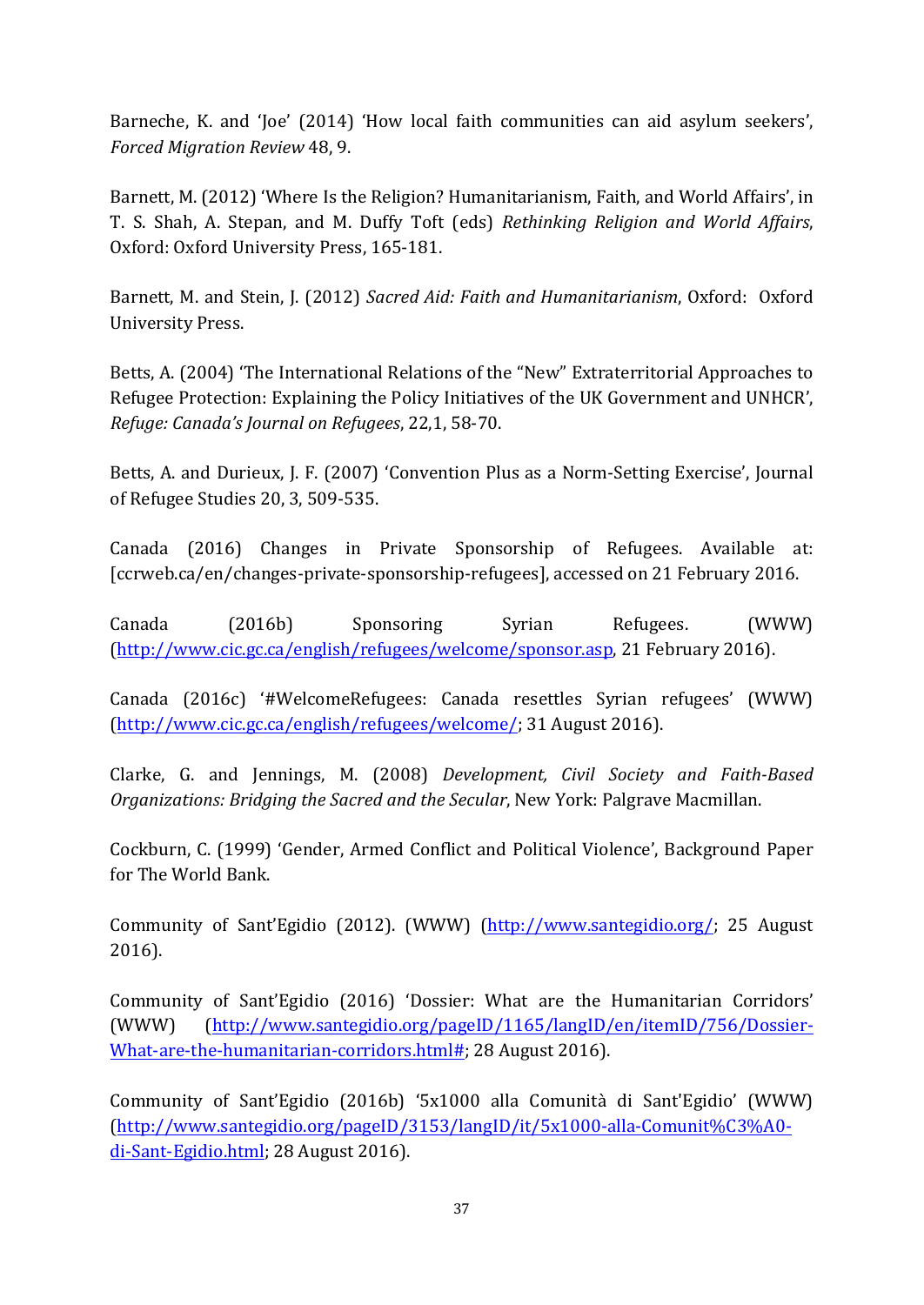Community of Sant'Egidio (2016c) 'Tennis with Stars' (http://www.santegidio.org/pageID/3/langID/it/itemID/16352/Tennis-with-Starstennisti-dell-ATP-e-calciatori-della-Roma-in-campo-per-sostenere-i-corridoiumanitari.html; 28 August 2016).

Community of Sant'Egidio (2016d) 'Corridoi Umanitari: un Progetto Ecumenico per Accogliere e e Integrare' (WWW) (http://www.santegidio.org/pageID/3/langID/it/itemID/16664/Corridoi-umanitariun-progetto-ecumenico-per-accogliere-e-integrare.html; 30 August 2016).

Cuttitta, P. (2010) 'Readmission in the relations between Italy and North African Mediterranean countries, chapter 2 in J.P. Cassarino (ed) *Unbalanced Reciprocities. Cooperation on Readmission in the Euro-Mediterranean Area*, Washington D.C.: Middle East Institute, 30-53.

Davis, C. A. (2008) *Reflexive Ethnography: A guide to researching selves and others*, second edition, London and New York: Routledge.

DeLorey , M. M. (2010) 'Economic vulnerability', Chapter 11 in Hollenbach, D. (ed) *Driven From Home: Protecting the Rights of Forced Migrants*, Washington: Georgetown University Press, 231-247.

Dwyer, C. and Limb, M. (2001) 'Introduction', in M. Limb and C. Dwyer (eds), *Qualitative Methodologies for Geographers: Issues and Debates*, London: Arnold, 1-20.

Eby, J., Iverson, E., Smyers, J. and Kekic (2014) 'The Faith Community's Role in Refugee Resettlement in the United States', *Journal of Refugee Studies* 24, 3, 586-604.

EC (2005) 'Readmission Agreements' (WWW) (http://europa.eu/rapid/pressrelease\_MEMO-05-351\_en.htm; 18 August 2016).

EC (2009) 'Regulation No 810/2009 of the European Parliament and of the Council of 13 July 2009 establishing a Community Code on Visas (Visa Code)' (WWW) (http://eurlex.europa.eu/legal-content/EN/ALL/?uri=CELEX:32009R0810; 26 August 2016).

EC (2016) 'Communication from the Commission to the European Parliament, the European Council and the Council: Fifth report on relocation and resettlement' (WWW) (http://ec.europa.eu/dgs/home-affairs/what-we-do/policies/european-agendamigration/proposal-implementation-

package/docs/20160713/fifth\_report\_on\_relocation\_and\_resettlement\_en.pdf; 17 July 2016).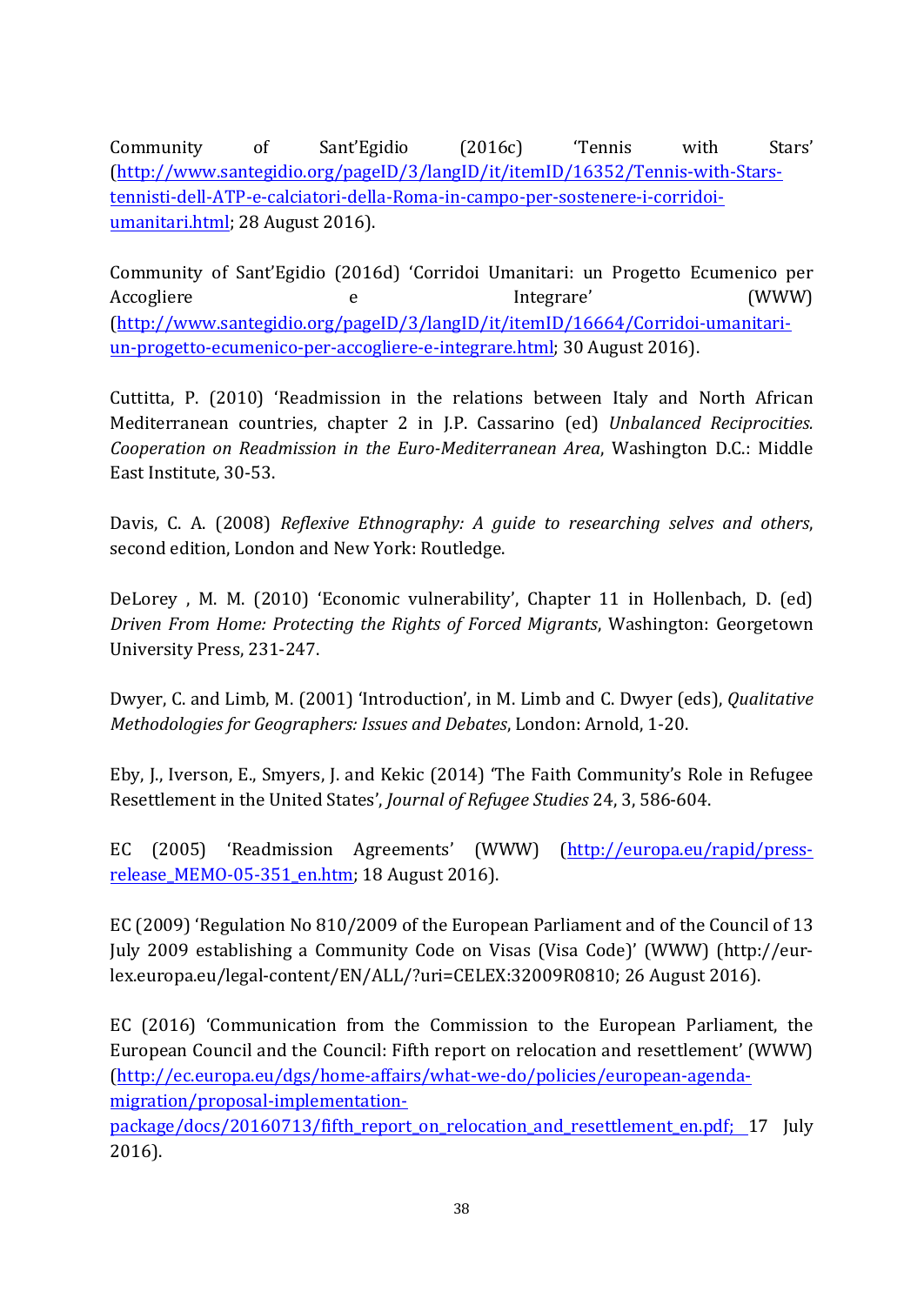EC (2016c) Fact Sheet 'Implementing the EU-Turkey Statement' (WWW) (http://europa.eu/rapid/press-release\_MEMO-16-1664\_it.htm; 18 August 2016).

Ehrkamp, P. and Nagel, C. (2014) '"Under the Radar": Undocumented Immigrants, Christian Faith Communities, and the Precarious Spaces of Welcome in the U.S. South', *Annals of the Association of American Geographers*, 104:2, 319-328.

El Jack A. (2010) '"Education Is My Mother and Father": The "Invisible" Women of Sudan', *Refuge: Canada's Journal on Refugees* 27, 2, 19-29.

Enloe, C. H. (1991) '"Womenandchildren": Propaganda Tools of Patriarchy', in G. Bates (ed.), *MobilisingDemocracy: Changing the US Role in the Middle East*, Monroe, ME: Common Courage Press.

FCEI (2016) (WWW) (www.fedevangelica.it/; 26 August 2016).

FCEI (2016b) 'Corridoi Umanitari' (WWW) (http://www.fedevangelica.it/index.php?option=com\_content&view=article&id=282&It emid=355&lang=it; 29 August 2016).

Ferris, E. (2005) 'Faith-Based and Secular Humanitarian Organizations', *International Review of the Red Cross* 87, 858, 311-325.

Ferris, E. (2011) Faith and Humanitarianism: It's Complicated', *Journal of Refugee Studies* 24, 3, 606-625.

Fiddian, E. (2006) 'Relocating: the Asylum Experience in Cairo', *Interventions*, 8, 2, 295- 318.

Fiddian-Qasmiyeh, E. (2011) 'Introduction: Faith-Based Humanitarianism in Contexts of Forced Displacement', *Journal of Refugee Studies* 24, 3, 429-439.

Fiddian-Qasmiyeh, E. (2011b) 'The Pragmatics of Performance: Putting 'Faith' in Aid in the Sahrawi Refugee Camps', *Journal of Refugee Studies* 24, 3, 533-547.

Fiddian-Qasmiyeh, E. (2012) 'Conflicting Missions? The Politics of Evangelical Humanitarianism in the Sahrawi and Palestinian Protracted Refugee Situations', MMG Working Paper 12-06, Max Planck Institute for the Study of Religious and Ethnic Diversity, Göttingen.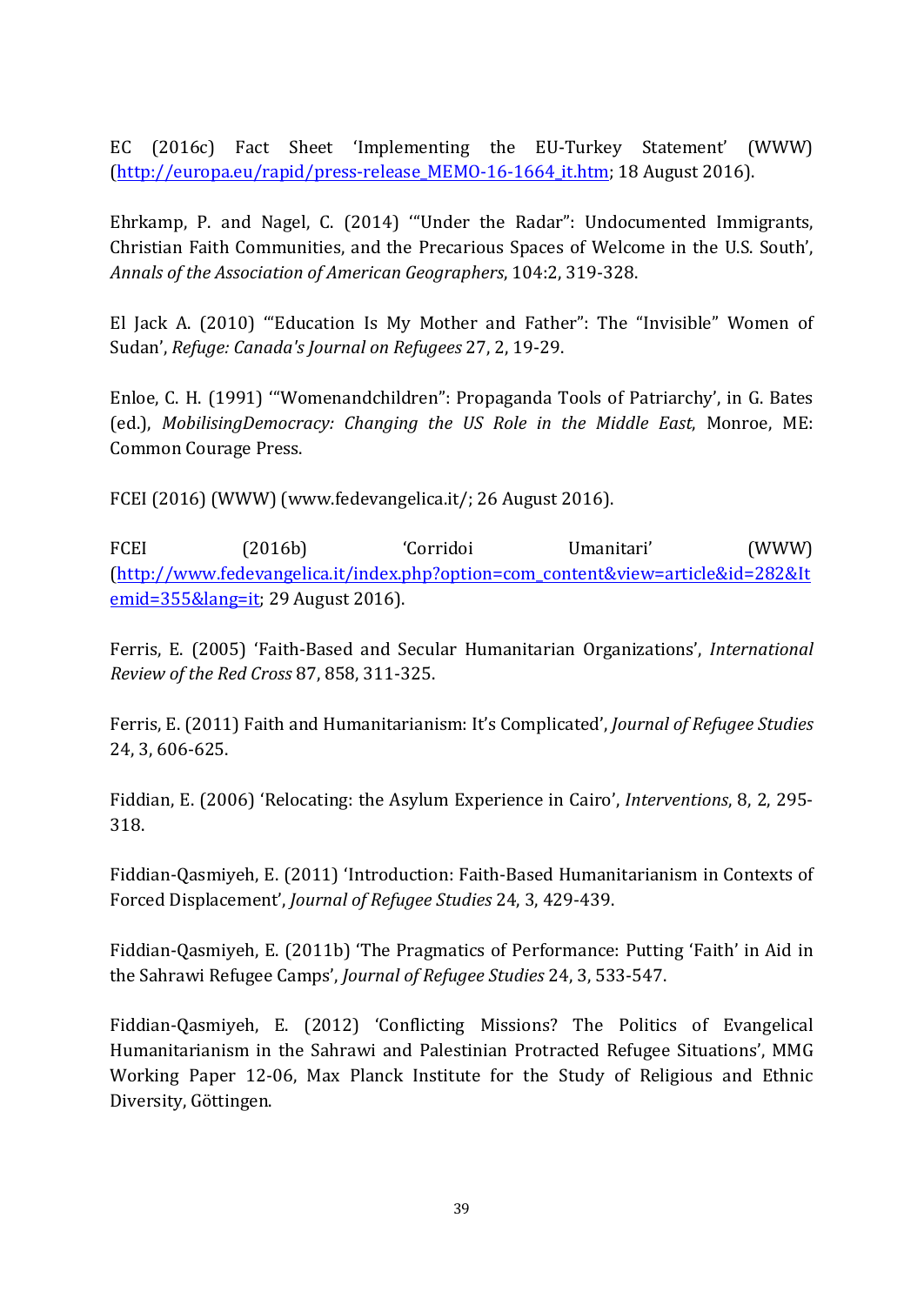Fiddian-Qasmiyeh, E. (2016) '*Repress*entations of Displacement in the Middle East,' *Public Culture*, 28, 3 80: 457-473.

Fiddian-Qasmiyeh, E. (2016b) 'The Faith-gender-asylum Nexus: An Intersectionalist Analysis of Representations of the 'Refugee Crisis", in Mavelli, L. and Wilson, E. K. (eds) *The Refugee Crisis and Religion: Secularism, Security and Hospitality in Question*. Rowland and Littlefield International (in production).

Fiddian-Qasmiyeh, E. and Pacitto, J. (2016) 'Writing the Other into Humanitarianism', chapter 13 of Z. Sezgin and D. Dijkzeul (eds) T*he New Humanitarians in International Practice*, London and New York: Routledge.

Fine, S. (2014) 'Faith and the Politics of Resettlement', *Forced Migration Review* 48, 53-4.

Flüchtlingspaten Syrien (2016) 'Der Traum vom Möglichmachen' (WWW) (https://fluechtlingspaten-syrien.de/der-traum-vom-moeglichmachen/; 17 August 2016).

Gano, E. (2014) 'Interfaith Humanitarian Cooperation: a Lutheran Perspective', *Forced Migration Review* 48, 39-40.

Germany, (2013) Aufnahmeregelung für syrische Flüchtlinge mit Verwandten in Berlin. (WWW) (https://www.berlin.de/labo/willkommen-in-berlin/einreise/syrischefluechtlinge/artikel.376315.php; 17 August 2016).

Germany (2015) 'Humanitäre Aufnahmeprogramme des Bundes' (WWW) (http://www.bmi.bund.de/DE/Themen/Migration-Integration/Asyl-Fluechtlingsschutz/Humanitaere-aufnahmeprogramme/humanitaereaufnahmeprogramme\_node.html; 31 August 2016).

Goodwin-Gill, G. S. (2014) 'The International Law of Refugee Protection', in E. Fiddian-Qasmiyeh, G. Loescher, K. Long, and N. Sigona (eds) *The Oxford Handbook of Refugee and Forced Migration Studies*, Oxford: Oxford University Press, 36-47.

Gottwald, M. (2014) 'Burden Sharing and Refugee Protection' in E. Fiddian-Qasmiyeh, G. Loescher, K. Long, and N. Sigona (eds) *The Oxford Handbook of Refugee and Forced Migration Studies*, Oxford: Oxford University Press, 525-537.

Harrell-Bond, B. and Voutira, E. (2007) 'In Search of 'Invisible' Actors: Barriers to Access in Refugee Research', Jo*urnal of Refugee Studies* 20,2, 281-298.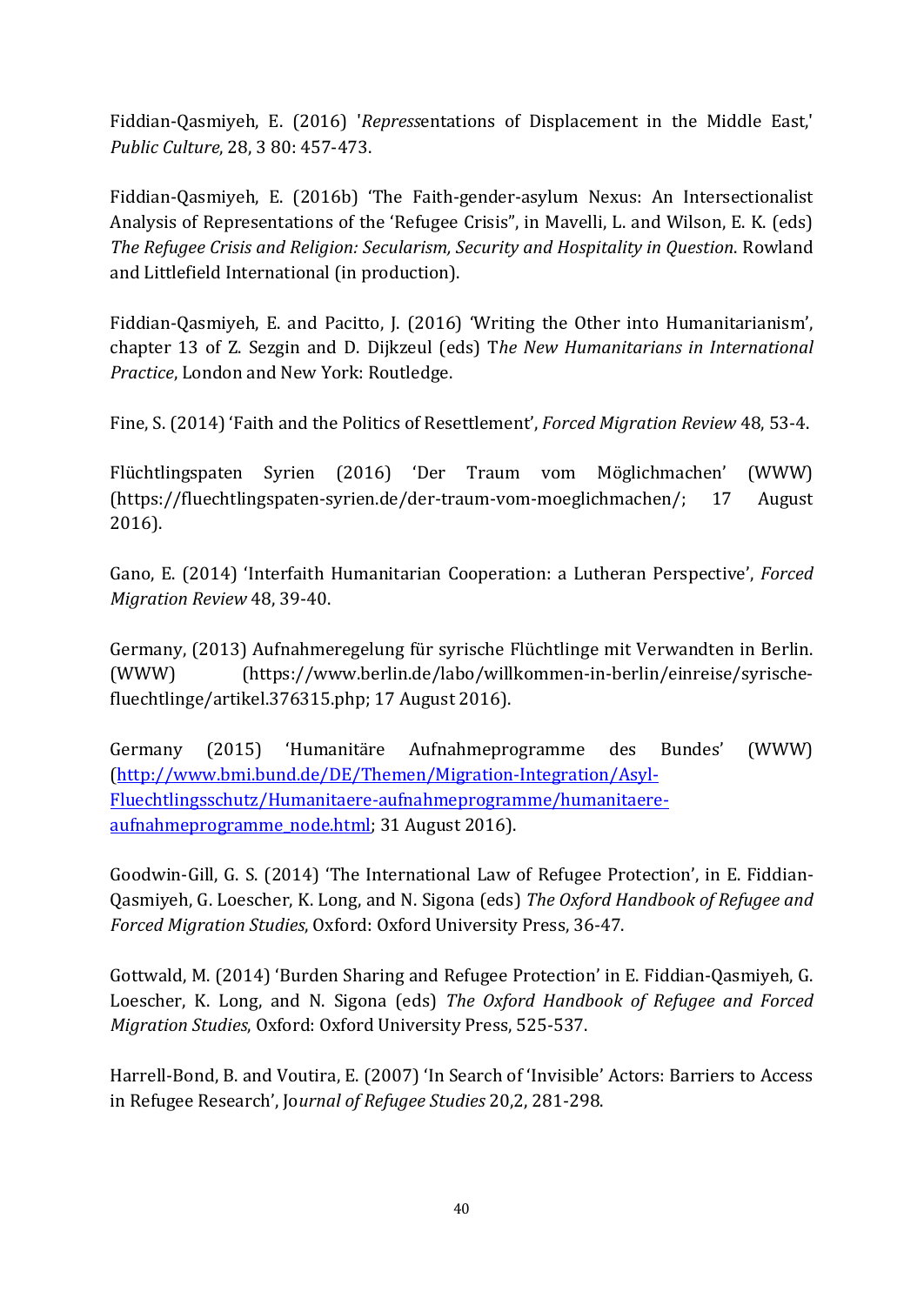Harris, J and Roberts, K. (2003) 'Challenging Barriers to Participation in Qualitative Research: Involving Disabled Refugees', *International Journal of Qualitative Methods* 2, 2, 14-22.

Heldon, A. C. (2003) 'What is Refugee Protection? A Question Revisited', chapter 2 in N. Steiner, M. Gibney and G. Loescher (eds) *Problems of Protection: The UNHCR, Refugees and Human Rights*, London: Routledge, 19-33.

Hilhorst, D. and Jansen, B. J. (2010) 'Humanitarian Space as Arena: A Perspective on the Everyday Politics of Aid', *Development and Change* 41, 6, 1117–1139.

Hyndman J. (2000) *Managing Displacement: Refugees and the Politics of Humanitarianism*, Minneapolis: University of Minnesota Press.

Hyndman, J. and Mountz, A. (2008) 'Another Brick in the Wall? Neo-*Refoulement* and the Externalization of Asylum by Australia and Europe', *Government and Opposition* 43, 2, 249–269.

Hollenbach, D. (2014) 'Religion and Forced Migration', in E. Fiddian-Qasmiyeh, G. Loescher, K. Long, and N. Sigona (eds) *The Oxford Handbook of Refugee and Forced Migration Studies*, Oxford: Oxford University Press, 447-458.

Il Fatto Quotidiano, (24 August 2016) 'Migranti, prima espulsione di gruppo: 48 presi a Ventimiglia e rispediti in Sudan. "Ma Khartoum viola diritti umani"' (WWW) (http://www.ilfattoquotidiano.it/2016/08/24/migranti-prima-espulsione-di-gruppo-48-presi-a-ventimiglia-e-rispediti-in-sudan-ma-khartoum-viola-dirittiumani/2993664/; 28 August 2016).

IOM (2016) 'Missing Migrants Project' (WWW) (http://missingmigrants.iom.int/mediterranean; 17 July 2016).

Italy (2016) Ministry of Foreign Affairs and International Cooperation: 'Humanitarian Corridors' (WWW)

(http://www.esteri.it/mae/en/politica\_estera/temi\_globali/diritti\_umani/i-corridoiumanitari.html; 26 August 2016).

Jackson, P. (2001) 'Making Sense of Qualitative Data', chapter 13 in M. Limb and C. Dwyer (eds) *Qualitative methodologies for geographers: issues and debates*, London: Arnold, 199-214.

Josselin, D., and Wallace, W. (eds) (2001) *Non-State Actors in World Politics*, Basingstoke: Palgrave.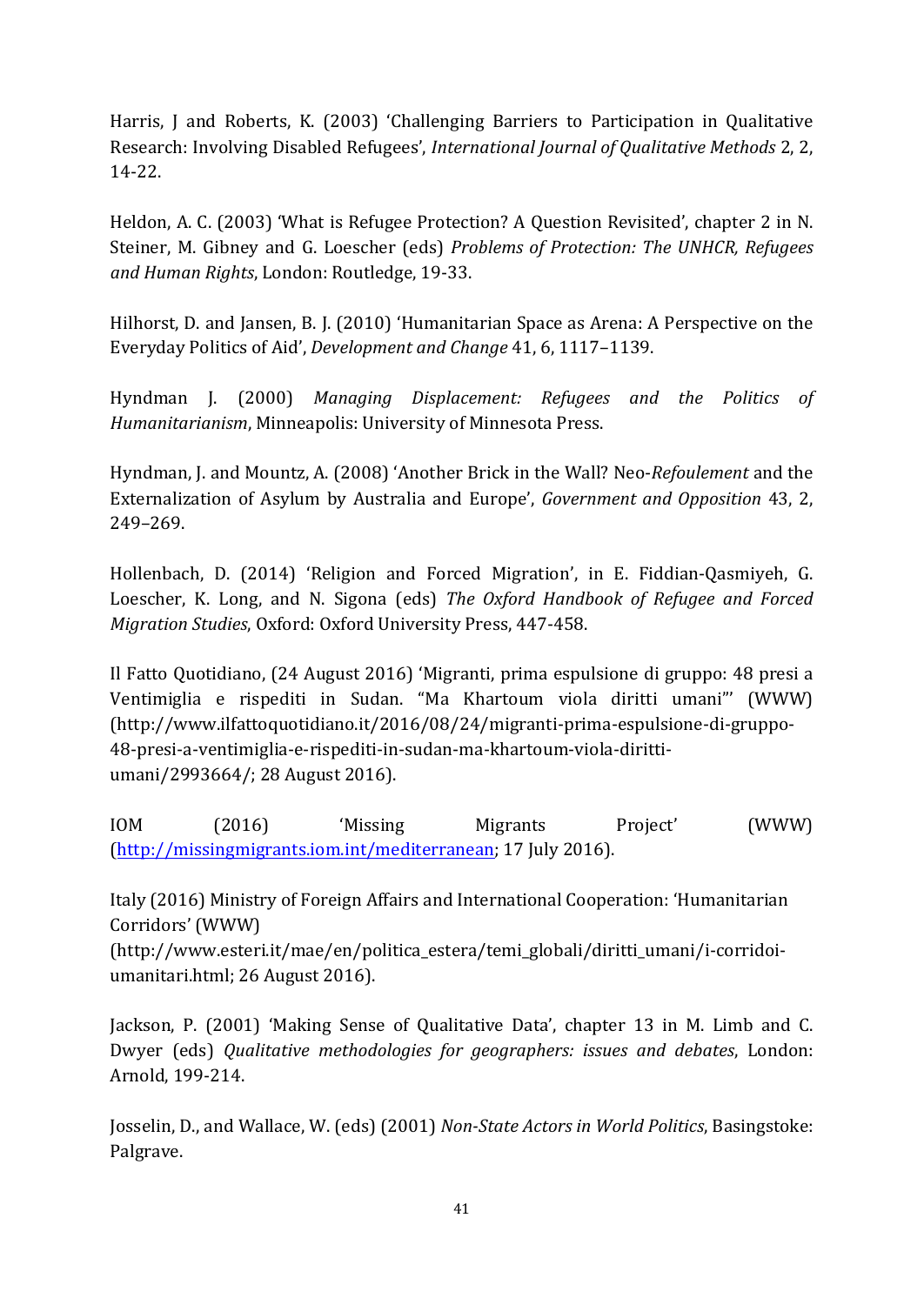Kidwai, S., Moore, L. V., Fitz-Gibbon, A. (2014) 'The Role of Religion in the Formation of Cross-community Relationships', *Forced Migration Review* 48, 10-13.

Krivenko, E. Y. (2012) 'Hospitality and Sovereignty: What Can We Learn From the Canadian Private Sponsorship of Refugees Program?' *International Journal of Refugee Law* 24, 3, 579–602.

La Repubblica (16 April 2016) 'Papa a Lesbo lancia appello: "Ue sia solidale con profughi". E porta in Vaticano 12 migranti' (WWW) (http://www.repubblica.it/vaticano/2016/04/16/news/papa\_migranti\_lesbo-137742063/; 31 August 2016).

La Stampa (7 June 2016) 'Migranti Economici come Profughi' (WWW) (http://www.lastampa.it/2016/06/07/italia/cronache/migranti-economici-comeprofughi-il-giudice-che-d-la-protezione-ai-poverix6IeSABKSr7OAWLF0Soj4K/pagina.html; 31 August 2016).

Loescher, G. (2001) *The UNHCR and World Politics: A Perilous Path*, Oxford: Oxford University Press.

Malkki, L. H. (1996) 'Speechless Emissaries: Refugees, Humanitarianism, and Dehistoricization', *Cultural Anthropology*, 11, 3, 377-404.

Manderson et al (1998) 'A Woman without a Man is a Woman at Risk: Women at Risk in Australian Humanitarian Programs', *Journal of Refugee Studies*, 11, 3, 267–83.

Mediterranean Hope (2016) 'Come Funzionano i Corridoi Umanitari?' (WWW) (http://www.mediterraneanhope.com/corridoi-umanitari/come-funzionano-i-corridoiumanitari-1298; 26 August 2016).

Mediterranean Hope (2016b) 'I corridoi umanitari presentati al Parlamento Europeo di Bruxelles' (WWW) (http://www.mediterraneanhope.com/corridoi-umanitari/icorridoi-umanitari-presentati-al-parlamento-europeo-di-bruxelles-1173; 30 August 2016).

Mediterranean Hope (2016c) 'Humanitarian corridors. The Italian initiative subject of a parliamentary motion in Switzerland' (WWW) (http://www.mediterraneanhope.com/corridoi-umanitari/humanitarian-corridors-theitalian-initiative-subject-of-a-parliamentary-motion-in-switzerland-1191; 30 August 2016).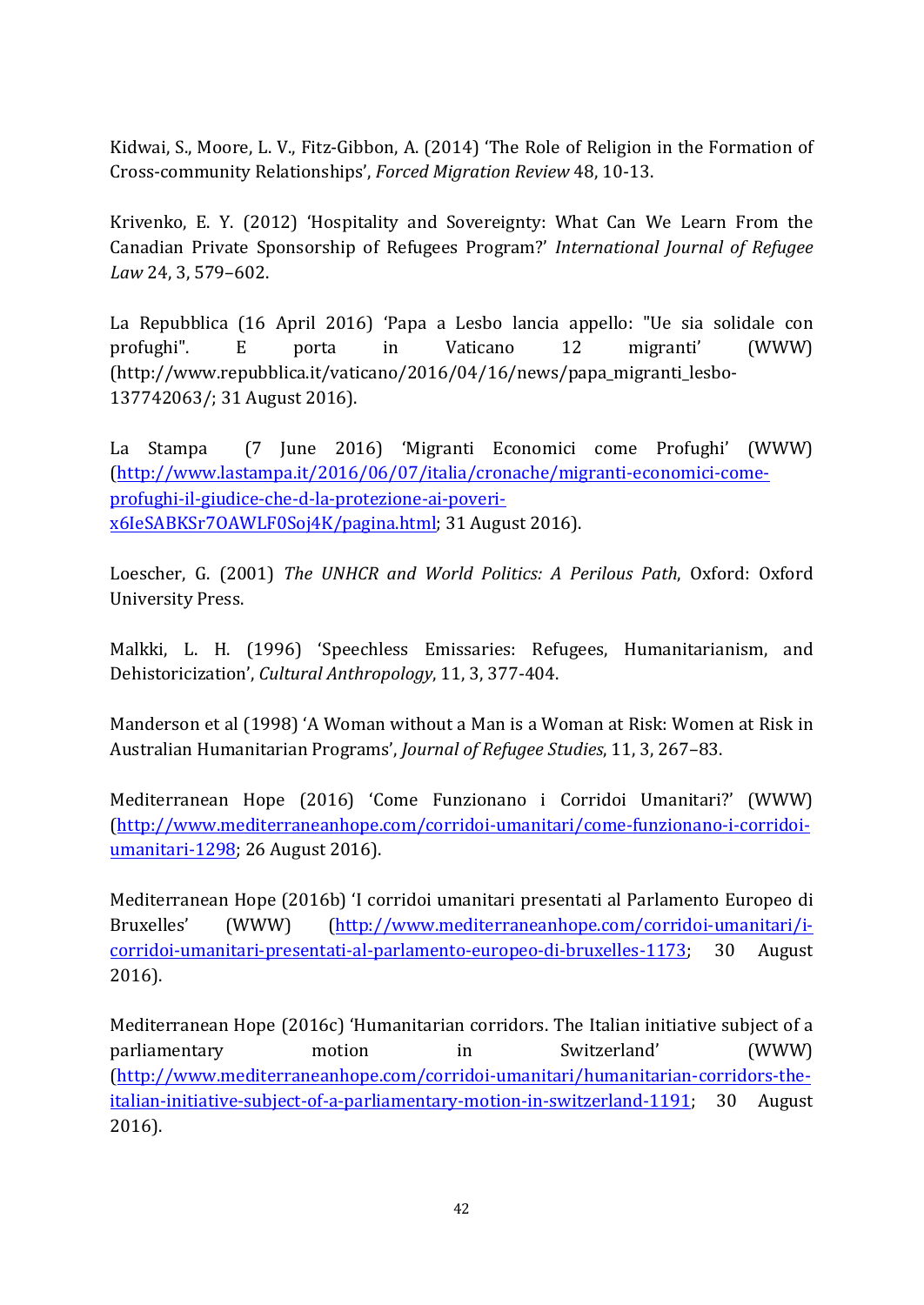Nagel, C. and Ehrkamp, P. (2016) 'Deserving Welcome? Immigrants, Christian Faith Communities, and the Contentious Politics of Belonging in the US South', *Antipode* 48, 4, 1040–1058.

Oxford, C. (2012) 'Using Qualitative Research Methods in Migration Studies: a Case Study of Asylum Seekers Fleeing Gender-based Persecution', chapter 9 in Vargas-Silva, C. (ed.) *Handbook of Research Methods in Migration*, Cheltenham: Edward Elgar, 411-429.

Øyen, E. (ed.) (1990) *Comparative Methodology: Theory and Practice in International Social Research*, London: Sage.

Paoletti, E. (2010) 'Relations among Unequals? Readmission between Italy and Libya', chapter 3 in J.P. Cassarino (ed) *Unbalanced Reciprocities. Cooperation on Readmission in the Euro-Mediterranean Area*, Washington D.C.: Middle East Institute, 54-76.

Parsitau, D. S., 'The Role of Faith and Faith-Based Organizations among Internally Displaced Persons in Kenya', *Journal of Refugee Studies* 24, 3, 493-512.

Polese, C. (2013) *Negotiating power between civil society and the state: the formulation of asylum policies in Italy and in the United Kingdom*, PhD Thesis, UCL Geography.

Rais, M. (2016) European Union Readmission Agreements', *Forced Migration Review*, 51, 45-6.

Rees, S. and Peas, B. (2007) 'Domestic Violence in Refugee Families in Australia', *Journal of Immigrant & Refugee Studies*, 5, 2, 1-19.

Reuters (22 March 2016) 'Calls mount to stop abuse of migrant workers in Italy's 'red gold': the tomato sector' (WWW) (http://www.reuters.com/article/us-italy-migrantsslavery-idUSKCN0WV13U; 31 August 2016).

Samuels, F., Geibel, R. and Perry, F. (2010) 'Collaboration between Faith-Based Communities and Humanitarian Actors when Responding to HIV in Emergencies'. ODI Project Briefing 41, Overseas Development Institute.

Sheel, S. and Squire, V. (2014) 'Forced Migrants as 'Illegal' Migrants', in E. Fiddian-Qasmiyeh, G. Loescher, K. Long, and N. Sigona (eds) *The Oxford Handbook of Refugee and Forced Migration Studies*, Oxford: Oxford University Press, 188-198.

Snyder, S. (2011) 'Un/settling Angels: Faith-Based Organizations and Asylum-Seeking in the UK', *Journal of Refugee Studies* 24, 3, 565-585.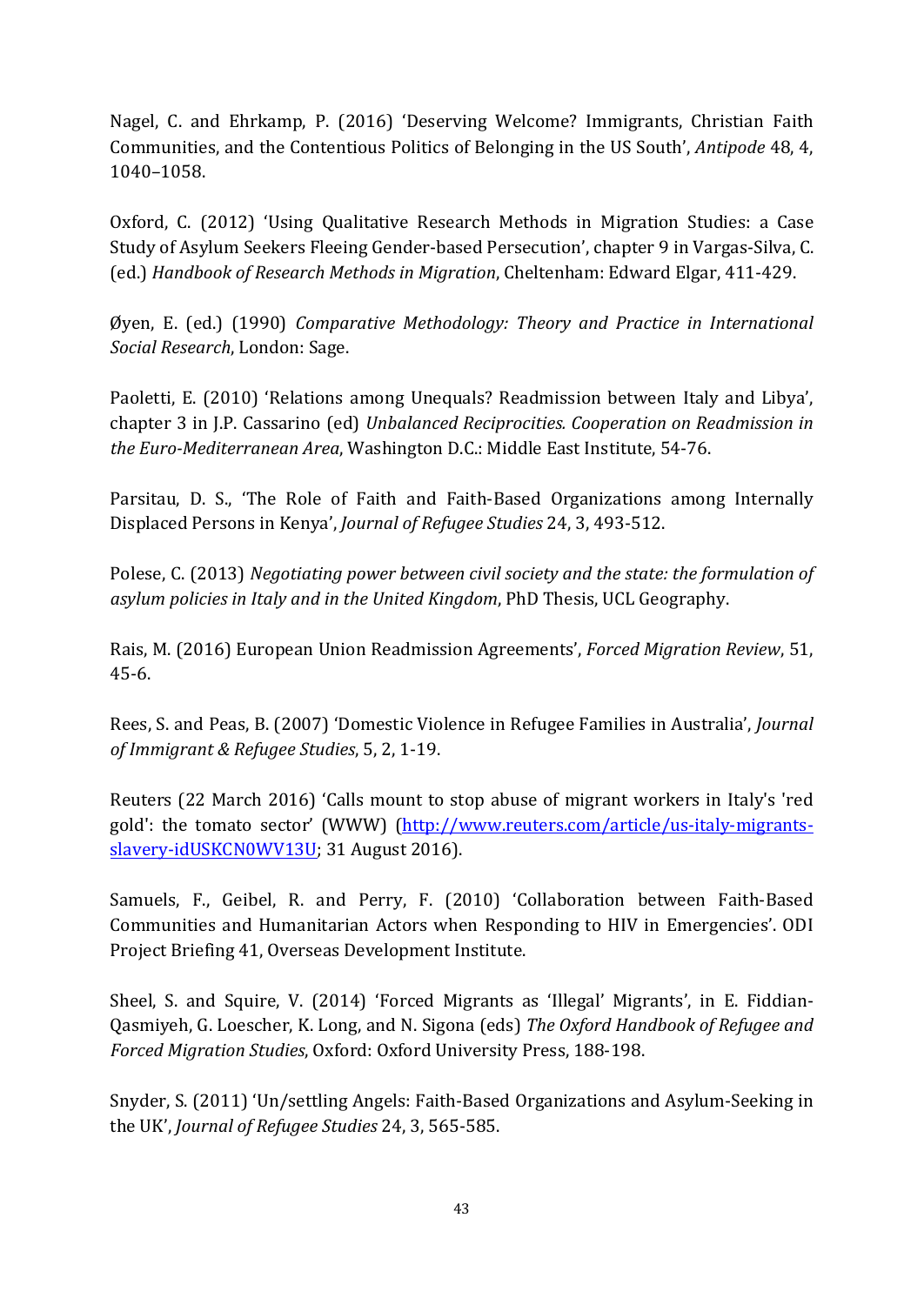Squire, V. (2009) *The Exclusionary Politics of Asylum*, Basingstoke: Palgrave Macmillan.

The Guardian (23 November 2015) 'Canada to turn away single men as part of Syrian refugee resettlement plan' (WWW) (https://www.theguardian.com/world/2015/nov/23/canada-syrian-refugeeresettlement-plan-no-single-men; 31 August 2016).

Treviranus, B. and Casasola, M. (2003) 'Canada's Private Sponsorship of Refugees Program: A Practitioners Perspective of its Past and Future' *JIMI/RIMI* 4, 2, 177-202.

UK (2015) 'Syrian Vulnerable Person Resettlement Programme' (WWW) (https://www.gov.uk/government/publications/syrian-vulnerable-personresettlement-programme-fact-sheet; 17 August 2016).

UN (1989) *Convention on the Rights of the Child,* Geneva: United Nations.

UNHCR (1951) *Geneva Convention Relating to the Status of Refugee*, Geneva: UNHCR.

UNHCR (1967) *Protocol Relating to the Status of Refugees,* Geneva: UNHCR.

UNHCR (1995) 'Women Victims of Violence (WVV) Project in Kenya: An Evaluation Summary' (WWW) (http://www.unhcr.org/uk/excom/scaf/3ae68bf90/unhcrs-womenvictims-violence-project-kenya-evaluation-summary.html; 24 August 2016).

UNHCR (2011) 'Revised Resettlement Handbook' (WWW) (http://www.unhcr.org/46f7c0ee2.pdf; 24 August 2016).

UNHCR (2015) 'Resettlement Fact Sheet' (WWW) (http://www.unhcr.org/protection/resettlement/524c31a09/resettlement-fact-sheet-2015.html; 16 August 2016).

UNHCR (2016). 'Resettlement' (WWW) (http://www.unhcr.org/resettlement.html; 17 August 2016).

UNHCR (2016b) 'Resettlement in the United States' (WWW) (http://www.unhcr.org/uk/resettlement-in-the-united-states.html; 17 August 2016).

UNHCR (2016c) 'Global Focus: Lebanon' (WWW) (http://reporting.unhcr.org/node/2520; 25 August 2016).

UNHCR (2016d) 'Global Focus: Ethiopia' (WWW) (http://reporting.unhcr.org/node/5738?y=2016#year; 25 August 2016).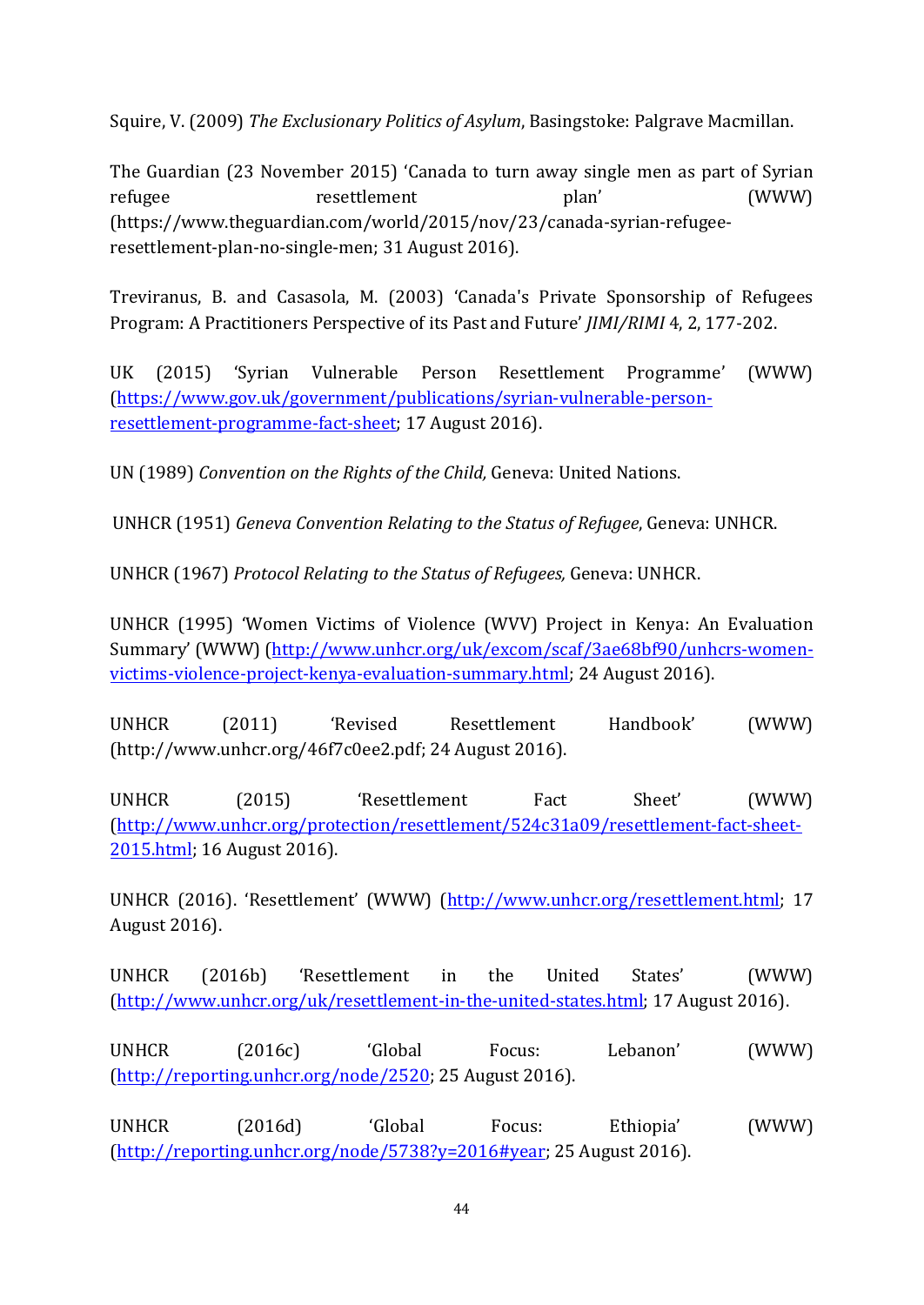UNHCR (2016e) 'Global Focus: Morocco' (WWW) (http://reporting.unhcr.org/node/10331; 25 August 2016).

Waldensian Church (2005) 'Who We Are' (WWW) (http://www.chiesavaldese.org/eng/pages/beliefs/whoweare.php; 26 August 2016).

Waldensian Church (2016) 'Domande Frequenti' (WWW) (http://www.milanovaldese.it/linea1/faq02.php; 26 August 2016).

Waldensian Church (2016b) 'Otto per Mille Valdese' (WWW) (http://www.ottopermillevaldese.org/; 28 August 2016).

Waldensian Church (2016c) 'Corridoi umanitari per i profughi' (WWW) (http://www.chiesavaldese.org/aria\_article\_cat.php?ref=318; 29 August 2016).

Wilson, E. (2011) 'Much to be Proud of, Much to be Done: Faith-based Organizations and the Politics of Asylum in Australia', *Journal of Refugee Studies* 24, 3, 548-564.

Zaman, T. (2016) *Islamic Traditions of Refuge in the Crises of Iraq and Syria*, Basingstoke: Palgrave Macmillan.

Zoma, M. (2014) 'Respecting Faiths, Avoiding Harm: Psychosocial Assistance in Jordan and the United States', *Forced Migration Review* 48, 45-47.